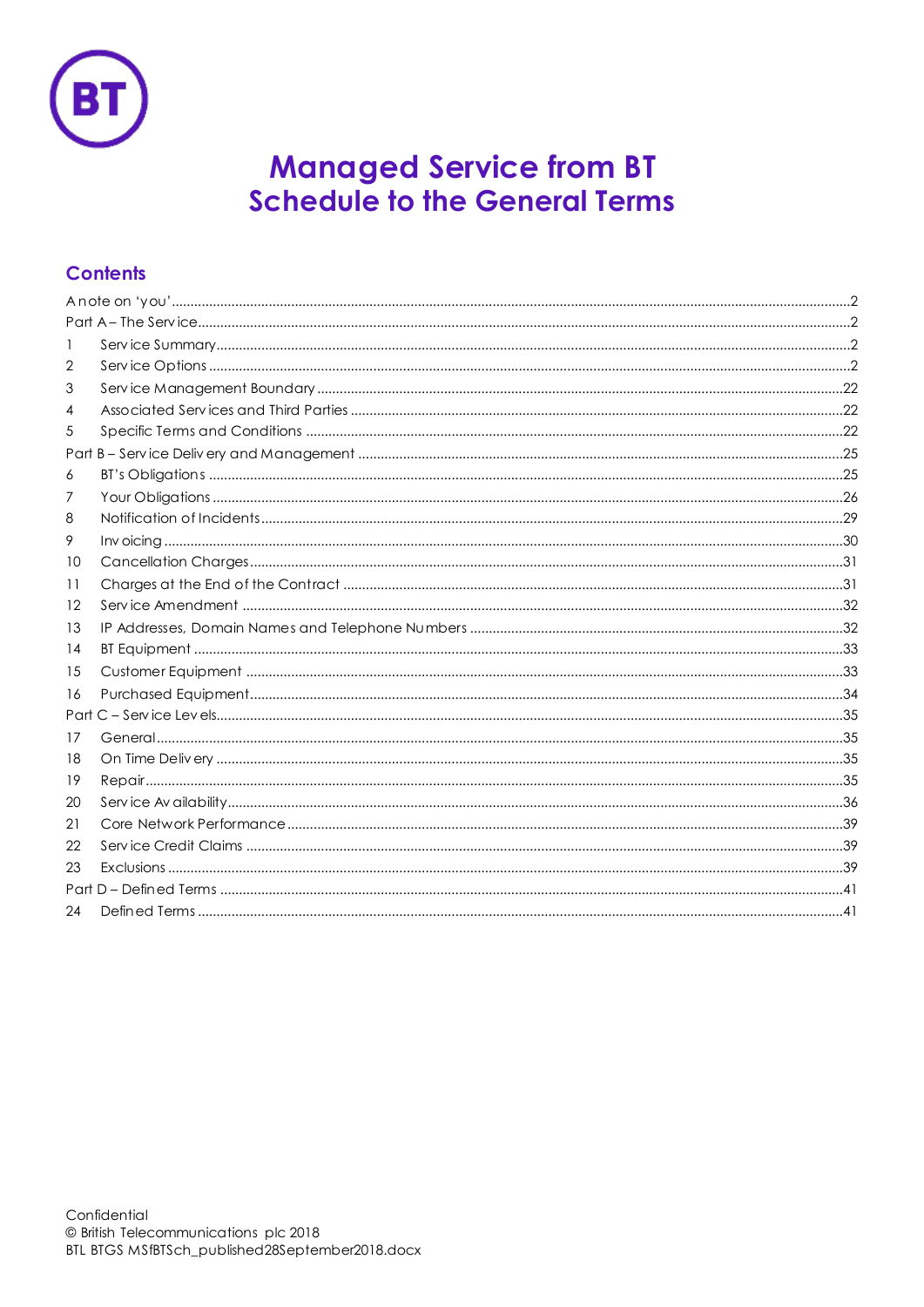

## <span id="page-1-0"></span>**A note on 'you'**

'You' and 'your' mean the Customer.

Phrases that refer to 'either', 'neither', 'each of us', 'both of us' or 'we both' mean one or both Parties, whichev er makes sense in the context of the sentence.

# <span id="page-1-1"></span>**Part A – The Service**

## <span id="page-1-2"></span>**1 Service Summary**

1.1 BT will prov ide you with a managed telecommunications serv ice comprised of a range of management serv ices as set out in Paragraph [2,](#page-1-3) which may be selected and combined in different combinations by you.

#### (the "**Service**").

- <span id="page-1-4"></span>1.2 BT will also prov ide applications, equipment, WAN, LAN, IPT and security serv ices, as further described in the applicable product Schedule ("**Associated Services**").
- 1.3 The management Serv ice set out in Paragraph [2](#page-1-3) is offered as an ov erlay to the applicable product Schedule.
- 1.4 All management Services, and the Associated Services set out in Paragraph [1.2](#page-1-4) will be set out in the Order.

## <span id="page-1-3"></span>**2 Service Options**

BT will prov ide you with any of the following options that are set out in any applicable Order and in accordance with the details set out in that Order:

## 2.1 **Provision**

Where you select an option from Prov ision, as set out in the Order, the following additional conditions will apply:

## 2.1.1 **General**

- (a) BT will normally only need access to a Site during Business Hours but may, on reasonable notice, require you to prov ide access at other times.
- (b) You may not defer acceptance of the Serv ice because of any minor Incidents which do not materially affect the performance of the Serv ice. BT will howev er take reasonable steps to correct any such Incidents as soon as practicable.
- (c) Excluding the Post Out option, BT will contact you to arrange a suitable appointment to deliv er any CPE to a Site and carry out the Installation.
- (d) BT will prov ide you with any relev ant documentation, cables, accessories and packaging for the CPE, as supplied by the manufacturer.
- (e) You are responsible for prov iding all relev ant patch leads for connection to the Serv ice. BT will not be responsible for the condition or compatibility of such leads.
- (f) You are responsible for the disposal of all surplus packaging.
- (g) You will on request make av ailable to BT, free of charge, reasonable office accommodation, facilities and office support and any other items notified to you that BT's project managers/directors may require to deliv er the Serv ice.

## 2.1.2 **Post Out**

- (a) BT will arrange for the CPE to be deliv ered to a Site. The CPE will be supplied with the manufacturer's standard Software configuration.
- (b) BT is not responsible for performing any work on a Site for you.
- (c) You are responsible for receiv ing and checking all items in the deliv ery.
- (d) You are responsible for arranging the installation and commissioning of the CPE (including any alteration to the Software configuration which you may require) in accordance with the manufacturer's specifications for the connection of the CPE to your WAN or LAN or both, as appropriate, and to carry out any associated integration or testing work that may be required.

## 2.1.3 **Installation Services**

- (a) Install
	- (i) BT will arrange for the CPE to be deliv ered to a Site. Subject to Paragraph[s 7.1.9](#page-25-1) an[d 7.1.10,](#page-25-2) BT will unpack and install the CPE at a Site. BT will connect the CPE to the power supply and ensure that the CPE powers up correctly.
	- (ii) The CPE will be supplied with the manufacturer's standard Software configuration.
	- (iii) BT is not responsible for any work associated with connection of the CPE to, or testing on, any form of network.
	- (iv ) You are responsible for configuration of the CPE, in accordance with the manufacturer's instructions and requirements, to enable connection to your WAN or LAN or both, as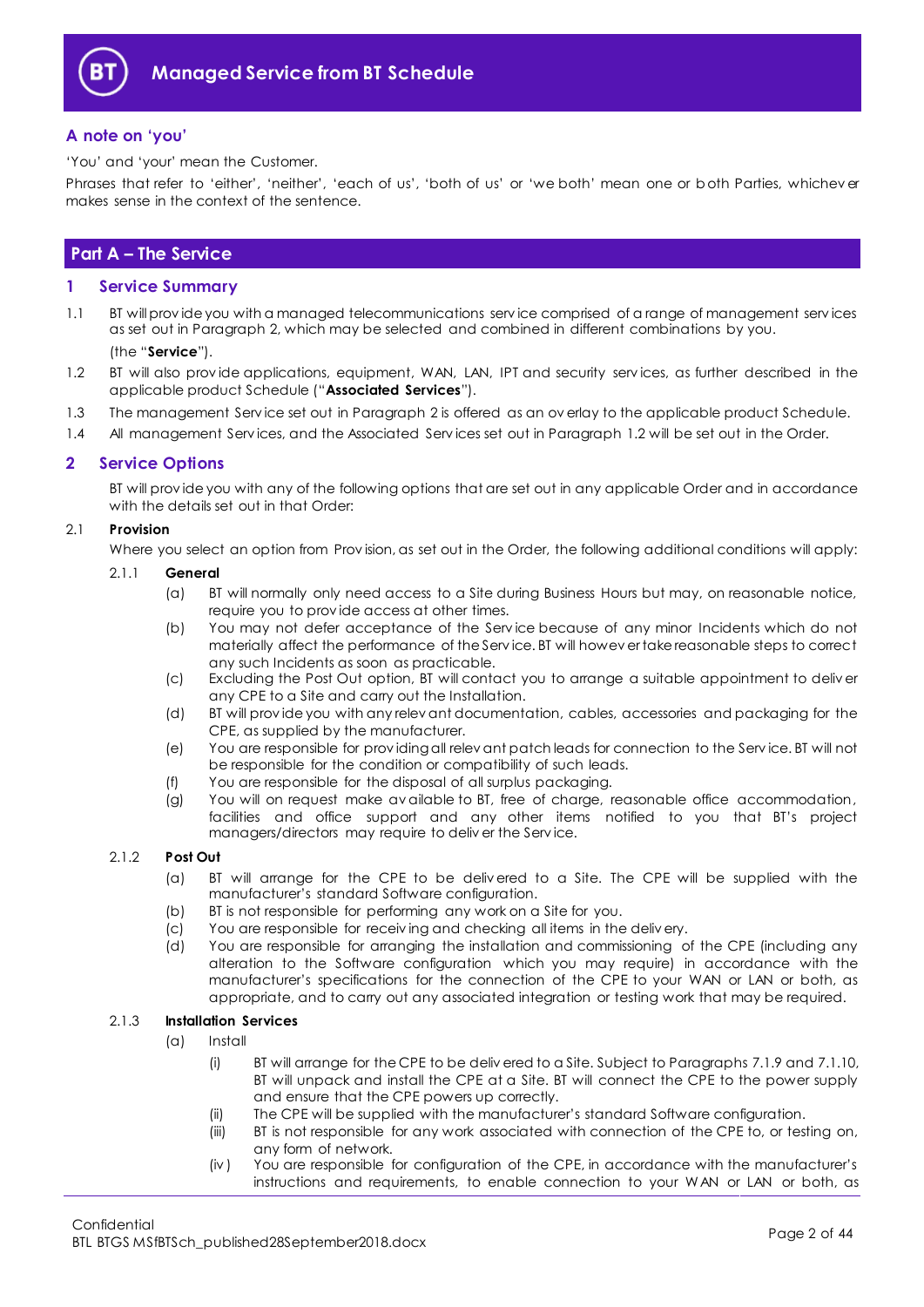

appropriate, and to carry out any associated integration and testing work which may be necessary.

- (b) Install and Load a Customer Prov ided Configuration
	- (i) BT will arrange for the CPE to be deliv ered to a Site. Subject to Paragraph[s 7.1.9](#page-25-1) an[d 7.1.10](#page-25-2) BT will unpack and install the CPE at a Site. BT will connect the CPE to the power supply and ensure that the CPE powers up correctly.
	- (ii) The CPE will be supplied with the manufacturer's standard Software configuration.
	- (iii) You are responsible for prov iding a configuration for the CPE in accordance with the manufacturer's instructions and requirements, to enable connection to your WAN or LAN or both as appropriate. You must make the configuration av ailable to BT's engineer as a text file or in accordance with the manufacturer's instructions.
	- (iv ) BT will load the configuration onto the CPE.
	- (v ) BT is not responsible for any work associated with connection of the CPE to, or testing on, any form of network.
- (c) Install and Load a BT Prov ided Configuration
	- (i) BT will arrange for the CPE to be deliv ered to a Site. Subject to Paragraph[s 7.1.9](#page-25-1) an[d 7.1.10,](#page-25-2) BT will unpack and install the CPE at a Site. BT will connect the CPE to the power supply and ensure that the CPE powers up correctly.
	- (ii) The CPE will be supplied with the manufacturer's standard Software configuration.
	- (iii) BT will prepare a configuration based on your specified requirements. Any subsequent request by you for additional work outside the scope of the original configuration request will incur additional Charges.
	- (iv ) You are responsible for making all configuration details av ailable to BT when requested so that BT can prov ide an operational configuration. You will submit the configuration requirements to BT in the form of a completed Customer requirement document.
	- $(v)$  BT will load BT's configuration onto the CPE.
	- (vi) BT is not responsible for any work or testing on any form of network, other than to demonstrate that the configuration is working correctly.
- (d) Enhanced LAN and IPT Deliv ery Options

BT may inv oice you for any of the following Charges:

- (i) production and ownership of an IP Addressing Scheme where none is prov ided by you;
- (ii) production of any form of low lev el design document and Visio diagram that specifies what you require;
- (iii) production of bespoke ORT testing schedules;
- (iv ) per port VLAN allocation (VLANs apportioned to groups of ports not indiv idual ports);
- (v ) bespoke patching design (port to port mapping);
- (v i) support for migration activ ities. BT will attend migration calls during Business Hours to give you technical guidance on configurations; and
- (v ii) support for migration activ ities. BT will attend migration calls outside Business Hours to give you technical guidance on configurations.

## <span id="page-2-1"></span><span id="page-2-0"></span>2.1.4 **Project Management**

- (a) BT Project Management prov ides you with an implementation serv ice cov ering project management, detailed solution design, Installation, configuration, commissioning, acceptance testing and rollout of the Serv ice.
- (b) The Project Management options include:

## **Project Management with BT Desk Based Project Manager**

- (i) BT will appoint a Desk Based Project Manager who will co-ordinate implementation of the Serv ice and act as a single point of contact for you in all matters relating to the project.
- (ii) The Desk Based Project Manager will be office based and will not conduct face to face meetings with you.

#### **Project Management with BT Face to Face Project Manager**

- (i) BT will appoint a named BT Face to Face Project Manager, who will manage the implementation of the Serv ice and act as a single point of contact for you in all matters relating to the project.
- (ii) The project manager will be av ailable to meet you to agree the implementation plan and conduct project rev iew meetings as appropriate.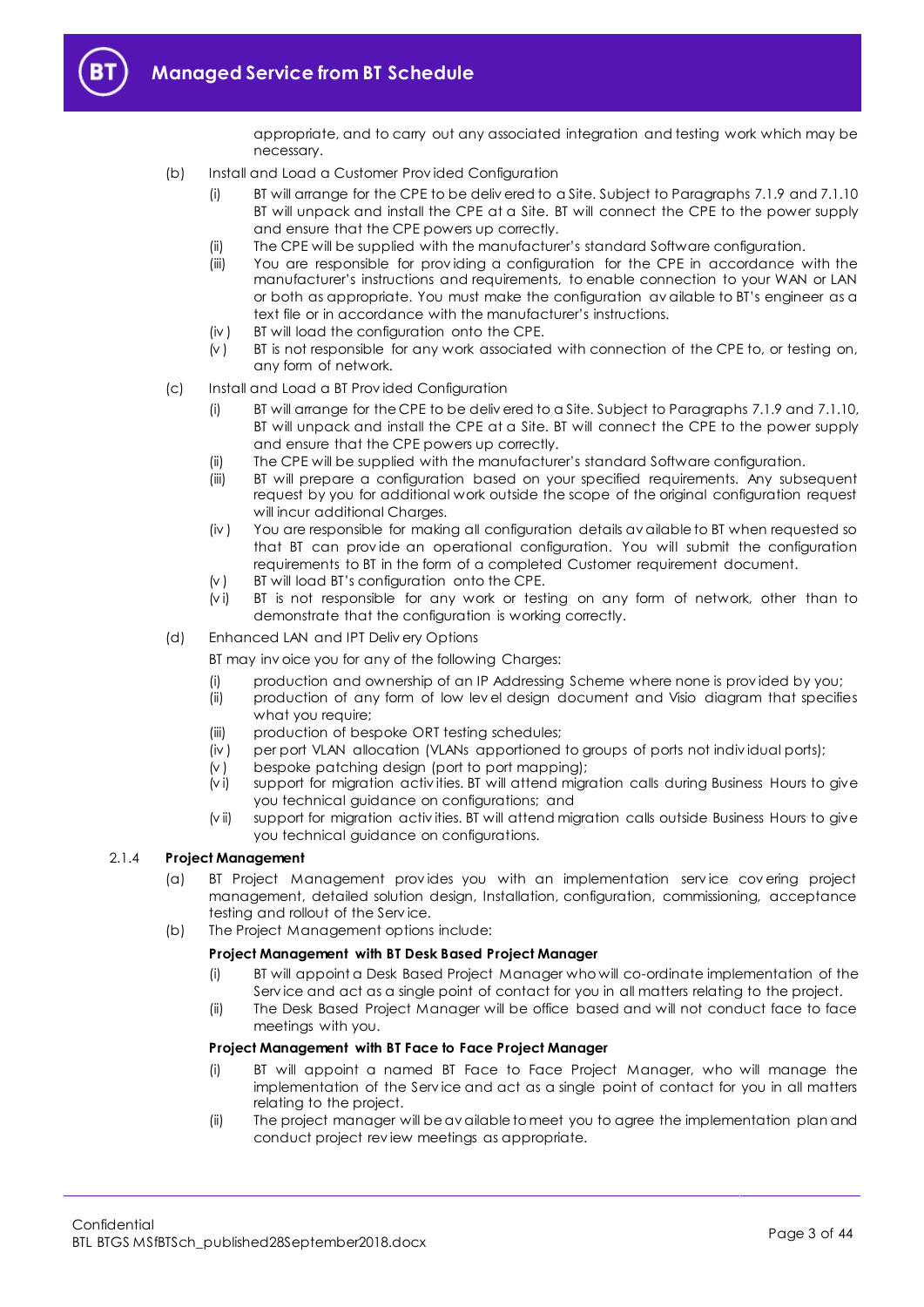

(iii) This option is only av ailable in the UK. You will be charged for reasonable trav el and accommodation expenses if you require the BT Face to Face Project Manager to travel outside the UK.

#### **Project Management with BT Project Director**

- (i) BT will appoint a named BT Project Director, who will hav e significant experience of leading and deliv ering complex projects to manage the implementation of the Serv ice and act as a single point of contact for you in all matters relating to the project.
- (ii) The BT Project Director will be av ailable to meet you to agree the implementation plan and conduct project rev iew meetings as appropriate.
- (iii) This option is only av ailable in the UK. You will be charged for reasonable trav el and accommodation expenses if you require the BT Project Director to trav el outside the UK.

## 2.1.5 **BT's Obligations**

BT will:

- (a) prepare your specific technical design specification for the required Serv ice. BT may inv oice you for additional Charges for any subsequent request by you for additional work outside the scope of the original technical design specification.
- (b) agree a roll out plan with you detailing deliv ery of the Serv ice at each Site;
- (c) where applicable co-ordinate/manage the deliv ery of any Line(s) or Guest Access to a WLAN together with any CPE required for the Serv ice;
- (d) where applicable arrange for the prov ision of any Line(s), and ancillary circuit termination equipment as may be required;
- (e) arrange for the CPE to be deliv ered to each Site. Subject to Paragraphs [7.1.9](#page-25-1) and [7.1.10,](#page-25-2) BT will unpack, and install the CPE at each Site. BT will connect the CPE to the power supply and ensure that the CPE powers up correctly;
- (f) distribute SecurID Tokens to the your Users as appropriate, where you hav e selected Remote Access;
- (g) unless otherwise agreed, configure the Software so as to implement a standard security policy, and apply a standard configuration under which SMTP/MIME, FTP and HTTP protocols are enabled where you have selected Firewalls;
- (h) configure the Line(s) and/or CPE, as appropriate, so that traffic can be transmitted across the Customer's Network as agreed in the technical design specification;
- (i) prov ide any necessary patching and interconnect cabling which may be required, where the CPE is to be connected to LAN cabling installed by BT under this Contract, with the exception of Paragraph [2.1.6\(d\)](#page-3-0) below; and
- (j) prov ide you with access to an online portal containing information relating to the Serv ice and BT's relev ant contact points. BT will prov ide you with access to the portal but information on the portal will not form part of the Contract with BT.

## 2.1.6 **Your Obligations**

You will:

- (a) agree a roll out plan with BT detailing deliv ery of the Serv ice at each Site within a reasonable time;
- (b) provide any necessary patching and interconnect cabling where the CPE, provided in accordance with this Contract, is to be connected to a LAN infrastructure supplied by a Third Party or prev iously supplied by BT under separate arrangements;
- (c) where applicable, be responsible for prov iding any configuration details requested by BT during Serv ice deliv ery; and
- (d) where applicable, be responsible for prov iding cabling from the PBX to the net buffer/ modem router and a PSTN line, as appropriate, where the Serv ice includes Call Management Reporting.

#### <span id="page-3-0"></span>2.2 **Fault Management**

Where you select an option from Fault Management as set out in the Order, the following additional conditions will apply:

## <span id="page-3-1"></span>2.2.1 **Rapid Diagnostics Service**

- (a) BT will prov ide you with an initial point of contact Serv ice Desk to which you will report all Incidents. Your Customer Contact will contact the Serv ice Desk v ia the telephone number notified to you by BT or online via the service portal. You will, prior to reporting an Incident to BT, carry out an initial diagnosis to ensure that only Incidents in the Serv ice are reported to BT.
- (b) BT will: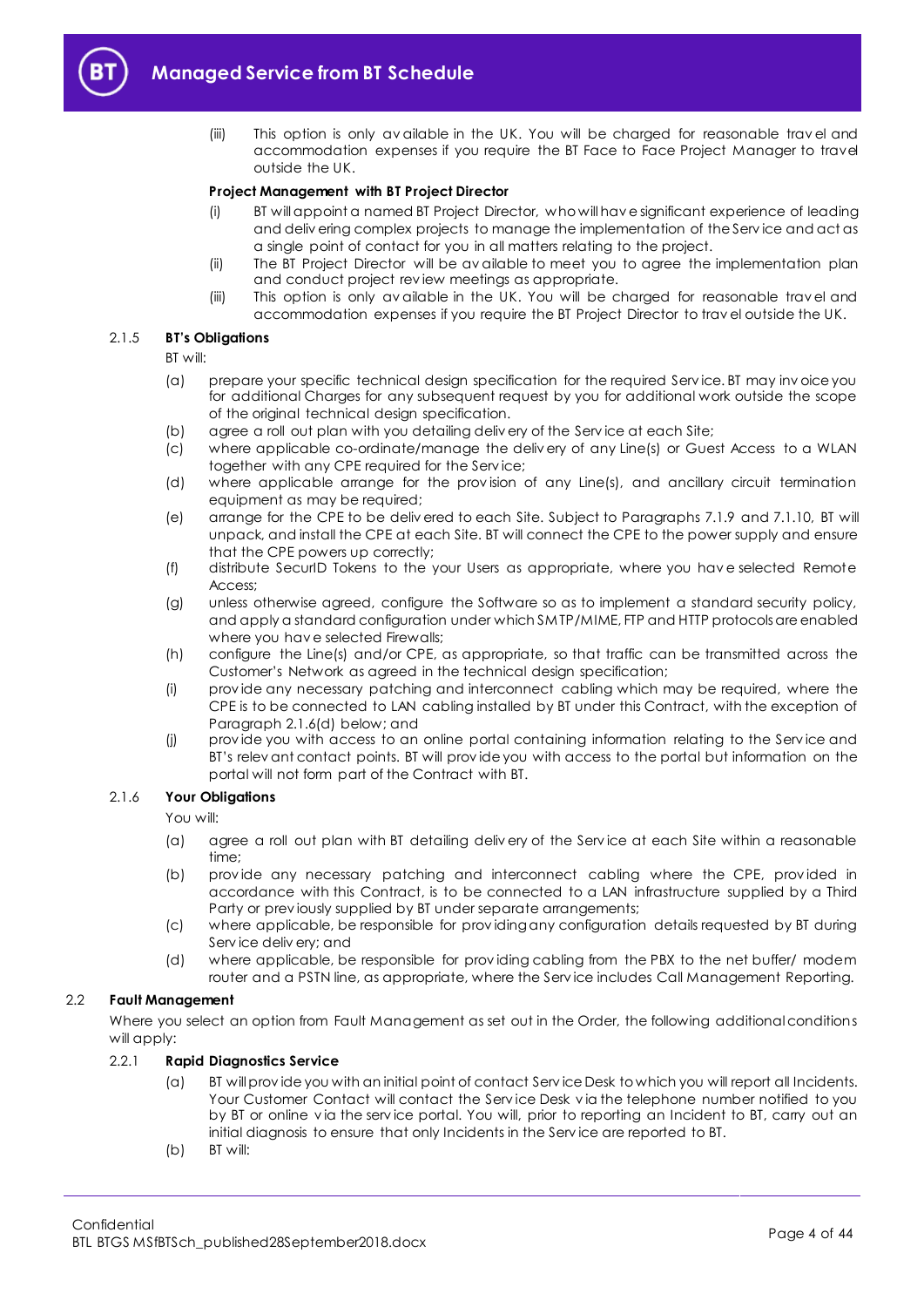

- (i) prov ide the Serv ice to you v ia the Serv ice Desk, which will operate 24 hours per day, sev en days per week including all national, public and bank holidays;
- (ii) aim to answer all telephone calls within 30 seconds;
- (iii) interrogate the relev ant Associated Serv ice remotely using the management links to determine which element(s) of the Associated Serv ice is causing the Incident reported by you and diagnose precisely the root cause(s) of the Incident;
- (iv ) rectify the Incident remotely where possible;
- (v ) schedule an engineer appointment in line with the Maintenance Serv ice option you select in the Order where it's not possible to fix the Incident remotely;
- (vi) take full ownership and manage the Incident end to end and where appropriate escalate issues to senior managers and technical experts where Incidents prov e difficult to resolv e or are unlikely to be resolv ed within target timescales;
- (v ii) aim to prov ide you with an initial update within two hours of receipt of the Incident report;
- (v iii) aim to restore the Associated Serv ice as per the Maintenance Serv ice option you select in the Order;
- (ix) keep you informed throughout the resolution of an Incident at regular interv als agreed with you at the time of reporting the Incident (minimum interv al four hours). BT may also prov ide updates to you by telephone, email or online v ia the serv ice portal;
- (x) inform you of v ulnerabilities in products supplied as part of the Associated Serv ice where v endors issue warnings relating to v ulnerabilities in their products. BT will inform you of BT's policy and what action is recommended to address these v ulnerabilities. BT accepts no responsibility for any impact on your Associated Serv ices or any loss incurred as a result of such v ulnerabilities; and
- (xi) raise Timescale Charges for Incidents caused by errors in CPE configuration managed by you.
- (c) You may report, track and prov ide updates to BT's Serv ice Desk by telephone or online v ia the serv ice portal. You may also v iew historical Incidents online v ia the serv ice portal.

## <span id="page-4-0"></span>2.2.2 **Enhanced Service Desk**

- (a) The Enhanced Serv ice Desk ("**ESD**") option will include all the elements of the Rapid Diagnostics Serv ice, Standard or Enhanced Incident Management. In addition, the ESD:
	- (i) is a single point of contact Serv ice Desk operating 24 hours per day sev en days per week including all national, public and bank holidays to which you can report Incidents on the Serv ice. Your Customer Contact will contact the ESD v ia the telephone number notified to you by BT;
	- (ii) will be resourced by highly skilled operators who will, via instant access to remote management tools, interrogate the Customer's Serv ice to determine which elements of the Serv ice are causing the Incident;
	- (iii) will aim to diagnose the root cause of the problem at the first point of contact; and
	- (iv ) will aim to restore the relev ant Associated Serv ice remotely. BT will schedule an engineer v isit in line with your Maintenance Serv ice option as set out in the Order where it is not possible to restore Serv ice.

## 2.2.3 **3G/GPRS Mobile Operator Support**

- (a) BT will prov ide a single point of contact Serv ice Desk to which you will report all Incidents which occur on the 3G/GPRS Back Up Serv ice. Your Customer Contact will contact the Serv ice Desk v ia the telephone number notified to you by BT.
- (b) You will, prior to reporting an Incident to BT, carry out an initial diagnosis to ensure that only Incidents in the 3G/GPRS Back Up Serv ice are reported to BT.
- (c) BT will only make 3G/GPRS Mobile Operator Support av ailable to you if you hav e selected the 3G/GPRS Back Up Serv ice.
- (d) The Service provides reactive Incident diagnostics on the 3G/GPRS Back Up Service. BT will interrogate the 3G/GPRS Back Up Serv ice remotely using the management links to determine which element(s) of the 3G/GPRS Back Up Service is causing the Incident and diagnose precisely the root cause(s) of the Incident. BT will aim to fix the Incident remotely. Where it is not possible, BT will schedule an engineer v isit in line with your Maintenance Serv ice option as set out in the Order. If the SIM Card is faulty, BT will send you a replacement SIM Card by post to your Site.
- (e) BT's Serv ice Desk will take full ownership and manage the Incident end to end and where appropriate escalate issues to senior managers and technical experts where Incidents prove difficult to resolv e or are unlikely to be resolv ed within target timescales.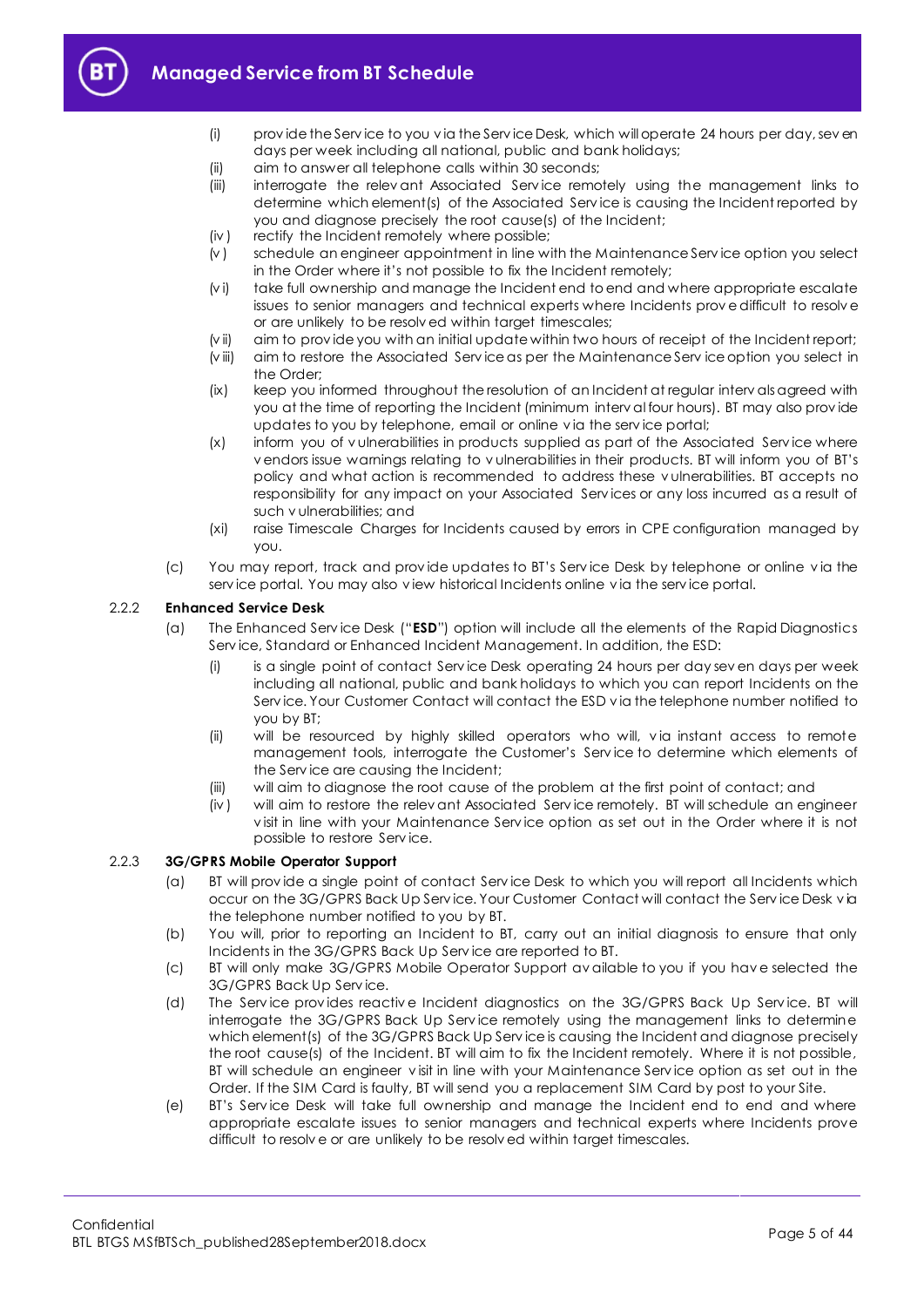

(f) BT will keep you informed throughout the resolution of a problem at regular interv als agreed with you at the time of reporting the Incident (minimum interv al four hours). BT will prov ide updates to you by telephone, email or online v ia the serv ice portal.

## 2.2.4 **Log and Pass**

## **General**

- (a) BT will prov ide a log and pass Serv ice that will prov ide you with the facility to report Faults to BT's Serv ice Desk on Third Party Serv ices.
- (b) BT will prov ide you with the Scope of Serv ice and any Qualifying Criteria in writing prior to implementation of the Serv ice.
- (c) You will prov ide BT with any information reasonably required to enable BT to determine the Scope of Serv ice and any Qualifying Criteria. The Scope of Serv ice and Qualifying Criteria will be set out in the Order.
- (d) BT may immediately terminate the Serv ice by giv ing Notice to you if at any time you fail to comply with any of the Qualifying Criteria or any of the other obligations set out in this Schedule.
- (e) BT may suspend the Serv ice if BT experiences any issues in reporting Faults or obtaining updates on Faults from the External Serv ice Prov ider.
- (f) You grant BT specific authority to contact the External Serv ice Prov ider and/or relev ant BT Serv ice Desk in order to report Faults on Third Party Serv ices.

## **BT's responsibilities**

On and from the Serv ice Start Date, BT will:

- (a) prov ide the Serv ice to you v ia BT's Serv ice Desk, which will operate 24 hours per day, sev en days per week including all national, public and bank holidays;
- (b) log the Fault on BT's systems and prov ide you with a Fault reference number;
- (c) report the Fault to the External Serv ice Prov ider or relev ant BT's Serv ice Desk using the information prov ided by you;
- (d) liaise with the External Serv ice Prov ider or BT's relev ant Serv ice Desk to obtain updates on the progress being made towards resolv ing the Fault;
- (e) keep you informed of the progress being made towards resolv ing the Fault at regular interv als. BT will prov ide updates to you by telephone; and
- (f) prov ide the Serv ice in accordance with the Scope of Serv ice. BT will rev iew your additional requirements outside the original Scope of Serv ice in accordance with the serv ice amendment terms set out in Paragraph [12](#page-31-0). BT will notify you in adv ance of BT's intention to raise additional Charges for any agreed work outside the original Scope of Serv ice and agree these with you.

BT will not:

- (a) be responsible for managing or resolv ing the Fault and accept no liability for managing or resolv ing the Fault;
- (b) prov ide any serv ice lev els agreements ("**SLAs**"). For the av oidance of doubt, any SLAs set out in the contract between you and the External Serv ice Prov ider or the other part of BT prov iding the serv ice will not apply to the log and pass Serv ice;
- (c) prov ide any adv ice or information outside the original Scope of Serv ice, unless BT agrees your additional requirements between BT;
- (d) make any representations to the External Serv ice Prov ider or relev ant Serv ice Desk on your behalf or make any commitments to you as to the resolution of the Fault;
- (e) carry out any technical diagnosis of the Fault;
- (f) be responsible for failure to prov ide the Serv ice where BT experiences issues with reporting Faults or obtaining updates from the External Serv ice Prov ider;
- (g) act as, or represent ourselv es as, your agent for any purpose;
- (h) commit you to any contracts or amendments to existing contracts or any other legally binding agreement; or
- (i) be responsible for any issues that are directly attributable to inaccurate information prov ided by you.

Your responsibilities

You will:

- (a) report the Fault to BT's Serv ice Desk v ia the telephone number notified to you by BT;
- (b) ensure that, prior to reporting the Fault you will carry out an initial diagnosis to ensure that only Faults relating to serv ices agreed by BT, in the Scope of Serv ice, are reported to BT;
- (c) co-operate with BT and prov ide to BT, at BT's request, such information concerning the serv ices prov ided by the External Serv ice Prov ider and any other information reasonably required to enable BT to perform the log and pass Serv ice;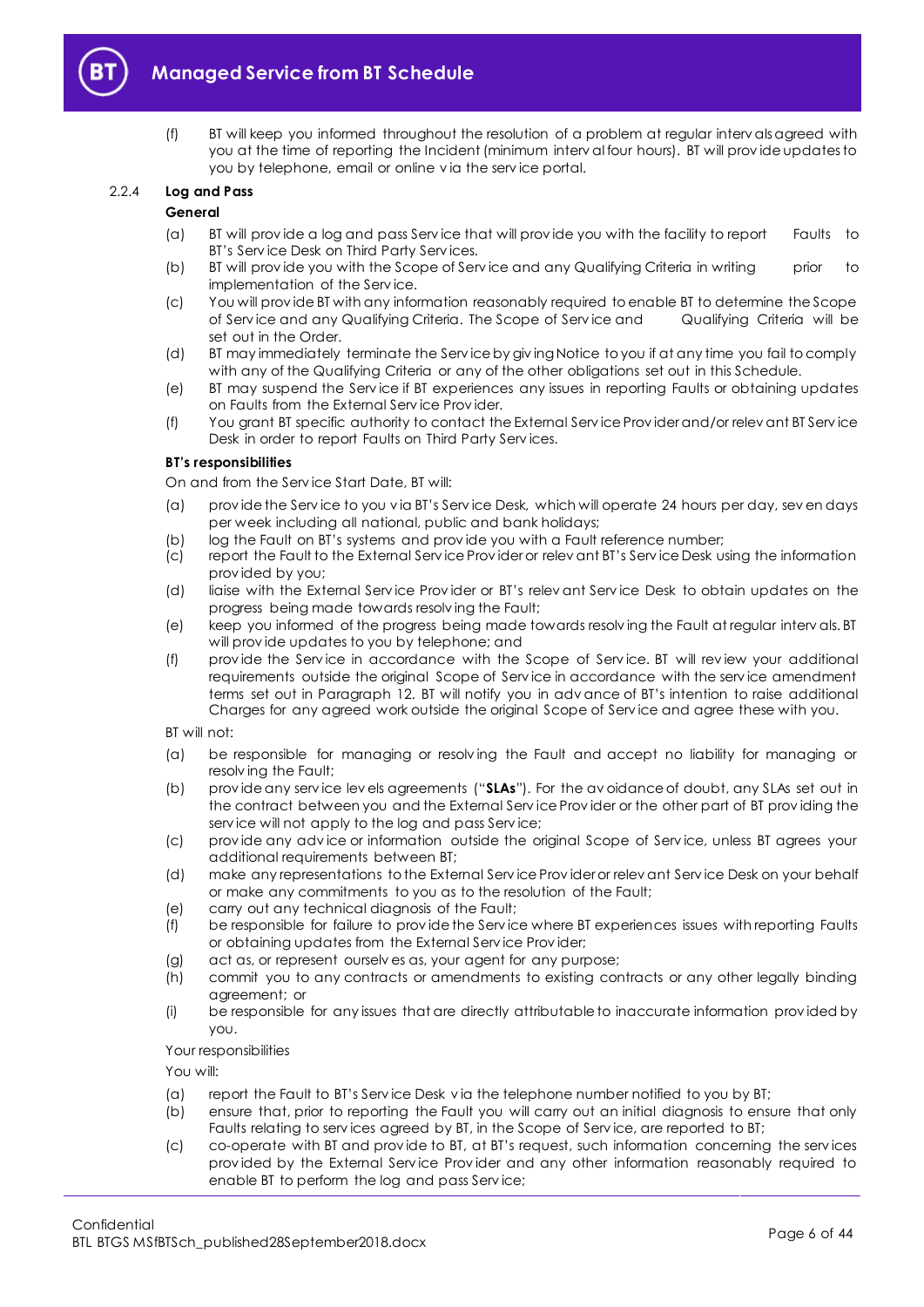

- (d) where required, liaise directly with the External Serv ice Prov ider or the other part of BT prov iding the Serv ice to obtain information requested by BT;
- (e) be responsible for specifying which Third Party Serv ices are cov ered under the log and pass Serv ice;
- (f) obtain the External Serv ice Prov ider's agreement to BT prov iding the log and pass Serv ice and ensure they are fully informed of all elements of the Serv ice prov ided by BT before the Serv ice Start Date;
- (g) (g) resolv e any issues directly with the External Serv ice Prov ider if BT experiences any issues in reporting Faults or obtaining updates from the External Serv ice Prov ider;
- (h) (h) be responsible for the accuracy of the information provided to BT as part of the Service;
- (i) (i) prov ide updates to BT's Serv ice Desk v ia telephone; and
- (i) (i) inform BT immediately of any changes in relation to Third Party Services, and of any change in the External Third Party's organisation or method of doing business that might be expected to affect the performance of BT's obligations in relation to the Third Party Serv ice.

## 2.3 **Enhanced Incident Management Service Options**

Where you select an option from Enhanced Incident Management as set out in the Order, the following additional conditions will apply:

## 2.3.1 **Proactive Fault Management**

- (a) Proactiv e Incident Management enables BT to:
	- (i) detect potential problems before they affect the Associated Serv ice; and
	- (ii) take proactiv e steps to resolv e the problem without affecting the Associated Serv ice.
- (b) BT will prov ide a single management link between the Site nominated by you, as your Host Site, and BT's management centre. The type and size of management link required will depend on your solution.
- (c) BT will poll LAN CPE, which is connected as a Stack, but this may be limited to polling of the Stack as a whole unit and not the indiv idual elements of LAN CPE which form the Stack. The management of opening/closing of indiv idual LAN ports is not included under this Serv ice option.
- (d) BT will:
	- (i) monitor the status of CPE to check that it is functioning correctly. The method will v ary according to the type of CPE;
	- (ii) collect additional information to determine whether the equipment is running with reduced functionality or capacity;
	- (iii) monitor performance indicators such as the central processor unit, backplane utilisation, port utilisation and protocol errors of infrastructure ports;
	- (iv ) (iv ) carry out remote diagnosis if an Incident affecting the Associated Serv ice is found. BT will:
		- log the Incident;
		- attempt to resolve the Incident;
		- contact you within one hour of detecting an Incident; and
		- inform you what action has been taken or is required;
	- $(v)$  dev ise and implement management IP addresses which may be required on the router through which a Firewall is connected to the management link where the Serv ice includes Firewall equipment; and
	- (v i) send BT's engineer to a Site, if required, in accordance with the applicable CPE Maintenance Serv ice option you select in the Order.

## 2.3.2 **Enhanced Incident Management**

- (a) Enhanced Incident Management enables BT to:
	- (i) detect potential problems before they affect the Associated Serv ice; and
	- (ii) take proactiv e steps to resolv e the problem with minimum impact to the Associated Serv ice.
- (b) BT will prov ide a single management link between the Site nominated by you, as your Host Site, and BT's management centre. The type and size of the management link required will depend upon your Associated Serv ices.
- (c) BT will poll LAN CPE, which is connected as a Stack, but this may be limited to polling of the Stack as a whole unit and not the indiv idual elements of LAN CPE which form the Stack. The management of opening/closing of indiv idual LAN ports is not included under this Serv ice Option.
- (d) BT will prov ide the Rapid Diagnostics Serv ice set out in Paragraph [2.2.1](#page-3-1) with this Serv ice option.
- (e) BT will: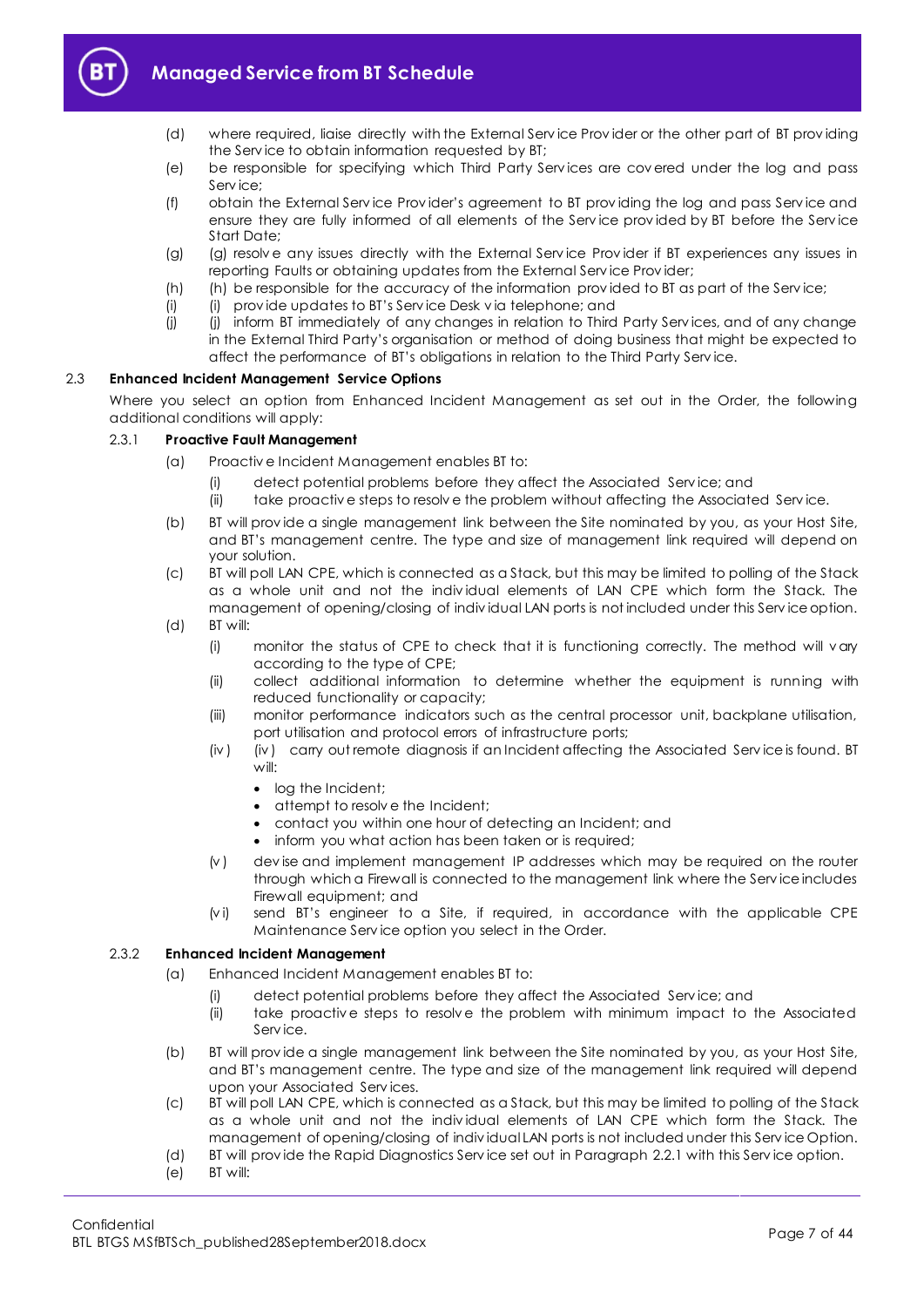

- (i) monitor the status of CPE to check that it is functioning correctly. The method of monitoring will v ary according to the type of CPE;
- (ii) collect additional information to determine whether the equipment is running with reduced functionality or capacity;
- (iii) monitor performance indicators such as the central processor unit, backplane utilisation and protocol errors. The performance indicators used will v ary according to the type of CPE in use;
- (iv ) carry out remote diagnosis if an Incident affecting the Associated Serv ice is found and BT will:
	- log the Incident:
	- attempt to resolve the Incident;
	- contact you within one hour of detecting an Incident; and
	- inform you what action has been taken or is required;
- $(v)$  dev ise and implement management IP addresses which may be required on the router through which a Firewall is connected to the management circuit link where the Associated Serv ice includes Firewall equipment; and
- (v i) send BT's engineer to a Site, if required, in accordance with the applicable Maintenance Serv ice option you select in the Order.

## 2.3.3 **Standard Incident Management**

- (a) Standard Incident Management enables BT to v erify basic connectiv ity to a Site, through a management link from BT's management centre to the Customer Network. The type and size of the management link required will depend on your Associated Serv ices.
- (b) BT will poll LAN CPE, which is connected as a Stack, but this may be limited to polling of the Stack as a whole unit and not the indiv idual elements of LAN CPE which form the Stack.
- (c) For IP Conv erge Serv ices, BT prov ides Standard Incident Monitoring as a standard feature of the Serv ice. This excludes ISDN and ADSL Access Lines.
- (d) BT will prov ide the Rapid Diagnostics Serv ice set out in Paragraph [2.2.1](#page-3-1) with this Serv ice option.
- (e) BT will:
	- (i) monitor the status of CPE to check that it is functioning correctly. The method of monitoring will v ary according to the type of CPE;
	- (ii) contact you, where necessary to discuss an Incident BT detects v ia alarm monitoring; and
	- (iii) send BT's engineer to a Site, if required, in accordance with the applicable Maintenance Serv ice option you select in the Order.

## 2.3.4 **Standard ADSL Incident Management**

- (a) Standard ADSL Incident Management enables BT to v erify basic connectiv ity to a Site, through a remote link from BT's management centre to the Customer Network. The type and size of the management link required will depend on your Associated Serv ices.
- (b) BT will prov ide the Rapid Diagnostics Serv ice set out in Paragraph [2.2.1](#page-3-1) with this Serv ice option.
- (c) BT will:
	- (i) monitor the status of CPE to check that it is functioning correctly. The Serv ice prov ides an ADSL specific monitoring class which takes into account technology specific features such as Retrains. (where the network attempts to find a faster line speed, but will cause a short break in serv ice);
	- (ii) inform you by email when BT detects a Site as unreachable and ask you to confirm basic details, such as if there is power to the Site; and
	- (iii) log and attempt to resolv e the Incident, where you confirm the issue is with BT's Associated Serv ice to a Site and the Associated Serv ice remains unresponsiv e after a period of time (up to 30 minutes).

## 2.3.5 **Proactive Alarm Monitoring**

- (a) Proactiv e Alarm Monitoring enables BT to:
	- (i) detect potential problems before they become serv ice affecting; and
	- (ii) take proactiv e steps to resolv e the problem without affecting the Serv ice and Associated Serv ices.
- (b) The Serv ice operates through a management link from BT's management centre to the Customer Network. The type and size of the management link required will depend on your Associated Serv ices.
- (c) BT will poll LAN CPE, which is connected as a Stack, but this may be limited to polling of the Stack as a whole unit and not the indiv idual elements of LAN CPE which form the Stack.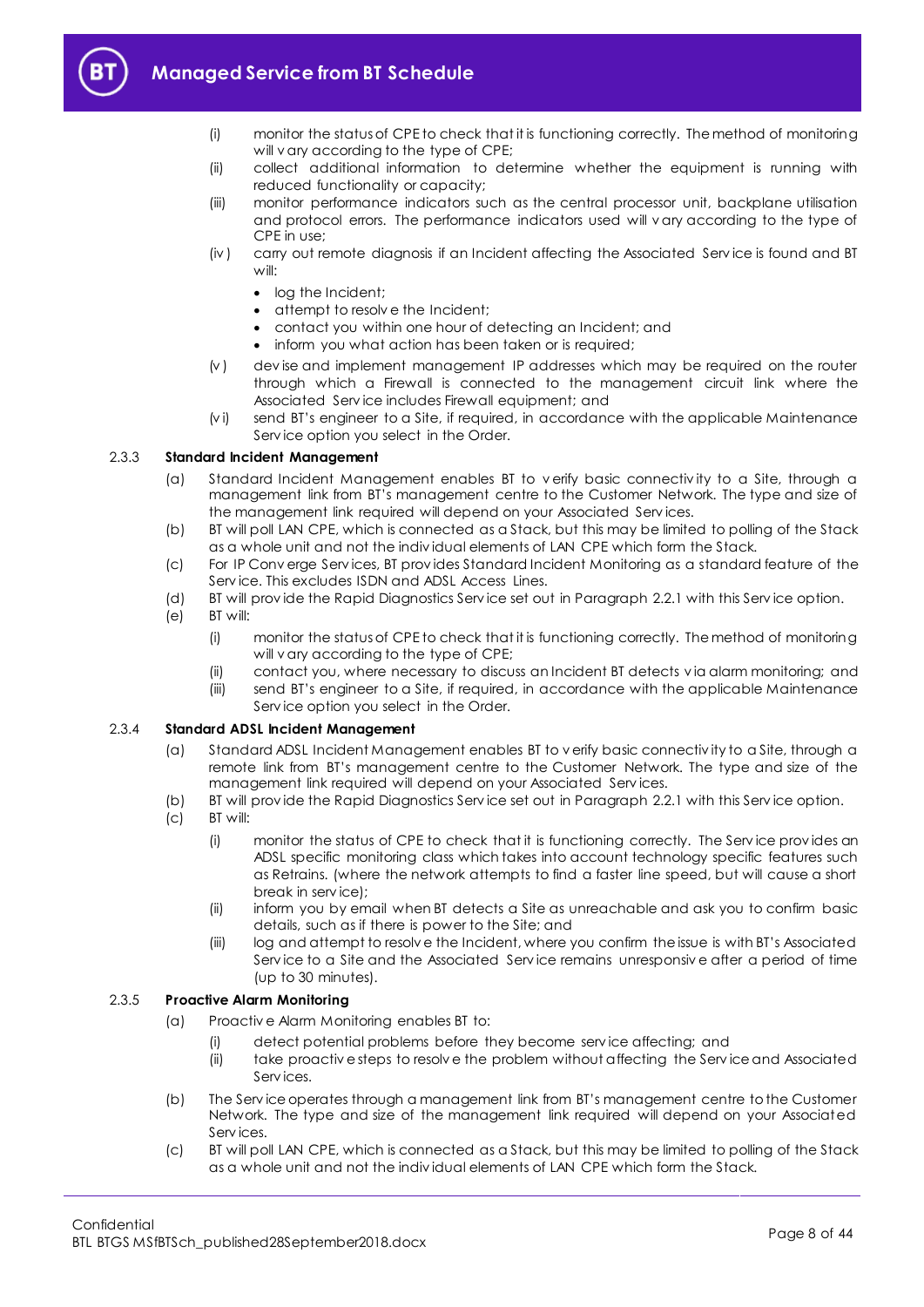

- (d) For IP Conv erge Serv ices BT will prov ide 15 min poll as a standard feature of the Serv ice. This excludes ISDN and ADSL connections.
- (e) BT will:
	- (i) monitor the status of CPE to check that it is functioning correctly. The method will vary according to the type of CPE;
	- (ii) collect additional alarm information to determine whether the CPE is running with reduced functionality or reduced capacity;
	- (iii) send BT's engineer to attend a Site, if required, in accordance with the applicable Maintenance Serv ice option you select in the Order; and
	- (iv ) contact you, where necessary to discuss an Incident detected v ia alarm monitoring.

## 2.3.6 **Critical Port Monitoring**

- (a) Critical Port Monitoring enables BT to proactiv ely monitor critical ports to show they are operating correctly. BT will monitor the critical ports continuously for status and performance information at fiv e minute interv als.
- (b) You will specify the critical ports for BT to monitor and BT will v erify that it is technically feasible to monitor such critical ports. The critical ports must be activ e 24 hours per day, sev en days per week.
- (c) BT will:
	- (i) contact you within one hour of detecting an Incident; and
	- (ii) inform you what action has been taken or is required.
- (d) The management of opening/closing of indiv idual LAN ports is not included under this Serv ice option.

## 2.3.7 **Extranet Availability Monitoring**

- (a) This Serv ice is only av ailable if you hav e selected the Managed MPLS Extranet Serv ice.
- (b) BT will:
	- (i) prov ide a dedicated management router at the Main Customer Site which will enable BT to poll the Access Lines of the Sharing Customers and the Main Customer;
	- (ii) poll the Access Lines continuously for status at 15 minute interv als. Poll failures which indicate that a connection problem exists between the Main Customer Site to any of the Sharing Customer Sites will raise an alarm;
	- (iii) inform you of the problem; and
	- (iv ) take appropriate action to resolv e the problem; or
	- $(v)$  take no action to resolve a problem where an alarm indicates the problem exists on serv ices outside the scope of this Contract.

## 2.3.8 **IPT Performance Management**

- (a) IPT Performance Management enables BT to detect potential problems with the Customer's IP Telephony serv ice before they affect other Associated Serv ices and take proactiv e steps to resolv e the problem without affecting other Associated Serv ices.
- (b) BT will prov ide a single management link between the Site nominated by you, as your Host Site, and BT's management centre. The type and size of the management link required will depend on your Associated Serv ices.
- (c) BT will:
	- (i) monitor the status of your IP Telephony serv ice to check that it is functioning correctly;
	- (ii) collect additional alarm information to determine whether the IP Telephony serv ice is running with reduced functionality or capacity;
	- (iii) monitor performance indicators such as serv er alarms, call av ailability monitoring, v oice quality monitoring and unity alarms;
	- (iv ) access the data using the management link and process it at BT's management centre. Where large v olumes of data are anticipated, BT may prov ide a serv er at your Site; and
	- (v ) carry out remote diagnosis if an Incident affecting the IP Telephony serv ice is found and BT will:
		- log the Incident:
		- attempt to resolve the Incident;
		- contact you within one hour of detecting an Incident;
		- inform you what action has been taken or is required; and
		- send BT's engineer to attend your Site, if required, in accordance with the applicable Maintenance Serv ice option you select on the Order.

## 2.3.9 **3G/GPRS Enhanced Mobile Operator Support**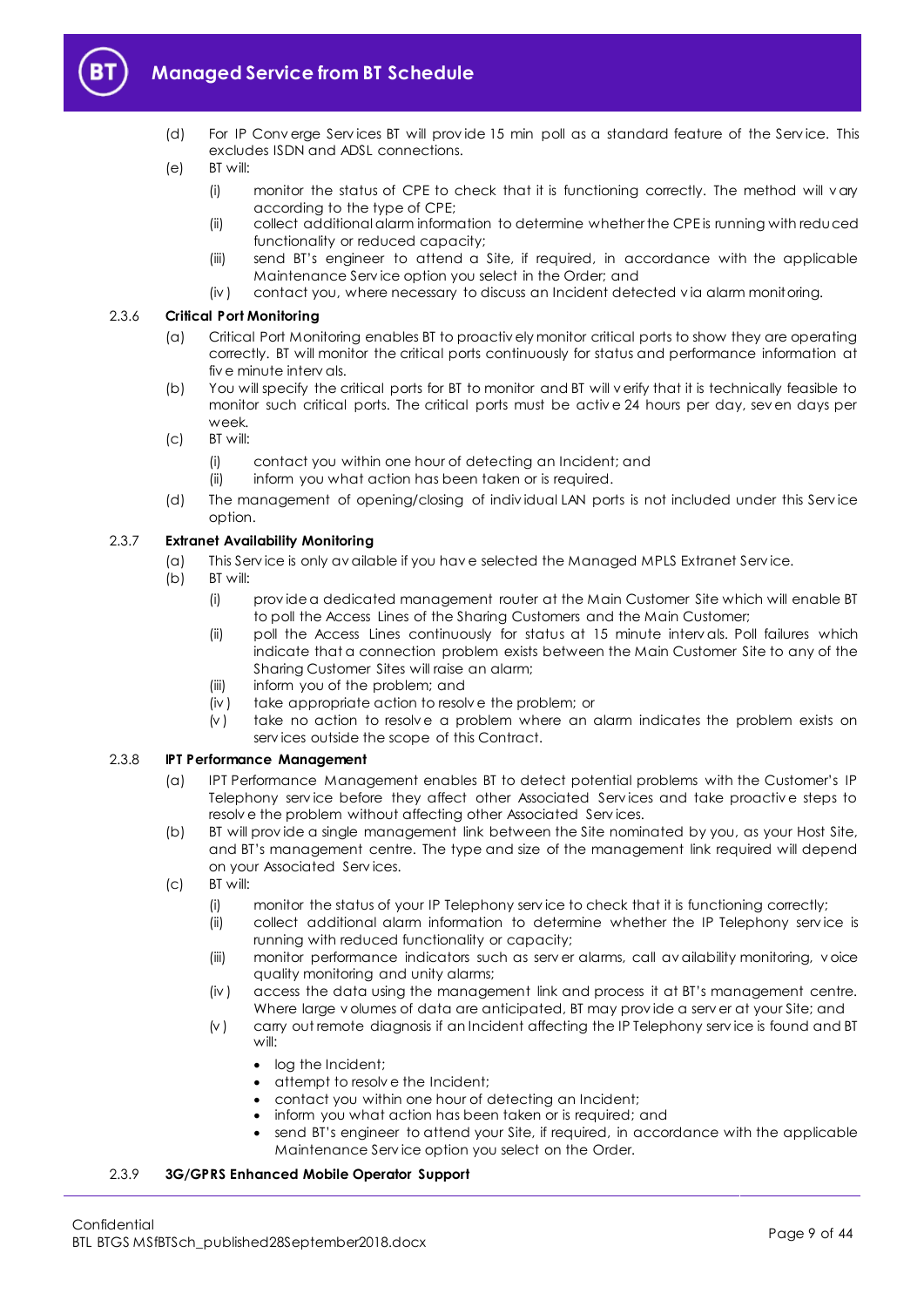

- (a) 3G/GPRS Enhanced Mobile Operator Support prov ides proactiv e alarm management on the 3G/GPRS Back Up Serv ice.
- (b) This Serv ice option enables BT to:
	- (i) detect potential problems with the 3G/GPRS Back Up Serv ice before they affect the Serv ice; and
	- (ii) take proactiv e steps to resolv e the problem without affecting the 3G/GPRS Back Up Serv ice.
- (c) BT will prov ide this Serv ice option as an additional chargeable option if you hav e selected the 3G/GPRS Shared Back Up Serv ice or the 3G/GPRS Corporate Back Up Serv ice.
- (d) BT will prov ide a single management link between the Site nominated by you, as your Host Site, and BT's management centre.
- (e) BT will:
	- (i) monitor the status of the 3G/GPRS card to check that it is functioning correctly. The method of monitoring will v ary according to the type of CPE;
	- (ii) collect additional alarm information enabling BT to determine whether the CPE is running with reduced functionality or capacity;
	- (iii) carry out remote diagnosis, if BT identifies an Incident affecting the 3G/GPRS back up Serv ice. BT will:
		- log the Incident;
		- attempt to resolv e the Incident;
		- contact you within one hour of detecting an Incident;
		- inform you what action BT has taken or is required;
		- send an engineer to attend a Site, if required, in accordance with the applicable Maintenance Serv ice option you select in the Order; and
		- contact you, where necessary and at BT's discretion, to discuss an Incident detected with the 3G/GPRS Back Up Service via alarm monitoring.

#### <span id="page-9-1"></span>2.3.10 **Out of Band Management (MSS Only)**

- (a) Out of Band Management enables BT to prov ide remote Incident management and proactiv ely monitor your Firewall dev ices, catalyst switches and bluecoat dev ices ("**MSS CPE**").
- (b) The Serv ice is prov ided through a secure modem which will be connected to your analogue direct exchange line. The modem will enable BT to:
	- (i) hav e remote diagnostics access to the MSS CPE;
	- (ii) assist with rectifying Incidents; and
	- (iii) monitoring the status of the MSS CPE and the secure modem.
- (c) BT will:
	- (i) monitor the status of the MSS CPE to check that it is functioning correctly; and
	- (ii) carry out initial remote Incident management (rebooting, power retests) on the MSS CPE and where BT detects, or you report an Incident;
		- log the Incident where the MSS CPE is still not working, following initial testing; and
		- attempt to resolve the Incident.
- (d) You will prov ide an analogue direct exchange line which terminates on a PSTN master socket for BT's sole use in managing the Service, where out of band access is used. You will ensure such a line meets the criteria set out in Paragrap[h 2.3.10\(e\)](#page-9-0) below.
- <span id="page-9-0"></span>(e) You will:
	- (i) ensure that the line will not be a PBX extension or a digital (ISDN) line;
	- (ii) provide the line for the whole duration of the Service;
	- (iii) pay any charges associated with the line;
	- (iv ) report any Incidents on the line to the relev ant Serv ice Prov ider;
	- (v ) inform BT (v ia BT's Serv ice Desk) of the Incident status; and
	- (v i) ensure that the line is within 2.5 metres of the secure modem.

#### 2.3.11 **Inband Management**

- (a) The Inband Management Serv ice prov ides you with a monitoring serv ice operating 24 hours per day, sev en days a week, including national public or bank holidays, under which BT will proactiv ely monitor your network and CPE.
- (b) The Serv ice comprises two v irtual access circuits which work as a dedicated management link from BT's management centre to a management router and connection at your Host Site. One circuit acts as the primary link, the other as a backup. These dedicated links will carry IP management traffic to your Host Site.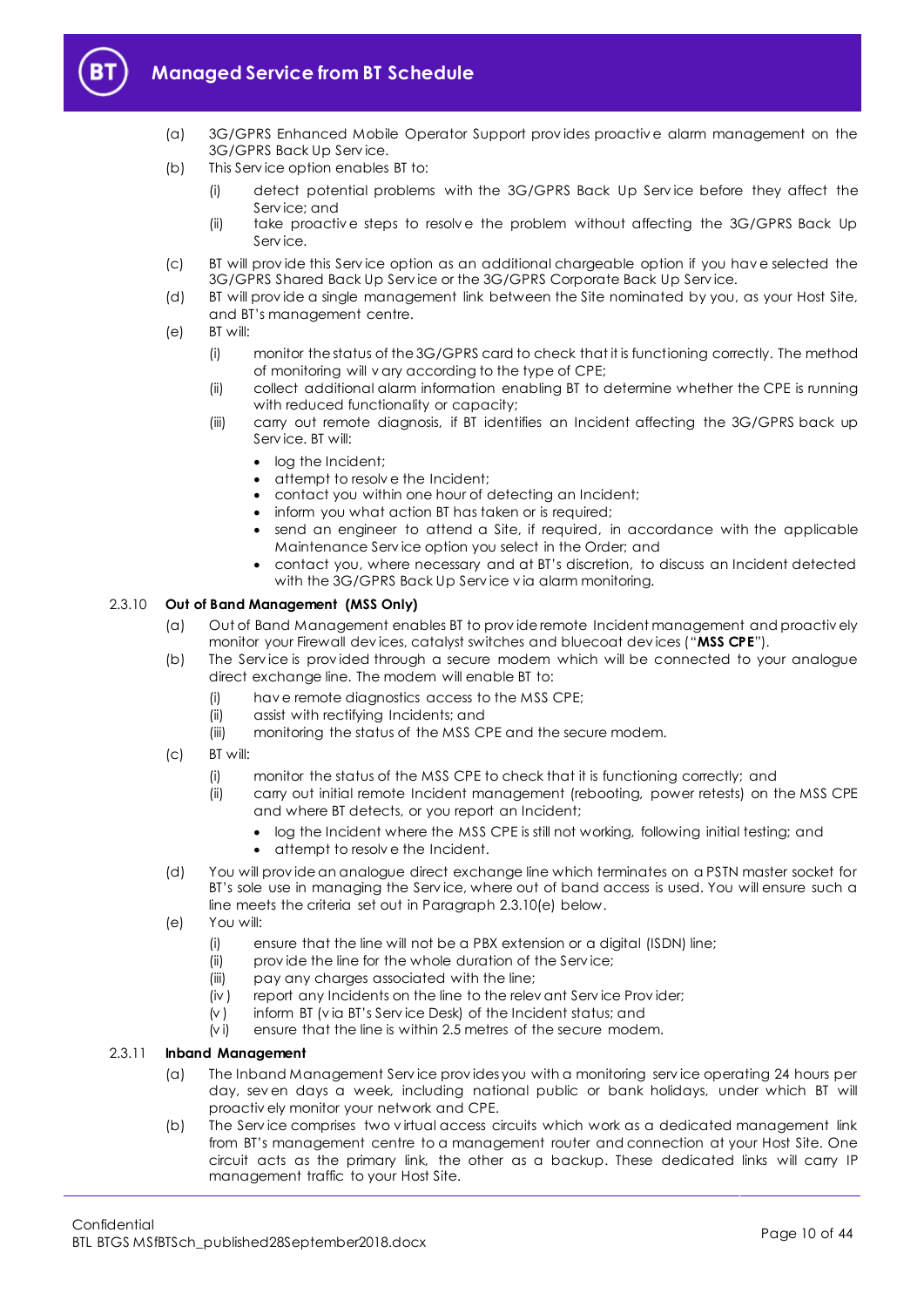

# **Managed Service from BT Schedule**

- (c) BT will proactiv ely monitor the status of your network and CPE to check that it is functioning correctly.
- (d) Where BT detects, or you report an Incident, BT will:
	- (i) carry out an initial remote Incident management on the CPE;
	- (ii) log the Incident where the CPE is still not working, following initial testing; and
	- (iii) attempt to resolv e the Incident.

#### 2.3.12 **Fixed Line and ADSL Management and Authentication Link**

- (a) The Serv ice prov ides you with a monitoring serv ice operating 24 hours per day, sev en days a week, including national public or bank holidays, under which BT will prov ide remote Incident management of the BT Network.
- (b) The Serv ice is prov ided v ia an IP Clear leased line or an ADSL Connect line terminating on a router which enable BT to hav e remote diagnostics access to the CPE.
- (c) BT will monitor the status of the CPE to check that it is functioning correctly.
- (d) Where BT detects, or you report an Incident, BT will:
	- (i) carry out initial remote diagnostics (rebooting, power retests) on the CPE;
	- (ii) log the Incident where the CPE is still not working, following initial testing; and
	- (iii) attempt to resolv e the Incident.
- (e) Where you order the remote site authentication Serv ice from BT, BT will prov ide access to the authentication platform v ia a BT hub and spoke VPN.

#### 2.4 **Maintenance Service**

#### **General**

- 2.4.1 The Maintenance Serv ice comprises routine maintenance which may be prov ided by BT on CPE or Lines, combined with an Incident repair serv ice for Lines, CPE, and CPE that has passed a maintenance acceptance test.
- 2.4.2 The Maintenance Serv ice option selected by you will be set out in the Order.
- 2.4.3 BT will prov ide cov er on Lines CPE and circuits depending on the Maintenance Serv ice option that you hav e selected as specified in the Order.
- 2.4.4 BT will prov ide the same Maintenance Serv ice option to all Serv ices of the same technology type at a Site. You may only select differing Maintenance Serv ice options where there are two different technology types.
- 2.4.5 Business Premium Care is not av ailable at a Site where the primary network is deliv ered v ia ADSL.
- 2.4.6 BT will respond to all Incidents in accordance with this Paragraph:
	- (a) To enable your Incidents to be logged accurately, you will (when reporting an Incident) prov ide all information reasonably required by BT in connection with the Incident, such as the Site location, CPE serial number, reconfiguration details and where appropriate the circuit number. BT will then giv e you a Trouble Ticket as set out in Paragraph [8.](#page-28-0) You must quote the Trouble Ticket when you communicate with BT's Serv ice Desk about the Incident.
	- (b) Unless otherwise agreed, your Customer Contact will be responsible for reporting all Incidents in the Serv ice to BT and for all subsequent Incident management communications between both of us. Your Customer Contact will be av ailable during the period of cov er applicable to the lev el of CPE Maintenance Serv ice prov ided under this Contract and you acknowledge that if the Customer Contact is not av ailable at all such times, BT will not be liable for failure to meet the applicable target response and repair times.
	- (c) BT will attempt to restore Serv ice by installing the last archiv ed configuration av ailable, if BT identifies an Incident as being due to unauthorised activ ity or access to your Customer Network. Any further Maintenance Serv ice activ ity required as a result of unauthorised activ ity or access to your Customer Network will be subject to agreement and BT may raise additional Charges for such work.
	- (d) BT will prov ide dynamic line management on ADSL/Broadband Serv ices to stabilise the line at the most appropriate speed. Dynamic line management may last for up to 10 days and may result in short outages (lasting sev eral seconds) of the Serv ice. Short outages as a result of dynamic line management may also occur regularly as part of normal operation of the Serv ice. This does not constitute a serv ice failure. Intermittent Serv ice loss can occur up to three times in a 24 hour period where the superstable option has been configured. You accept and acknowledges that such outages will not be deemed as an Incident in the ADSL/ Broadband Service and BT will only accept Incidents in the Serv ice where you experience a continuous loss of Serv ice.
	- (e) Repair will be carried out in accordance with the Maintenance Serv ice conditions of the relev ant local maintainer or telecommunications serv ice prov ider where a Incident occurs in CPE or a Line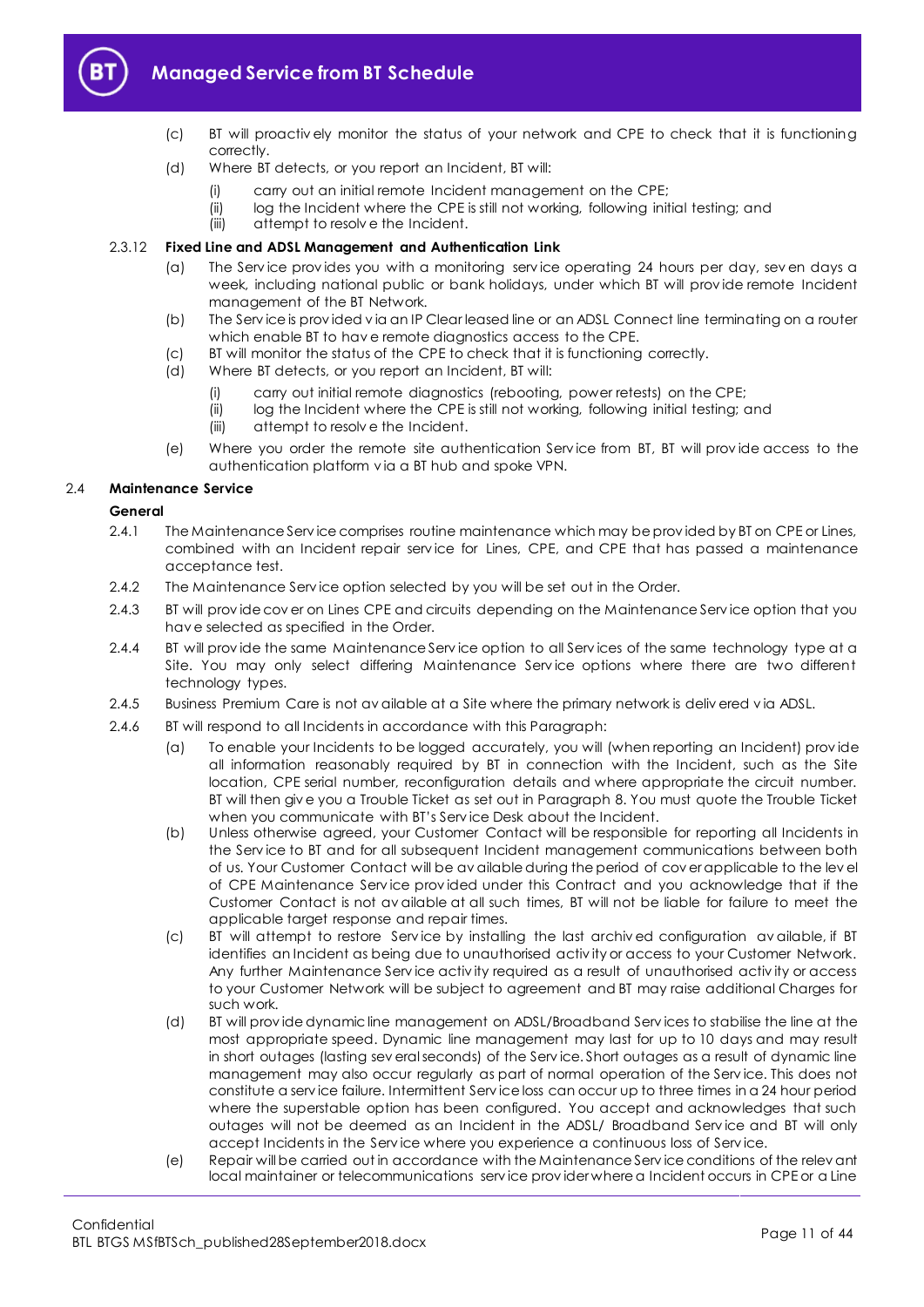

installed at a Site outside the UK. Howev er, BT will liaise with such third parties and endeav our to ensure that the Serv ice is restored as soon as reasonably practicable.

- (f) BT will correct Incidents in hardware by repair or, at BT's option, replacement of the affected item either in whole or in part. Except in the case of BT Equipment which at all times remains BT's property, replacement items of equipment will become your property (subject always to the prov isions of the Equipment Schedule and to any rights of the Company in respect of Supplied Equipment) and replaced items will become BT's property. You will return replaced items to the address adv ised by BT within 10 Business Days of prov ision of replacement items.
- (g) BT may charge you the full list price or recommended retail price of the replaced item(s) where you fail to return replaced items to BT within 10 Business Days. BT will replace expended consumable items but BT may raise an additional Charge for this.
- (h) You must return IP telephony handsets for repair to the address adv ised by BT and BT will send any replacements by post to your Customer Contact for you to connect. BT will notify you if in BT's discretion you need a replacement IP Telephony Handset and BT will send a replacement by post the next Business Day. BT will be send a replacement by post within two Business Days if BT's notification is made after 2pm otherwise, BT will correct Incidents in hardware by repair or, at BT's option, replace the affected item either in whole or in part., The new replacement items of equipment will become your property (except in the case of BT Equipment which will at all times remain BT's property) and the old replaced items will become BT's property.
- 2.4.7 The Maintenance Service will cover the following elements for any CPE provided as part of the Associated Serv ice:
	- (a) Incidents resulting from normal wear and tear; and
	- (b) Incidents or work resulting from other causes or circumstances, but BT will raise an additional charge. Such other causes or circumstances include:
		- (i) misuse: incorrect env ironmental conditions including incorrect temperature and humidity lev els; mains electrical surges or failures;
		- (ii) lightning damage: electromagnetic interference; any other accidental or deliberate damage;
		- (iii) correction of defects following the remov al or connection of CPE other than by BT;
		- (iv ) connection by you of other equipment to the CPE; and
		- $(v)$  denying BT access to the CPE.
	- (c) The Serv ice does not cov er:
		- (i) loss of your generated Software programmes;
		- (ii) repair, replacement or re-routing of your wiring or cabling or prov ision of additional wiring and cabling; and
		- (iii) Incidents reported by you which are not covered by this Contract.
	- (d) BT may, on giv ing as much prior Notice as is reasonably possible to you, terminate either BT's obligation to prov ide Serv ice in respect of the CPE specified in the Notice or where applicable, this Contract if at any time (including during the Minimum Period) BT is unable to obtain support from BT's suppliers to enable BT to prov ide the Serv ice or any part of the Serv ice. Any Failure of Serv ice, Incident or incident due to or affecting such CPE will be excluded from the SLA options.
- 2.4.8 You agree:
	- (a) to care for and use the CPE in accordance with BT's and manufacturer's instructions and to use it only for a purpose for which it was designed;
	- (b) not to repair, adjust, or modify the CPE without BT's written consent. Howev er, you may make configuration changes in accordance with and within the limits specified in the supplier's documentation and within the terms of the appropriate approv al under Section 22 of the Telecommunications Act 1984. You must notify BT of any such changes; and
	- (c) to co-operate in diagnosing Incidents by carrying out diagnostic and test routines requested by BT or included in the manufacturer's instructions, and allowing BT to carry out remote diagnostic tests where appropriate.
- 2.4.9 BT will not prov ide the Maintenance Serv ice on any Softphone prov ided by BT under this Contract.
- 2.4.10 The Maintenance Serv ice for any wireless phones will only cov er the replacement of handsets.
- 2.4.11 BT will prov ide the manufacturer's warranty as appropriate to IP telephony handsets where you purchase IP telephony handsets without IPT phone Maintenance Serv ice. Standard Care, Business Care and Business Premium Care are not av ailable on IP telephony handsets. The manufacturer's warranty will also apply for peripherals purchased as part of the Serv ice, including, but not limited to, Printers, Card Readers, Touchscreen displays, and signature capture dev ices.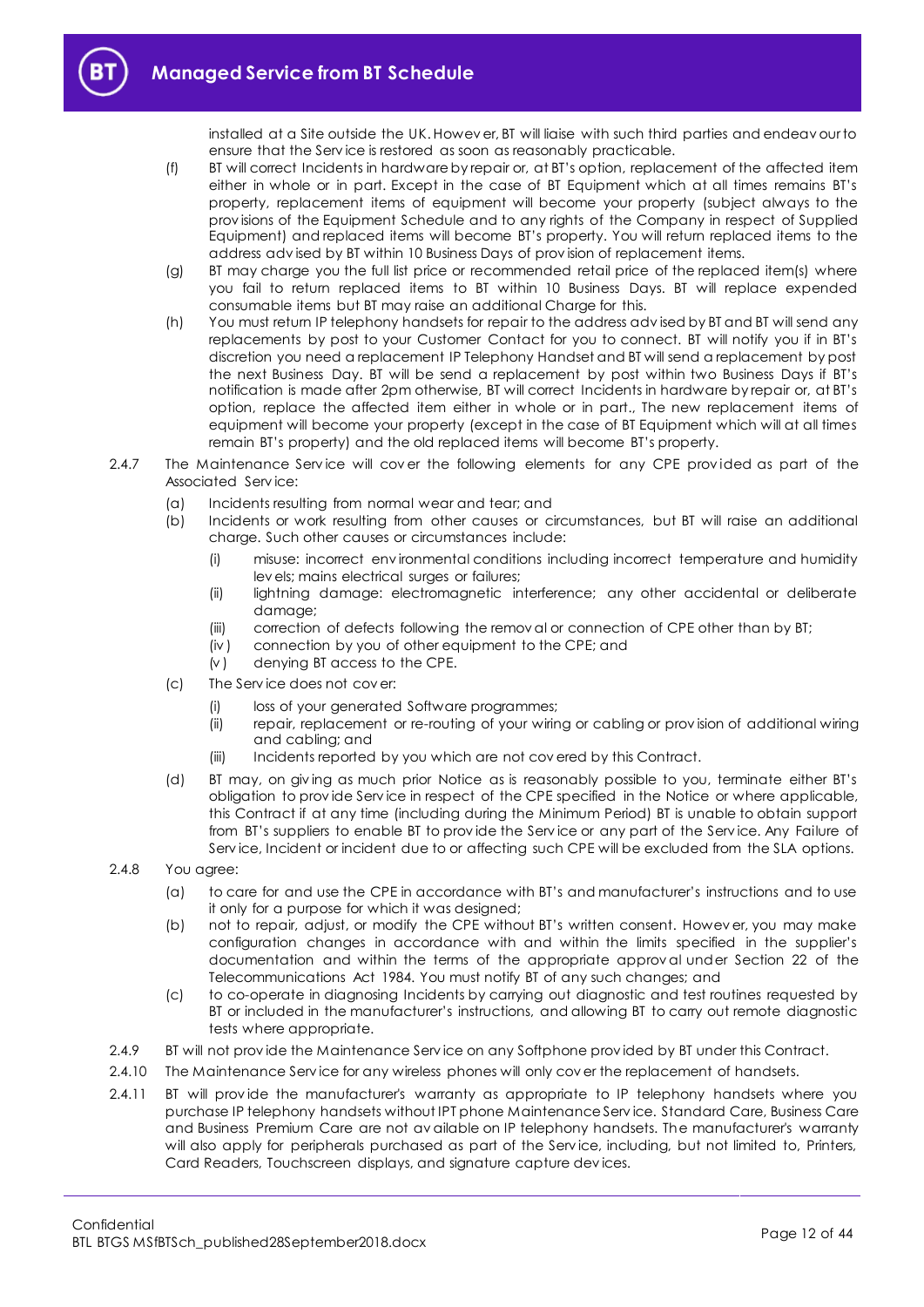

2.4.12 Prior to commencement of the Serv ice where BT is prov iding Maintenance Serv ice for equipment, which is not prov ided by BT as part of this Serv ice, such equipment may be required to pass a acceptance test in order to assess the suitability of the equipment for the Serv ice.

## 2.4.13 **Service Inventory Audit**

- (a) BT may occasionally and usually on an annual basis conduct a Serv ice Inv entory Audit of the Service, provided BT gives you as much notice as reasonably practicable. BT will carry this out remotely or by v isit to Site as appropriate. The audit will enable BT to v alidate BT's data inv entory and ensure that BT's information relating to the Serv ice is complete and up to date. BT will conduct the audit within Business Hours and on a Business Day.
- (b) In addition to the prov ision of information responsibilities set out in this Serv ice Schedule, you are also responsible for informing BT of any changes to your applications and/or Associated operating system and/or maintenance on serv ices not prov ided by BT which may affect the v alidity of the data to be analysed by BT.

## 2.4.14 **Standard Care**

- (a) You may report Incidents 24 hours per day sev en days per week including all national, public and bank holidays. BT will prov ide a UK Incident repair serv ice operating between 8am and 5pm per day on a Business Day, under which BT will aim to respond to a Incident report within four working hours. If you ask BT to carry out any work outside these hours you will pay BT an additional Charge. BT will aim to clear the Incident within 18 hours of receipt excluding periods which fall within excluded holidays and periods outside serv ice operating hours.
- (b) Standard Care may not be av ailable in all geographical locations.

#### 2.4.15 **Business Care**

- (a) You may report Incidents 24 hours per day sev en days per week including all national, public and bank holidays. BT will prov ide a UK Incident repair serv ice operating between 8am and 9pm per day sev en days per week, including national public or bank holidays, under which BT will aim to respond to an Incident report within two working hours of its receipt and, if the Incident is not cleared within the two hour period, will adv ise you of the progress being made towards resolv ing it. If you ask BT to carry out any work outside these hours you will pay BT an additional charge. BT will aim to clear the Incident within eight hours of receipt excluding periods which fall within excluded holidays and periods outside serv ice operating hours.
- (b) Business Care may not be av ailable in all geographical locations.

## 2.4.16 **Business Premium Care**

- (a) You may report Incidents 24 hours per day sev en days per week including all national, public and bank holidays. BT will prov ide a UK Incident repair serv ice operating 24 hours per day, sev en days per week, including national, public or bank holidays, under which BT will aim to respond to an Incident report within two hours of its receipt and, if the Incident is not cleared within the two hour period, will adv ise you of the progress being made towards resolv ing it. BT will aim to clear the Incident within fiv e hours of receipt.
- (b) Business Premium Care may not be av ailable in all geographical locations.

## 2.4.17 **Enhanced Care**

- (a) You may report Incidents 24 hours per day sev en days per week including all national, public and bank holidays. BT will prov ide a UK Incident repair serv ice operating 24 hours per day sev en days per week including all national, public and bank holidays under which BT will aim to respond to an Incident report within two hours of its receipt and if the Incident is not cleared within the two hour period, will adv ise you of the progress being made towards resolv ing it. BT will aim to clear the Incident within twenty hours of receipt.
- (b) Enhanced Care may not be av ailable in all geographical locations.

#### 2.5 **Configuration Management Options**

Where you select an option from Configuration Management as set out in the Order, the following additional conditions will apply:

#### 2.5.1 **General**

- (a) BT will prov ide Configuration Management options by means of a fixed management link between the Site nominated by you as your Host Site and BT's management centre.
- (b) You will prov ide BT an up to date inv entory of CPE to be cov ered by the Configuration Management options. BT can prepare an inv entory, for the WAN or LAN Serv ices under the Professional Services option, if you do not have one. You are responsible for providing an inv entory for IP Telephony Serv ices.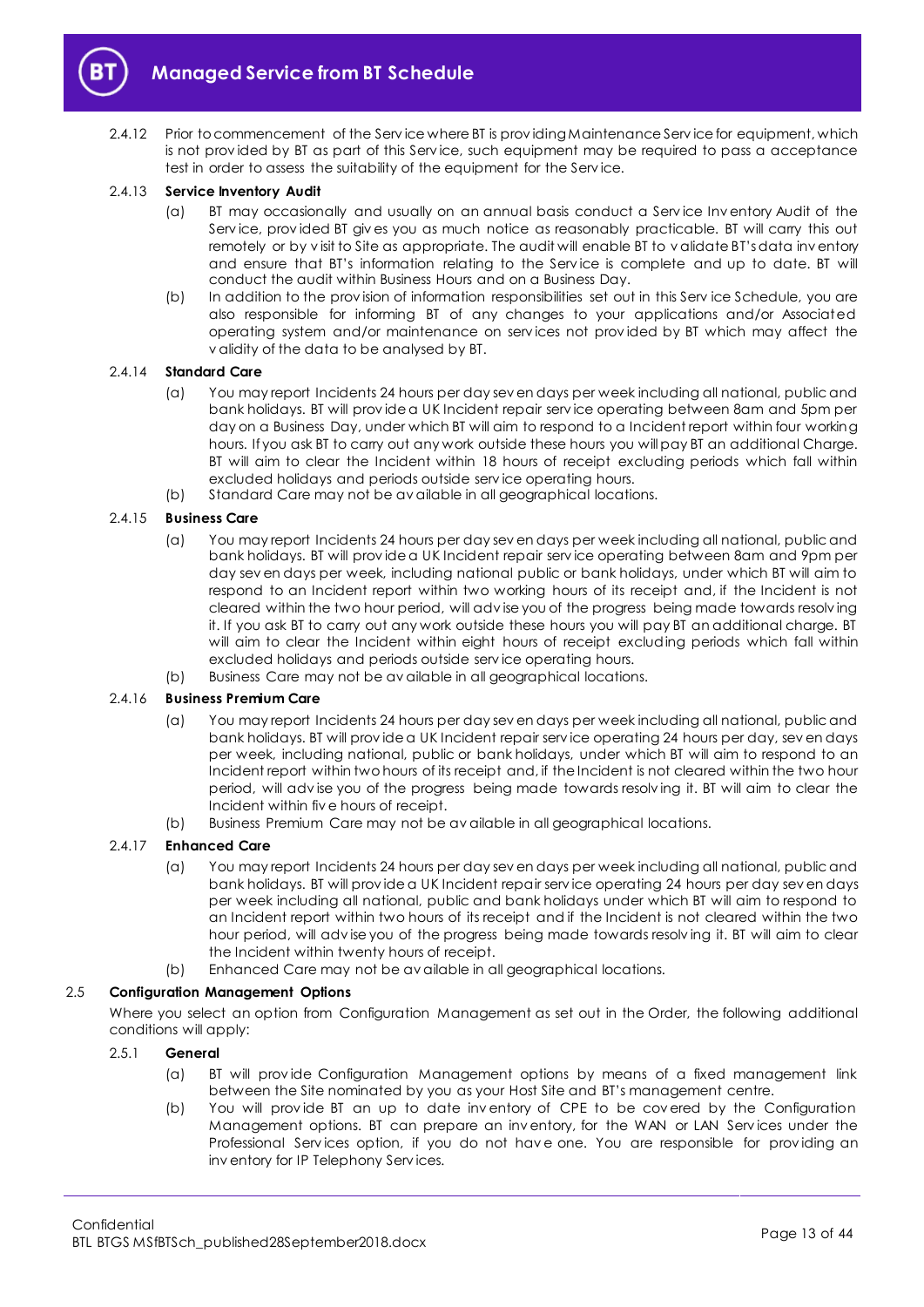

- (c) BT will only prov ide Change Management if you hav e selected a Project Management option where BT is prov iding you with a new Customer Network.
- (d) BT will rev iew whether BT is able to prov ide the Change Management Serv ice where BT is taking ov er management of an existing Customer Network, or where your subscription to the Change Management Serv ice option does not begin at the start of this Contract. Under this rev iew, BT will assess whether BT can manage existing configurations. Where this is not the case, BT may carry out any adjustments to the configurations which BT considers to be necessary before the commencement of the Serv ice. You will pay BT Charges for the work inv olv ed in rev iewing existing configurations and any subsequent work.
- (e) BT will only prov ide the Serv ice on the current v ersion of Software supported by BT.

## 2.5.2 **Change Management and Software Moves, Adds & Changes (SMACS)**

- (a) The Software Mov es Adds and Changes Serv ice is a configuration change Serv ice that prov ides you with configuration changes on LAN, WAN, Firewall and IP Telephony equipment, which are deliv ered remotely v ia a remote diagnostic tool or a remote management link.
- (b) BT will:
	- (i) price all requests indiv idually;
	- (ii) inv oice SMACs as a one off Charge following successful completion of work;
	- (iii) allow up to 40 configuration changes at one time;
	- (iv ) apply standard deliv ery lead-times to a maximum of four configuration changes;
	- (v ) agree deliv ery lead-times with you for fiv e or more configuration changes; and
	- (v i) offer a change consultancy Serv ice where you are unable to determine the type of configuration changes required under which BT will translate your configuration requirements into a consolidated set of configuration changes.

## 2.5.3 **Change Management**

- (a) BT will, at your request, carry out routine configuration changes to any router cov ered by the Serv ice, prov ided that the total number of changes made in each year, starting on the Serv ice Start Date or any anniv ersary thereof, does not exceed fiv e changes per router per year. BT will ensure that any proposed reconfigurations will not adv ersely affect the operation of the Serv ice.
- (b) A Supplementary Change Management option is also av ailable under which you may opt for additional changes during the period of this Contract at an additional Charge.

## 2.5.4 **Change Management Lite**

- (a) BT will, at your request, carry out routine configuration changes to any router cov ered by the Serv ice, prov ided that the total number of changes made in each year, starting on the Serv ice Start Date or any anniv ersary thereof, does not exceed one change per router per year.
- (b) BT will ensure that any proposed reconfigurations will not adv ersely affect the operation of the Serv ice.
- (c) A Supplementary Change Management option is also av ailable under which you may opt for additional changes during the period of this Contract at an additional Charge.

## <span id="page-13-1"></span>2.5.5 **Simple Service Requests**

- (a) Simple Serv ice Requests ("**SSRs**") are predefined configuration changes to your WAN, LAN or IP Telephony Serv ices. SSRs do not inv olv e deliv ery of any Chargeable items.
- (b) You will, v ia the serv ice portal, request and manage your SSRs online including raising the initial request, monitoring progress of the request, and confirming closure of the ticket once complete.
- (c) SSRs are built into catalogues on the serv ice portal, which are arranged by product. Each SSR type is assigned a v alue in "**credit units**". The more complex an SSR is to implement then the more SSR credit units will be associated with it.
- (d) Expedited or scheduled implementation date requests will use a larger number of SSR credit units than standard requests.
- <span id="page-13-0"></span>(e) There are three payment options av ailable for the SSR serv ice as set out below. You will select one of the following payment options (not all payment options are av ailable for all serv ices):
	- (i) Fixed Fee BT will inv oice you a recurring monthly serv ice management Charge and will fulfil up to an agreed quantity of SSRs. If you exceed such agreed quantity in any month BT may Charge you at the Pay as You Go rate for any SSRs ov er the agreed limit. You cannot carry unused SSRs forward to the next Month. BT will inv oice you for additional Charges for expedited requests or for work BT performs outside Business Hours;
	- (ii) Pay as You Go ("**PAYG**") BT will inv oice you each Month for SSR consumption; or
	- (iii) Pre Pay you buy a number of SSR credit units upfront and use some of the SSR credit units each time an SSR is implemented. BT will not refund any Charges for unused SSR credit units. Under this option you must purchase additional SSR credit units or order a different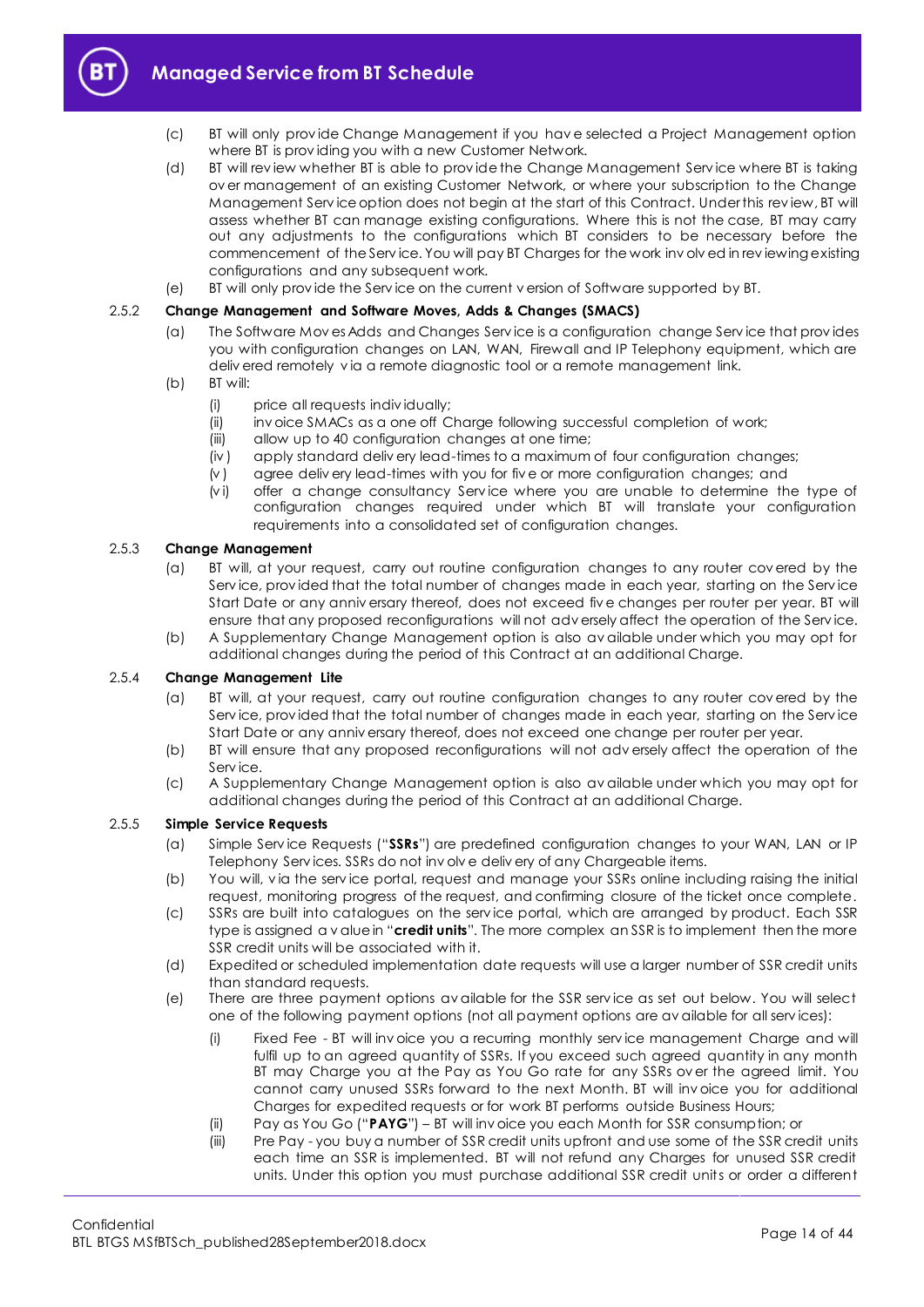payment option when you hav e consumed all your SSR credit units. If you hav e negative SSR credit units for two consecutiv e weeks, BT may change the payment model to PAYG and Charge you for the SSR credit units used but not paid for at the PAYG rates.

- (f) Where you hav e remaining SSR credit units when you change from a Pre-Pay option to a Fixed Fee or PAYG option, the remaining SSR credit units will be lost. Any negativ e SSR credit units will be charged at the PAYG rates.
- (g) Where you hav e remaining SSR credit units when you terminate the Serv ice or Contract, the remaining SSR credit units will be lost. BT will inv oice you for any negativ e SSR credit units at the PAYG rates.
- (h) There are no SLAs associated with the SSR Service.
- (i) You acknowledge that a request may be put on hold by BT if BT requires additional information from you to enable BT to fulfil your request. You will prov ide the required information in a timely manner.

## 2.5.6 **Change Management Bundles**

- (a) Change Management Bundles is a bundled configuration change management Serv ice av ailable for use with LAN and IPT Serv ices. BT will at your request carry out configuration changes to the Customer's LAN and/or IPT Serv ice in accordance with the options set out below.
- (b) The Serv ice allows you to pay a fixed (monthly or quarterly depending on their billing cycle) recurring Charge for a maximum number of change units per year. The number of change units av ailable to you ov er the year depends on the bundled option selected. The bundled options av ailable range from 25 change units to 2500 change units per year.
- (c) Each configuration change that is supported under the Serv ice has a specific fixed Charge with regard to the number of change units allocated to it.
- (d) If you do not use the maximum number of change units under the bundled option selected by the end of the year, un-used change units cannot be carried ov er to the subsequent year.
- (e) BT will charge you at a higher rate under a PAYG option for any additional change units required by you during the year where you exceed the pre-defined number of change units for the option selected. Under this option you will pay for changes as and when they are carried out. BT will add charges for this option to your next inv oice as a one off charge following successful completio n of each change request.
- (f) Where av ailable, you may use the serv ice portal to order changes under the Change Management Bundles Serv ice.
- (g) You may upgrade to another option at any time. An upgrade Charge will not apply, howev er an increased recurring Charge will apply for the upgraded option from the date of the upgrade.
- (h) Where you upgrade to another option the number of change units prov ided (under the new option) for the remainder of the year will be allocated on a pro-rata basis.
- (i) You may downgrade to another option once a year, subject to the payment of a downgrade Charge. The downgrade Charge is 35% of the difference between Charges for the original bundled option and the Charges for the new downgraded bundled option.
- (j) BT will ensure that any configuration changes will not adv ersely affect the operation of the Serv ice.

## 2.5.7 **Archive & Restore**

- (a) BT will archiv e Configuration Files and carry out configuration restoration in the ev ent of a network failure.
- (b) You may also request the restoration of Configuration Files for any other reason prov ided that the total number of restorations carried out in each year, starting on the Service Start Date or any anniv ersary thereof, does not exceed three restorations per router per year.
- (c) BT will prepare archiv e files on a weekly basis and the last three configurations for each router will be stored.
- (d) BT will archiv e Configuration Files and carry out configuration restoration for LAN Serv ices in the ev ent of a Serv ice failure. BT will prepare archiv e files on a daily basis and the last sev en configurations for each LAN cov ered by this Serv ice option will be stored.

## 2.5.8 **Database Management**

- (a) BT will carry out User account management and maintenance.
- (b) BT will:
	- (i) carry out initial registration, activ ation, deactiv ation and termination of User accounts;
	- (ii) generate, modify and reset User IDs and PIN codes; and
	- (iii) where appropriate, keep up to date records relating to such activ ities.
- (c) You will: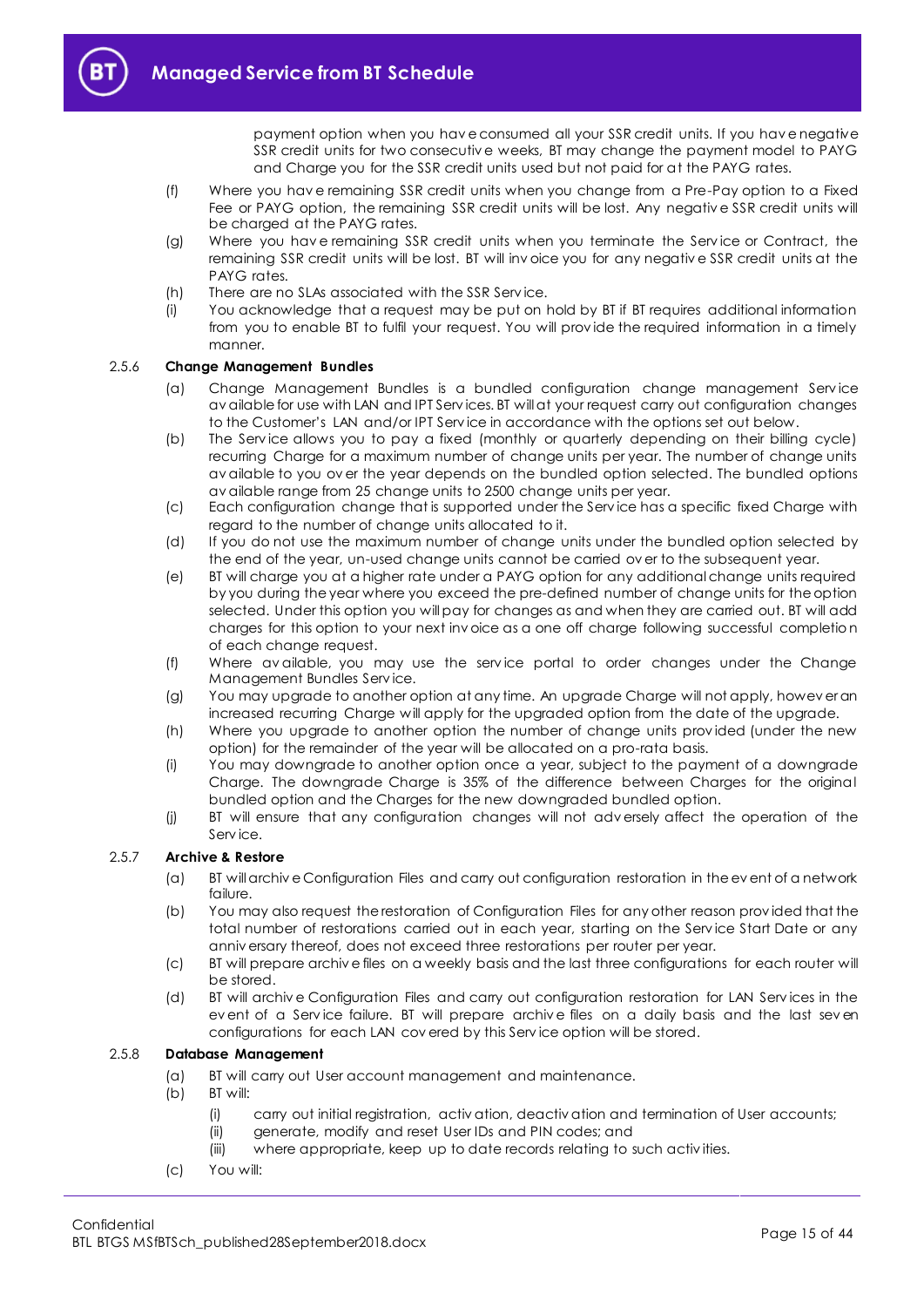<span id="page-15-0"></span>

- (i) prov ide BT with a Comma Separated Variable ("**CSV**") file containing details of all Users. BT will prov ide a template for this; and
- (ii) immediately inform BT of any changes to the information contained in the CSV file or any subsequent amendment to that information.

#### 2.5.9 **Converged IP Application Assurance**

- (a) BT will ev aluate your upgrade requests, but will only implement those changes that BT considers to be of operational benefit. You may request upgrades at any time.
- (b) BT will calculate Charges at the daily rate applicable at the time the work is carried out and you will pay on completion of the work or as otherwise specified by BT, together with any amounts claimed by BT in respect of expenses incurred. BT will pass any hardware or Software costs incurred by BT onto you.
- (c) BT will both agree a mutually conv enient time at which the upgrade can be carried out.

## <span id="page-15-1"></span>2.5.10 **Converged IP Application On Site Archive & Restoration**

- (a) BT will archiv e Configuration Files and carry out configuration restoration in the ev ent of a network failure.
- (b) Files will be archiv ed to a Network Attached Storage ("**NAS**") dev ice located within your domain. The NAS may be prov ided by BT or by you to BT's specification.
- (c) BT will prepare Archiv e files on a daily basis and the last three configurations for each dev ice cov ered by this Serv ice option will be stored.

#### 2.5.11 **Remote Data Backup**

BT will use remote access technology to contact your switch, either on request or at regular interv als, to backup your configuration data. BT will copy and store your configuration data which will be subject to backup procedures and password protection. BT will backup either monthly or quarterly and will archive the data for a period of 12 months.

#### 2.5.12 **Firewall, WAS & IPS Policy Maintenance**

- (a) The Serv ice prov ides you with access to an online system to enable you to request in life changes to your security policy. BT will deliv er all changes remotely v ia a remote management link. The online system is only accessible by your authorised representativ es.
- (b) BT may withdraw access to the online system or replace it with an equiv alent serv ice on prov iding reasonable notice to you.
- (c) You:
	- (i) are responsible for the security and proper use of all User identifications and passwords for use with the online system;
	- (ii) must immediately inform BT of any changes to your authorised representativ es; and
	- (iii) are responsible for immediately terminating access for anyone who is no longer authorised to use the online system.
- (d) BT will not be responsible for accepting any orders from unauthorised Users where you hav e not terminated access.
- (e) BT will implement the changes remotely as specified by you for MSS, WAS and IPS. BT will not be liable for any consequences arising from mis-specification of requirements by you, or unforeseen consequences of a correctly specified and correctly implemented change request.
- (f) The Serv ice includes the following payment schemes:
	- (i) Firewall Policy Maintenance pay as you go scheme;
	- (ii) Firewall Policy Maintenance fixed rate scheme;
	- (iii) WAS Policy Maintenance pay as you go scheme;
	- (iv ) WAS Policy Maintenance fixed rate scheme;
	- (v ) IPS Policy Maintenance pay as you go scheme; and
	- (v i) IPS Policy Maintenance fixed rate scheme.
- (g) You will pay for security policy changes as and when they are requested under the pay as you go scheme. You will pay a fixed monthly recurring Charge for security policy changes subject to the limitations set out in Paragraph [2.5.12\(j\)](#page-16-0) below under the fixed rate scheme.
- (h) The options av ailable under the pay as you go scheme are standard change requests or urgent change requests. BT will add Charges for this option to your inv oice as a one off Charge following successful completion of each change request.
- (i) The option av ailable under the fixed rate scheme is standard change requests. BT will add Charges for this option to your inv oice as a monthly recurring Charge. BT will inv oice you separately from the fixed rate scheme, as a one off Charge if you hav e an urgent request under the fixed rate scheme.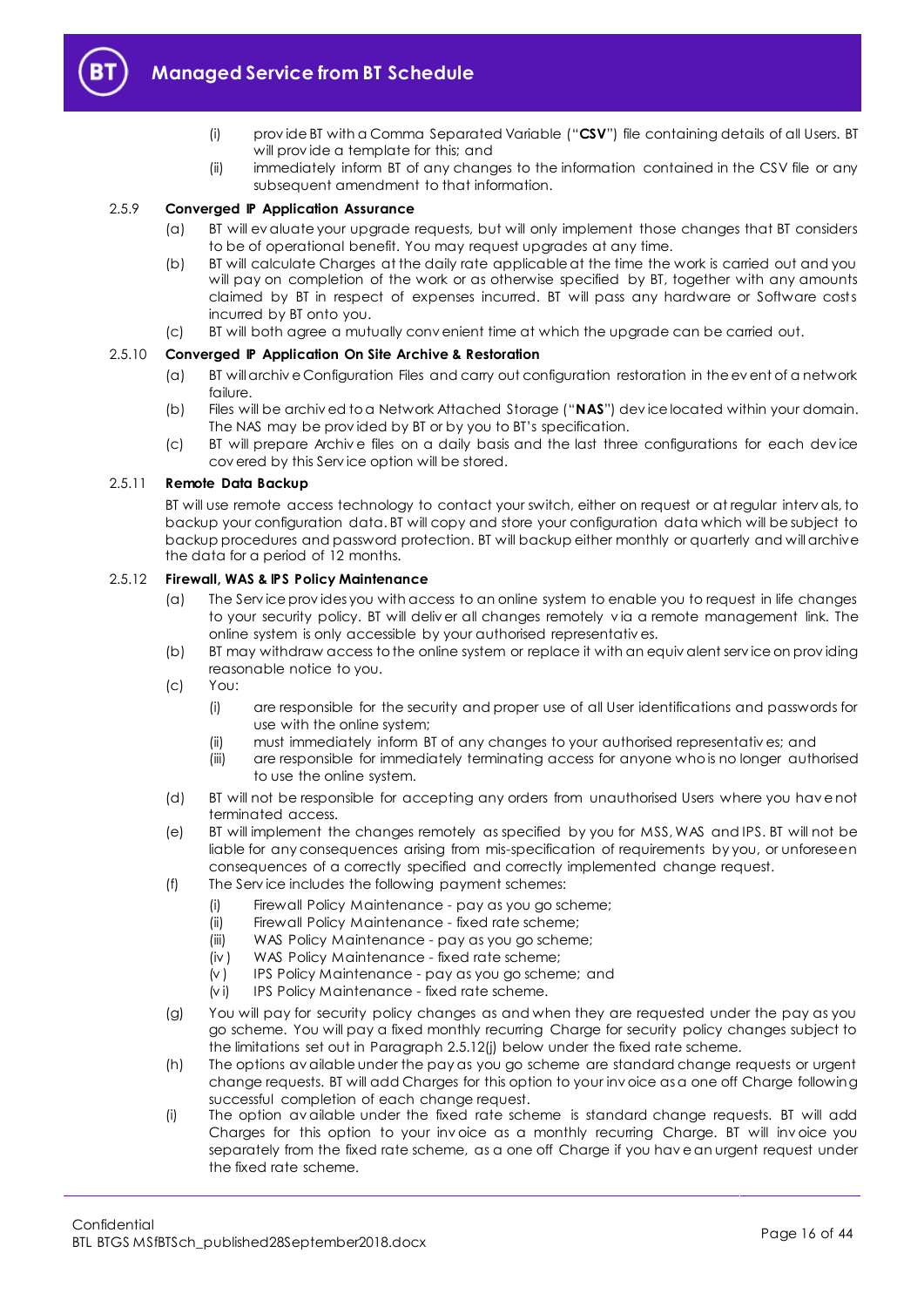<span id="page-16-0"></span>

- (j) You acknowledge that BT will apply "**reasonable use**" restrictions under the fixed rate scheme. The threshold lev el for such restrictions is defined as you raising change requests more frequently than once a week, overa rolling period of three months, per physical instance of the Service. In such cases, BT may at BT's discretion either:
	- (i) aggregate your requests ov er a period of time, in order that they may be implemented more efficiently. If so, you acknowledge that there will be some implementation delays and no targets will apply to implementation of changes; or
	- (ii) rev iew your requirements, and mutually agree an appropriate alternativ e implementation process and any associated Charges.
- (k) In all cases, Charges for single change requests are based upon a maximum of fiv e lines of policy for Firewall Policy Maintenance and 10 lines of policy for WAS Policy Maintenance. Where you request more than the maximum amount of policy allowed under a single change request, the single change request Charge will be multiplied as appropriate.
- (l) Lines of policy are defined as single rule changes to the following (this is not an exhaustiv e list):
	- (i) access list modifications;
	- (ii) NAT additions;
	- (iii) physical re-addressing of an interface; and
	- (iv ) routing changes.
- (m) The deliv ery lead time to raise a request is four hours from receipt of the request. The deliv ery lead time to complete a configuration request is 48 hours from receipt.
- (n) BT will prov ide you with a change consultancy Serv ice to help you translate your requirements into a consolidated set of changes where you are unable to determine the type of changes required.

## 2.6 **Performance Reporting Options**

Where you select an option from Performance Reporting as set out in the Order, the following additional conditions will apply:

## 2.6.1 **Bronze, Gold, Platinum and Diamond Reporting Packages**

- (a) BT will prov ide a range of reporting packages which enable you to optimise both the performance and the design of your applications and which show 'near real time' health status of your conv erged v oice and data networks.
- (b) This Serv ice option is only av ailable to you if you hav e Proactiv e Fault Management.
- (c) BT will prov ide:
	- (i) the following reporting options: Bronze, Gold, Platinum and Diamond;
	- (ii) further details on what each reporting package includes on request;
	- (iii) near real time reports or historical reports ov er any selected time-frame with trend information highlighted; and
	- (iv ) reports in graphical as well as text format, where appropriate.
- (d) BT will specify the details of the content of reports as well as their frequency and format, together with the av ailable options and facilities.
- (e) You may only upgrade your existing reporting package after a minimum duration of 12 months.
- (f) You will select the same reporting package (Bronze, Gold, Platinum and Diamond) across all dev ices.
- (g) BT will use reasonable endeav ours to ensure the accuracy and timeliness of BT's performance reports and the av ailability of any information, which is prov ided online.

## 2.6.2 **Call Management Reporting**

- (a) BT will prov ide you with a managed call logging communications Serv ice that monitors and manages calls and usage on IPT serv ices.
- (b) BT will prov ide:
	- (i) reporting options that include Ringmaster Pro and Switch minder; and
	- (ii) further details on what each reporting package includes on request.
- <span id="page-16-1"></span>(c) The Serv ice utilises data collection Software which is connected to your priv ate branch exchange ("**PBX**") v ia a desktop computer.
- (d) The raw data is periodically sent to a secure approv ed data centre where it is stored. BT will process the raw data and use it to generate scheduled reports on a regular basis.
- (e) BT will prov ide you with a secure web portal to:
	- (i) access scheduled reports;
	- (ii) prov ide online training; and
	- (iii) produce tailored ad hoc reports.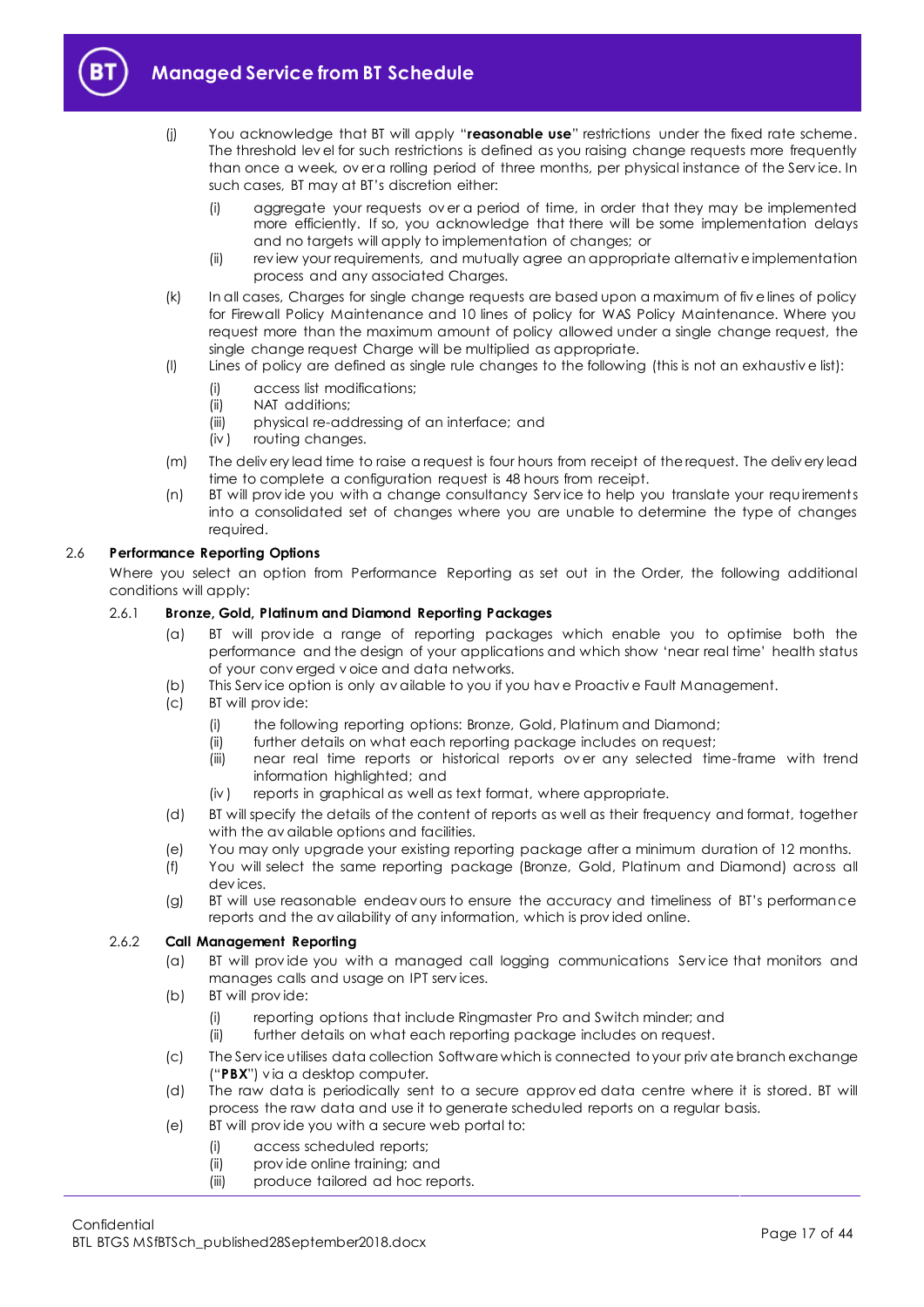

(f) You will automatically receiv e Software upgrades to the secure web portal.

## 2.6.3 **IPT Summary Reporting**

- (a) BT will prov ide you with a range of reports which prov ide information on v oice quality, call records, route pattern analysis and hardware performance. BT's reporting system automatically ev aluates the performance of your IPT network dev ices, systems and applications by analysing key statistics, using end to end historical data.
- (b) The IPT Summary Reporting Serv ice is only av ailable to you if you hav e selected IPT Performance Management.
- (c) BT will prov ide:
	- (i) daily, weekly and monthly reporting options;
	- (ii) reports in graphical as well as text format, where appropriate; and
	- (iii) access to a secure web portal which will enable you to access reports online.
- (d) BT will use reasonable endeav ours to ensure the accuracy and timeliness of BT's reports and the av ailability of any information which is prov ided online.
- (e) BT will store the data online for a period of six months and offline for a period of two years. BT will ov erwrite daily, weekly and monthly summary reports on a rolling basis but you may download reports for local storage.
- (f) The Serv ice does not include consultancy around the interpretation of reports, howev er BT may prov ide consultancy under the Professional Serv ices option.
- (g) BT will only make the Summary Reporting Serv ice av ailable to you if you hav e selected a three or fiv e year Minimum Period.

## 2.6.4 **IPT Real Time Reporting**

- (a) BT will prov ide you with a range of reports which prov ide information on CPU utilisation, memory utilisation, disk partition performance, IPT and PSTN Trunk Av ailability and Voice Quality.
- (b) BT's reporting system will automatically ev aluate the performance of your IPT network dev ices, systems and applications by analysing key statistics using end to end near real time data.
- (c) The IPT Real Time Reporting Serv ice is only av ailable to you if you hav e selected IPT Performance Management and Summary Reporting.
- (d) BT will also prov ide you with access to a secure web portal which will enable you to access reports online.
- (e) BT will use reasonable endeav ours to ensure the accuracy and timeliness of BT's reports and the av ailability of any information which is prov ided online.
- (f) BT will store the data online for a period of six months and offline for a period of two years.
- (g) The Service does not include consultancy around the interpretation of reports, however consultancy can be prov ided by BT under the Professional Serv ices option.
- (h) The Real Time Reporting Serv ice is only av ailable to you if you hav e selected a three or fiv e year Minimum Period.

## 2.6.5 **3G/GPRS Performance Reporting**

- (a) BT will prov ide you with a range of reports which may include information on mobile network av ailability, connected users, network outage, number of Incidents, call performance statistics, activ ations/deactiv ations and data throughput.
- (b) BT will only make the 3G/GPRS Performance Reporting Serv ice av ailable to you as an additional chargeable option if you hav e selected the 3G/GPRS Shared Back Up Serv ice or the 3G/GPRS Corporate Back Up Serv ice.
- (c) BT will prov ide the following reporting options:
	- (i) 3G/GPRS Standard Reports; and
	- (ii) 3G/GPRS Bespoke Reports.
- (d) BT will produce the reports monthly in PDF format and e-mail them to your nominated representativ e where you select 3G/GPRS Standard Reports.
- (e) You may choose to hav e reports on a daily or weekly basis where you select 3G/GPRS Bespoke Reports. BT will produce the reports in PDF format and e-mail them to your nominated representativ e.
- (f) BT will use reasonable endeav ours to ensure the accuracy and timeliness of BT's reports and the av ailability of any information which is prov ided online.
- (g) BT will store data online for a period of six months and offline for a period of two years.

## 2.7 **Service Management**

Where you select an option from Service Management as set out in the Order, the following additional conditions will apply: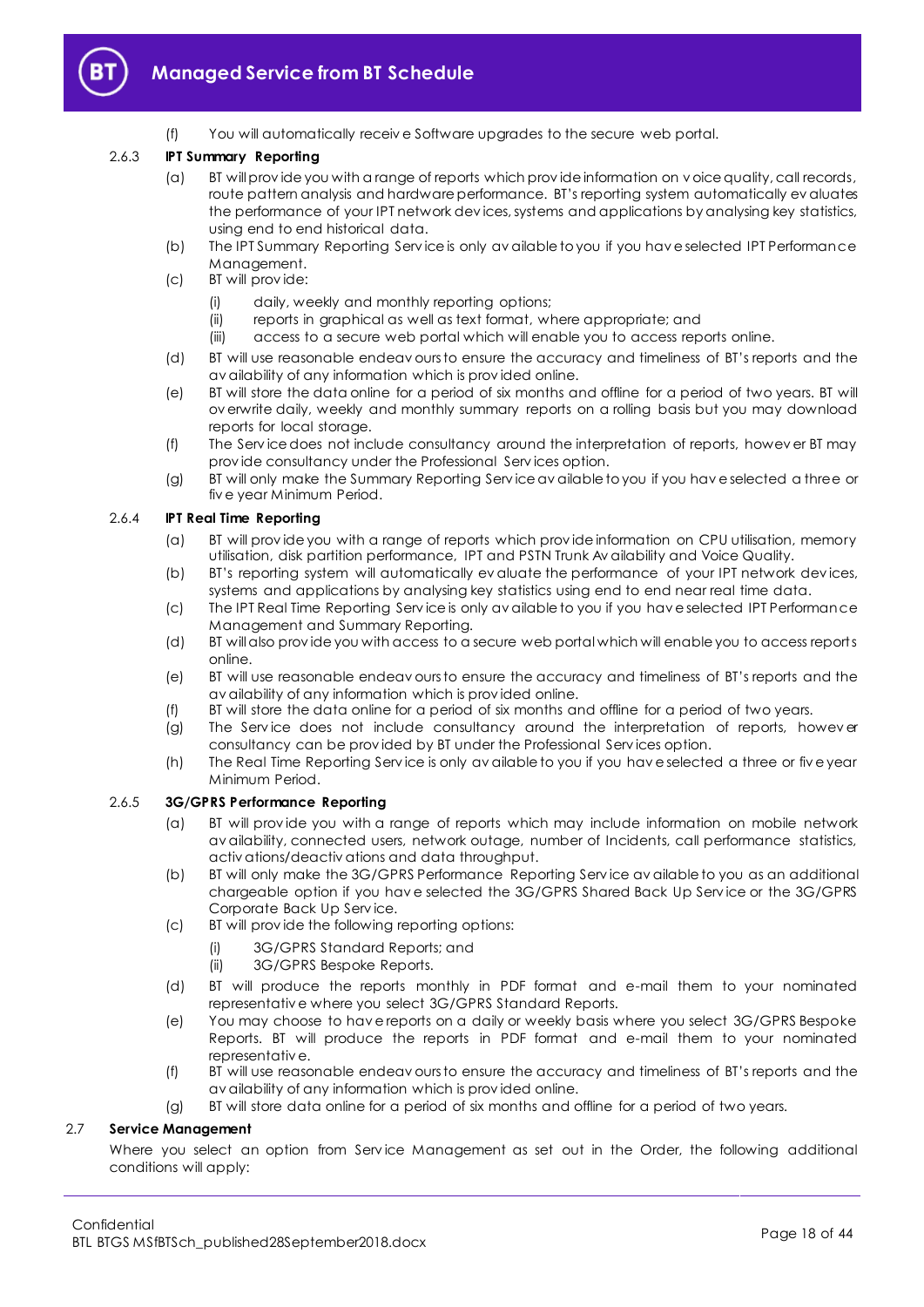

## <span id="page-18-3"></span><span id="page-18-2"></span>2.7.1 **Service Manager**

- (a) BT will appoint a dedicated Serv ice Manager ("**SM**") who will act as in life contact for you throughout the period of the Contract.
- (b) The SM will perform the following activities:
	- (i) ownership of all serv ice issues associated with this Contract;
		- (ii) serv ice rev iews on either a monthly or three monthly basis, depending on the option selected in the Order. This may include face to face or audio meetings with you;
		- (iii) produce and manage a serv ice dev elopment plan based on your Serv ice Lev els as set out in the Order. The serv ice dev elopment plan is aimed at maintaining and where appropriate improv ing the deliv ery of BT's Serv ice to you; and
	- (iv ) monitor network performance against your Serv ice Lev els and manage deliv ery of your serv ice reports, where you hav e selected a performance reporting option of Silv er, Gold or Platinum.
- (c) The SM will be based in the UK and will be av ailable on Business Days during Business Hours. You will pay BT additional Charges for any work carried out by BT outside Business Hours. You will pay BT reasonable trav el and accommodation expenses if you require the SM to trav el outside the UK.
- (d) The SM will only support Serv ices prov ided under this Contract.
- (e) You will pay the Charges for the SM in adv ance.
- (f) You will be responsible for reporting any Incidents through the Serv ice Desk.

## <span id="page-18-1"></span><span id="page-18-0"></span>2.7.2 **Desk Based Service Manager**

- (a) BT will appoint a Desk Based SM who will act as the in life contact for you throughout the period of the Contract and perform the activ ities set out below.
- (b) The Desk Based SM will perform the following activ ities:
	- (i) ownership of all serv ice issues associated with this Contract;
	- (ii) serv ice rev iews v ia audio meetings on a monthly or three monthly basis, depending on the option selected in the Order. The Desk Based SM option does not include your face to face meetings;
	- (iii) produce and manage a serv ice dev elopment plan based on your Serv ice Lev els as set out in the Order. The serv ice dev elopment plan is aimed at maintaining and where appropriate improv ing the deliv ery of BT's Serv ice to you; and
	- (iv ) where you hav e selected a performance reporting option of Silv er, Gold or Platinum, monitor network performance against your Serv ice Lev els and manage deliv ery of your serv ice reports.
- (c) The Desk Based SM will be based in the UK and will be av ailable on Business Days during Business Hours. You will pay BT additional Charges for any work carried out by BT outside Business Hours.
- (d) The Desk Based SM will carry out all the activ ities set out in Paragraph [2.7.2\(b\)](#page-18-0) abov e at the desk and will not be expected to trav el. You will pay BT reasonable trav el and accommodation expenses if you require the Desk Based SM to trav el.
- (e) The SM will only support Serv ices prov ided under this Contract.
- (f) You will pay Charges for the Desk Based SM in adv ance.
- (g) You will be responsible for reporting any Incidents through the Serv ice Desk as set out in Paragraph [8](#page-28-0) of this Serv ice Schedule.

## <span id="page-18-4"></span>2.7.3 **3G/GPRS Service Manager**

- (a) BT will appoint a dedicated 3G/GPRS Serv ice Manager ("**3G/GPRS SM**") who will act as in life contact for you throughout the period of the Contract and will perform the activ ities set out below.
- (b) The 3G/GPRSSM will perform the following activ ities:
	- (i) ownership of all serv ice issues associated with the 3G/GPRS Back Up Serv ice;
	- (ii) serv ice rev iews on either a monthly or three monthly basis, depending on the option selected in the Order. This may include face to face or audio meetings with you; and
	- (iii) monitor serv ice performance and track the progress of any implemented serv ice improv ements.
- (c) The 3G/GPRSSM will only support serv ice issues associated with the 3G/GPRS Back Up Serv ice prov ided under this Contract.
- (d) The 3G/GPRS SM will be based in the UK and will be av ailable on Business Days during Business Hours. You will pay BT additional Charges for any work carried out by BT outside Business Hours.
- (e) You will pay Charges for the 3G/GPRS SM in adv ance.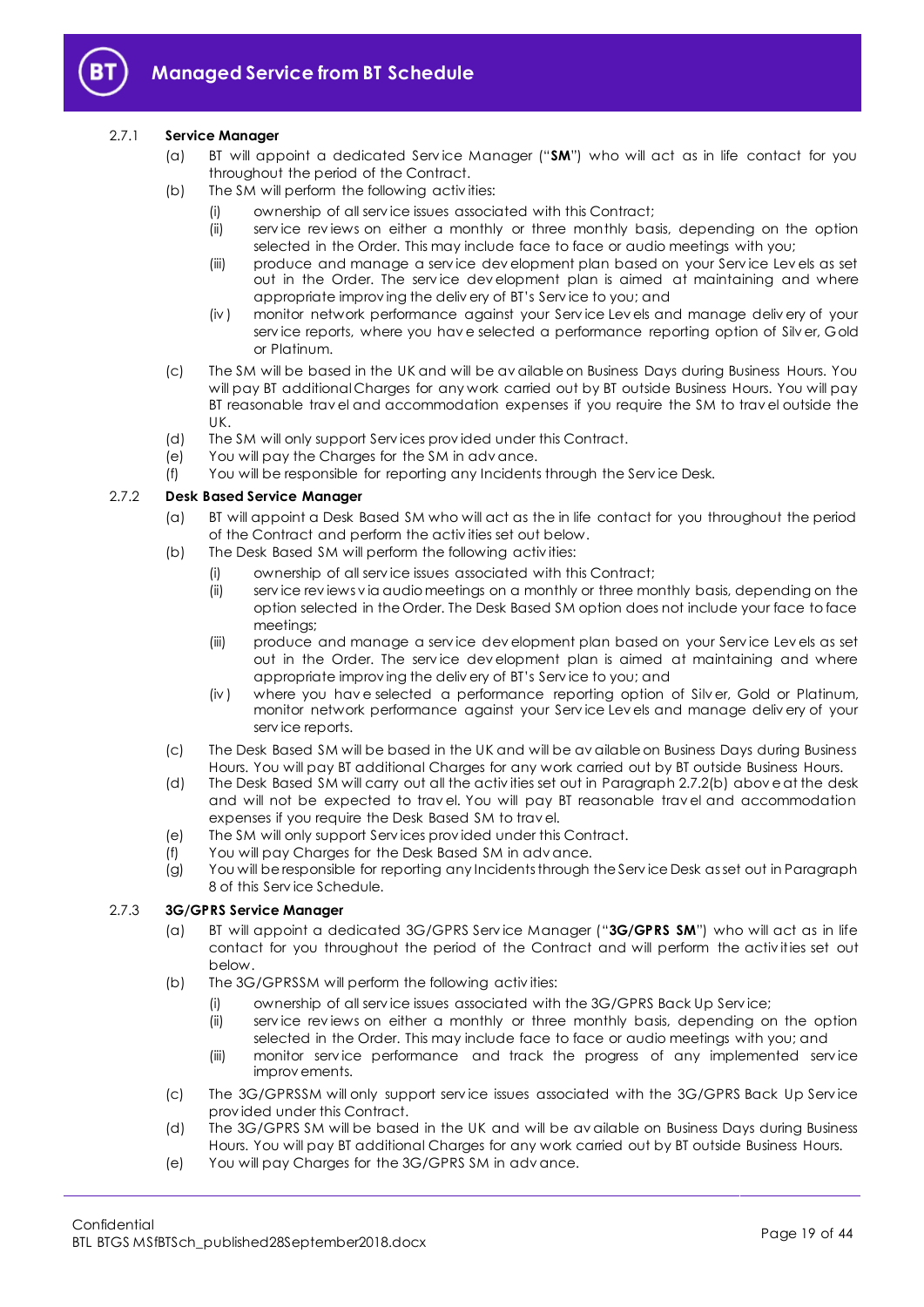

(f) You will be responsible for reporting any Incidents in the 3G/GPRS Serv ice through the Serv ice Desk.

## <span id="page-19-1"></span><span id="page-19-0"></span>2.7.4 **Contract Development Manager**

- (a) BT will appoint a dedicated Contract Dev elopment Manager ("**CDM**") who will act as in life contact for you throughout the period of the Contract and will perform the activ ities set out below.
- (b) The CDM will be responsible for and perform the following activ ities:
	- (i) ownership of all commercial and contractual issues associated with this Contract;
	- (ii) attendance at Serv ice rev iews in accordance with the SM option selected in the Order;
	- (iii) manage any non-standard requirements set out in the Order; and
	- (iv ) work with BT's Account Team to produce and dev elop the Contract in line with your requirements.
- (c) The CDM Serv ice is only av ailable to you if you hav e selected a SM option.
- (d) The SM will be based in the UK and will be av ailable on Business Days during Business Hours. You will pay BT additional Charges for any work carried out by BT outside Business Hours. You will pay BT reasonable trav el and accommodation expenses if you require the SM to trav el outside the UK.
- (e) The SM will only support Serv ices prov ided under this Contract. Issues related to other BT Serv ices and Contracts will not be cov ered by the CDM Serv ice offered under this Contract.
- (f) You will pay Charges for the CDM in adv ance.
- (g) You will raise further orders if additional work is required outside the scope of the work set out in the Order, and additional Charges will apply.

## 2.8 **Professional Services Options**

Where you select an option of Professional Services as set out in the Order, the following additional conditions will apply:

## 2.8.1 **General**

- (a) BT will carry out work on Business Days during Business Hours. You will pay BT additional Charges for any work carried out by BT outside Business Hours.
- (b) BT will appoint a consultant who will be your principal point of contact for all enquiries relating to the Professional Serv ice. The consultant will assess your requirements and on completion of the work, BT will prov ide you with a written report.
- (c) BT will correct any errors or omissions in the Professional Serv ice that are notified to BT by you within three months of completion of the Professional Serv ice.

## 2.8.2 **Charges**

- (a) BT will inv oice you on completion of the Professional Serv ice and for any amounts claimed by BT for expenses incurred, or as otherwise specified by BT under this Contract, with the exception of Call Off Consultancy which is payable by you in adv ance.
- (b) BT will calculate Charges at the daily rate applicable at the time the work is carried out, unless an alternativ e price is agreed with you.

## 2.8.3 **Adhoc Consultancy**

The Adhoc Consultancy Serv ice prov ides Professional Serv ices on an ad hoc basis and is designed to address ad hoc or non-standard requirements not cov ered by other Serv ices. Charges for Adhoc Consultancy are subject to quotation. The Adhoc Consultancy Service is not subject to a Minimum Period.

## 2.8.4 **Call Off Consultancy**

The Call Off Consultancy Serv ice prov ides Professional Serv ices on a call-off basis, v alid for a period of 12 months from the Serv ice Start Date. BT will not prov ide you with a refund if the Call Off Consultancy Serv ice is not fully utilised within the 12 month period.

## 2.8.5 **Training**

The duration and content of av ailable training courses will be as specified in the Order. BT, or an authorised Third Party, will deliv er the training, from time to time.

## 2.8.6 **Wireless LAN Site Survey**

- (a) BT will carry out a Wireless LAN Site Survey before provision of the Wireless LAN Service to determine the suitability of a Site for the Wireless LAN Serv ice.
- (b) BT will:
	- (i) carry out a physical inspection of the Customer's Site;
	- (ii) check the proposed location of the Wireless LAN Serv ice within the Site;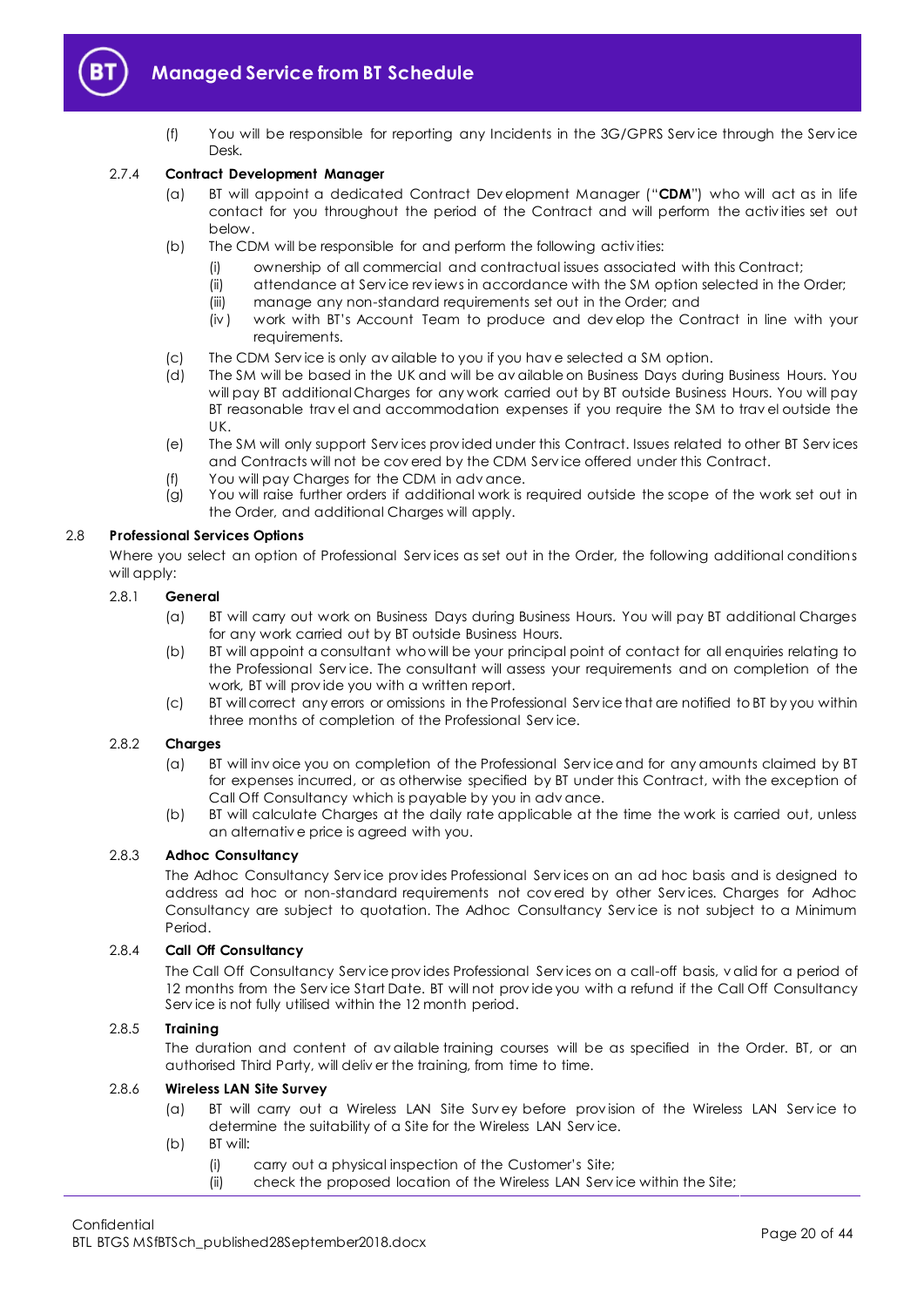



- (iii) collect data on the existing accommodation layout;
- (iv ) identify any issues that need to be addressed by you prior to or in the course of prov iding Service:
- $(v)$  produce a written report following the Site survey; and
- (v i) design a Wireless LAN infrastructure using access point and client serv er equipment as appropriate.
- (c) You acknowledge and accept that the Wireless LAN Serv ice may be affected by future changes which take place after the Site Surv ey. The changes may be to the accommodation layout or in the surrounding area, which affects the transmission of the electromagnetic wav es used by the Wireless LAN.

## 2.8.7 **Security Policy Production**

- (a) The Security Policy Production Serv ice includes preparation of a Network Serv ice Access Policy and/or a Firewall Policy Production document as set out below.
- (b) A Network Serv ices Access Policy sets out:
	- (i) serv ices that are allowed or explicitly denied from the Customer's LAN;
	- (ii) the way services will be used;
	- (iii) conditions for exceptions to the policy;
	- (iv ) a remote user authentication policy;
	- (v ) a dial in/dial out policy; and
	- (v i) a remote network connection and information serv er policy.
- (c) A Firewall Policy Production document sets out how the restricting of access and filtering of serv ices, as defined in the Network Serv ice Access Policy, will be implemented on the Firewall.
- (d) BT will appoint a consultant to discuss security policy requirements with you. The consultant will also perform the activ ities set out below.
- (e) The consultant will:
	- (i) prov ide you with information about the serv ices av ailable and present the possible benefits of each serv ice, after ev aluating your security requirements; and
	- (ii) prepare the policy documents.
- (f) You will prov ide BT with a copy of the Customer Network Serv ices Access Policy to enable BT to produce the Firewall Policy Production where you only select the Firewall Policy Production option.

## 2.8.8 **Blue Coat Application Policy Production**

BT will appoint a consultant to discuss security application policy requirements with you. The consultant will prov ide you with information about the serv ices av ailable and present the possible benefits of each serv ice, after ev aluating your security requirements.

## <span id="page-20-0"></span>2.8.9 **IPS Policy Production**

BT will appoint a consultant to discuss your security requirements relating to the Intrusion Prev ention Serv ice ("**IPS**"). The consultant will also:

- (i) assist you with compiling information required as part of the IPS;
- (ii) prov ide any other support in relation to your IPS policy requirements; and
- (iii) work with you to compile all the required information for the IPS sensor configurations.

## 2.8.10 **3G/GPRS Site Coverage Check**

- (a) BT will carry out a Site cov erage check, to determine the Site's suitability, before prov ision of the 3G/GPRS Back Up Serv ice and will perform the activ ities set out below.
- (b) BT will:
	- (i) carry out a physical inspection of the Customer's Site;
	- (ii) assess the Site to check it can support sufficient bandwidth av ailability to accommodate 3G/GPRS Back Up;
	- (iii) identify any issues that need to be addressed by you prior to or in the course of prov iding Serv ice;
	- (iv ) prov ide an estimate of the 3G/GPRS mobile network av ailability, cov erage and bandwidth av ailability;
	- $(v)$  recommend the most appropriate location within the Site to install the CPE required for the 3G/GPRS Back Up Serv ice; and
	- (v i) produce a written report following the Site Cov erage Check to adv ise if the Site is suitable for the 3G/GPRS Back Up Serv ice.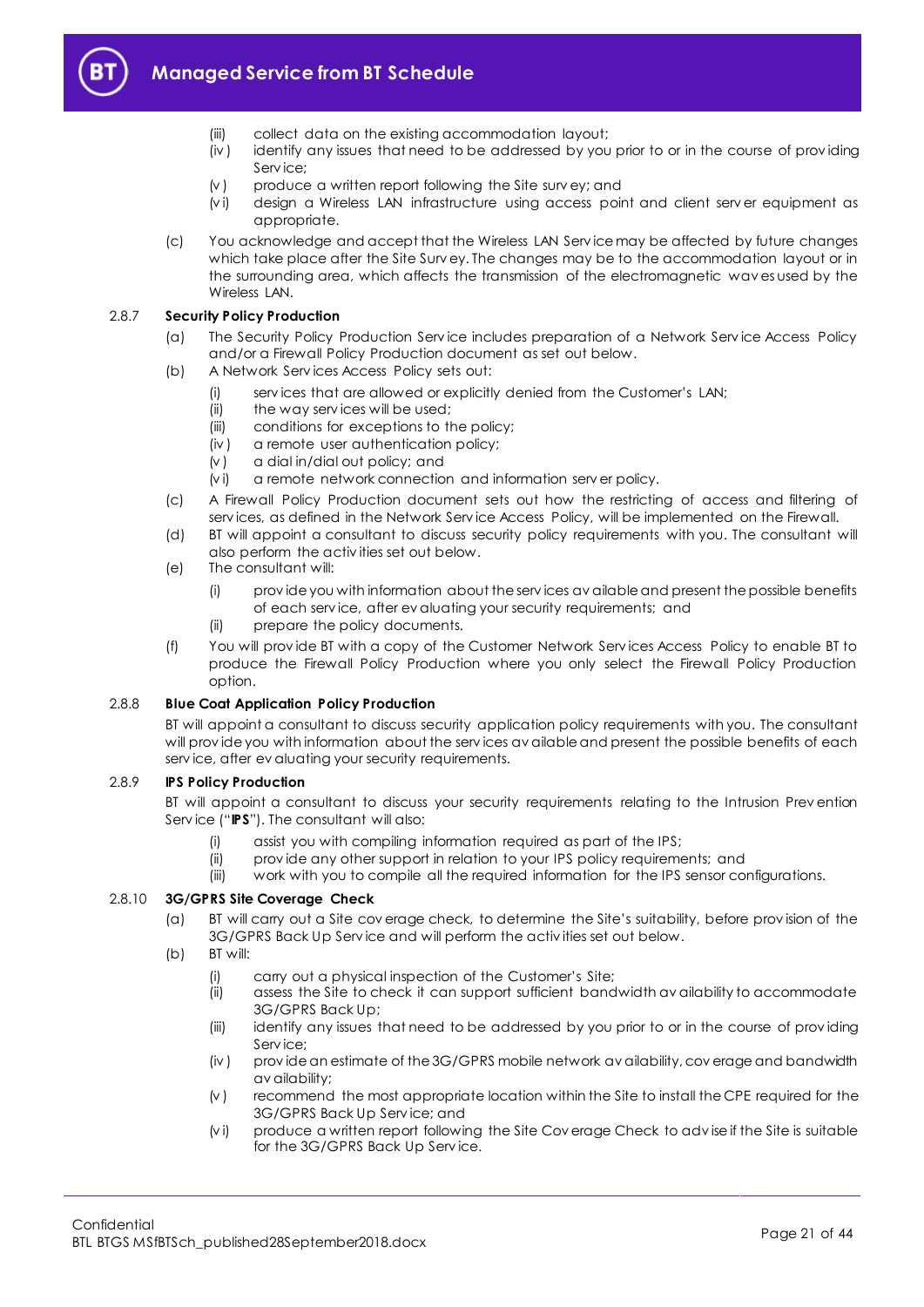

- (c) BT will inv oice you for the Charges for the 3G/GPRS Site cov erage check regardless of whether the 3G/GPRS Back Up Serv ice is av ailable or if you decide not to proceed with the 3G/GPRS Back Up Serv ice, at that Site or any other Site.
- (d) BT will require a minimum of fiv e Business Days' notice to arrange a Site cov erage check and cov erage checks are subject to suitable engineer av ailability.

## <span id="page-21-0"></span>**3 Service Management Boundary**

- 3.1 The Serv ice Management Boundary is set out in the applicable product Schedules.
- 3.2 BT will hav e no responsibility for the Serv ice outside the Serv ice Management Boundary.

## <span id="page-21-1"></span>**4 Associated Services and Third Parties**

4.1 You acknowledge and accept that where BT's management links are required to utilise a non-BT prov ided network to enable BT to prov ide Serv ice to you, and there is a subsequent failure to the 3rd party network which causes disruption to the Serv ice BT will hav e no liability to you relating to prov ision and performance of the Service and BT's inability to provide the Service, and/or its effect on other Services. Any subsequent maintenance activ ity required on the Serv ice will be subject to agreement and BT may raise additional charges for such work. The SLA options will not apply.

## <span id="page-21-2"></span>**5 Specific Terms and Conditions**

#### <span id="page-21-4"></span>5.1 **Termination for Convenience**

For the purposes of clause 17.2.1 of the General Terms, either of us may, at any time after the Serv ice Start Date and without cause, terminate the Serv ice and/or the Associated Serv ices or any Order by giv ing 90 days' Notice to the other.

#### <span id="page-21-5"></span>5.2 **Minimum Period of Service and Renewal Periods**

- 5.2.1 Unless one of us giv es Notice to the other of an intention to terminate the Serv ice and/or the Associated Serv ices at least 90 days' before the end of the Minimum Period of Serv ice or a Renewal Period ("**Notice of Non-Renewal**"), at the end of the Minimum Period of Serv ice or any subsequent Renewal Period, the Serv ice and/or Associated Serv ices will automatically extend for the Renewal Period, and both of us will continue to perform each of our obligations in accordance with the Contract.
- 5.2.2 In the ev ent that one of us giv es a Notice of Non-Renewal, BT will cease deliv ering the Serv ice and/or Associated Serv ice at the time of 23:59 on the last day of the Minimum Period of Serv ice or subsequent Renewal Period.
- 5.2.3 BT may propose changes to this Schedule by giv ing you Notice at least 90 days prior to the end of the Minimum Period of Serv ice and each Renewal Period ("**Notice to Amend**").
- <span id="page-21-3"></span>5.2.4 Within 30 days of any Notice to Amend, you will prov ide BT Notice of your intention to:
	- (a) agree to the changes BT proposed, in which case those changes will apply from the beginning of the following Renewal Period;
	- (b) request rev isions to the changes BT proposed, in which case both of us will enter into good faith negotiations for the remainder of that Minimum Period of Serv ice or Renewal Period, as applicable, and, if agreement is reached, the agreed changes will apply from the beginning of the following Renewal Period; or
	- (c) giv e a Notice of Non-Renewal.
- 5.2.5 If we both hav e not reached agreement in accordance with Paragraph [5.2.4\(a\)](#page-21-3) abov e by the end of the Minimum Period of Serv ice or the Renewal Period, as applicable, the existing terms of this Schedule will apply from the beginning of the following Renewal Period unless either of us elects to giv e a Notice of Non-Renewal.

## 5.3 **Access to Emergency Services**

5.3.1 You acknowledge and agree that where the Serv ice does not prov ide the ability for Users to call the emergency serv ices by dialling "**999**" or "**112**" that alternativ e arrangements will be made by you to cov er this including the maintenance of a fixed telephone number.

#### 5.4 **Content**

- 5.4.1 Where BT prov ides you with Content, you acknowledge and agree that:
	- (a) the use of Content is at your own risk;
	- (b) the Content may change from time to time;
	- (c) the Content will only be used for its own purposes and is protected by copyright, trademark, and other Intellectual Property Rights;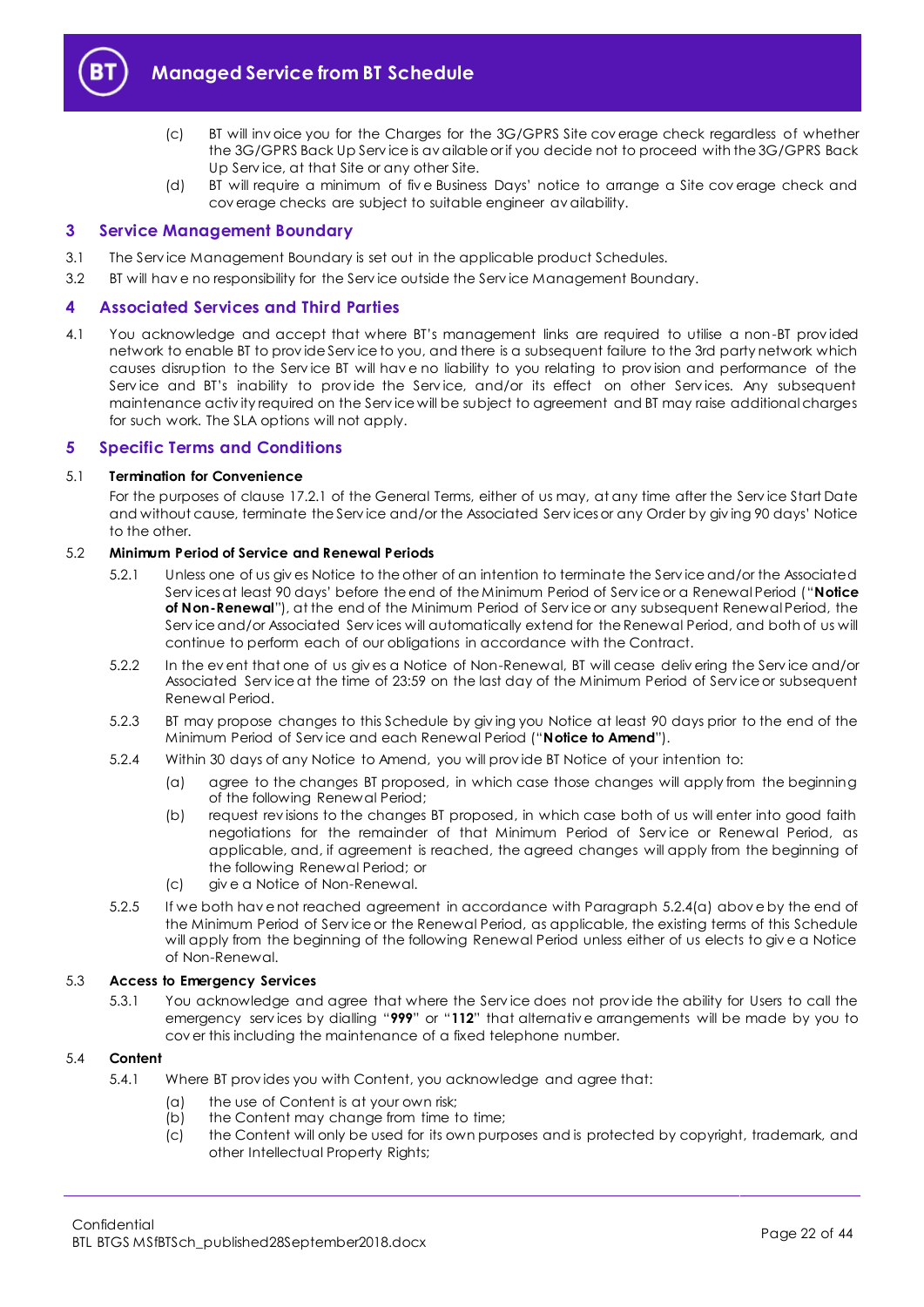

- (d) you will not copy, store, adapt, modify, transmit, distribute externally, play or show in public, broadcast or publish any part of the Content;
- (e) BT will not guarantee the accuracy or completeness of the Content;
- (f) you comply with any applicable terms and conditions when accessing Content; and
- (g) access to any Content prov ided on a subscription basis as part of the Serv ice will cease when this Contract ends.
- 5.4.2 BT will hav e no obligation to store Content or any responsibility if stored Content is lost or deleted.
- 5.4.3 BT recommends that you sav e copies of information you wish to keep on other dev ices not connected with the Service.

## 5.5 **Access to Internet**

You acknowledge and agree that where the Serv ice and/or Associated Serv ices prov ide access to the Internet, the use of the Internet is at your own risk.

## 5.6 **EULA**

- 5.6.1 If you are supplied with Software licensed by third parties you will be required to enter into an end user licence agreement with the third party. You acknowledge that the Serv ice can only be prov ided by BT if you hav e entered into such an end user licence agreement ("**EULA**").
- 5.6.2 By accepting the terms of the EULA you acknowledge their conditions and to observ e and comply with them for any and all use of the Serv ice.
- 5.6.3 You accept responsibility in accordance with the terms of the EULA for the use of the Software accessible through Serv ices.
- 5.6.4 You acknowledge that you enter into the EULA for your own benefit and that the rights, acknowledgements, undertakings, warranties and indemnities granted under the EULA are between you and the third party.
- 5.6.5 Any loss or damage suffered by you or the third party under the EULA will be enforceable only between you and the third party, and will not be enforceable against BT.

## 5.7 **Review of Charges**

- 5.7.1 BT will inv oice you for Charges relating to any Regulated Serv ice used as part of the Serv ice at the prev ailing rate set out in the BT Price List and they will v ary in accordance with changes to the BT Price List.
- 5.7.2 BT may adjust the Charges for all other elements of the Serv ice at any time prov ided that BT giv es you at least 30 days prior Notice of any proposed increase in Charges prior to those dates.
- 5.7.3 In any calendar year, any percentage increase in Charges will not exceed the higher of:
	- (a) the amount by which BT has increased the comparable charges for the Serv ice for BT's other commercial customers; and
	- (b) 10 per cent.
- 5.7.4 You may giv e BT Notice to terminate any affected Serv ice within one month of the date of notification if any increase in Charges for that Serv ice exceeds 10 percent.
- 5.7.5 You will not be required to pay the increased Charges or any termination Charges for the affected Serv ice that would otherwise hav e been applicable.
- 5.7.6 BT will both rev iew whether to enter into a new contract at least six months before the end of the initial Minimum Period or Renewal Period.
- 5.7.7 In agreeing Charges for the new contract, you and BT will hav e regard to the following factors:
	- (a) changes to BT's standard Charges; and
	- (b) the v olume and term of Serv ices BT supplies to you.
- 5.7.8 If we both cannot agree the terms for a new contract and we both agree that the Contract will be renewed on the basis of the existing terms, BT may adjust the Charges to BT's prev ailing standard rates.
- 5.7.9 BT will inform you of the adjusted Charges at least 90 days prior to the expiry of the initial Minimum Period.

## 5.8 **Resale**

BT will prov ide the Serv ice for your own use, including use by Users, and you will not resell the Serv ice to a Third Party.

## 5.9 **BT's Employees**

5.9.1 BT will prov ide the Serv ice using Employees that BT considers suitably qualified to undertake the work. Such employees will remain under BT's direction and control. BT will try to maintain continuity of BT's Employees but may at any time change those employees.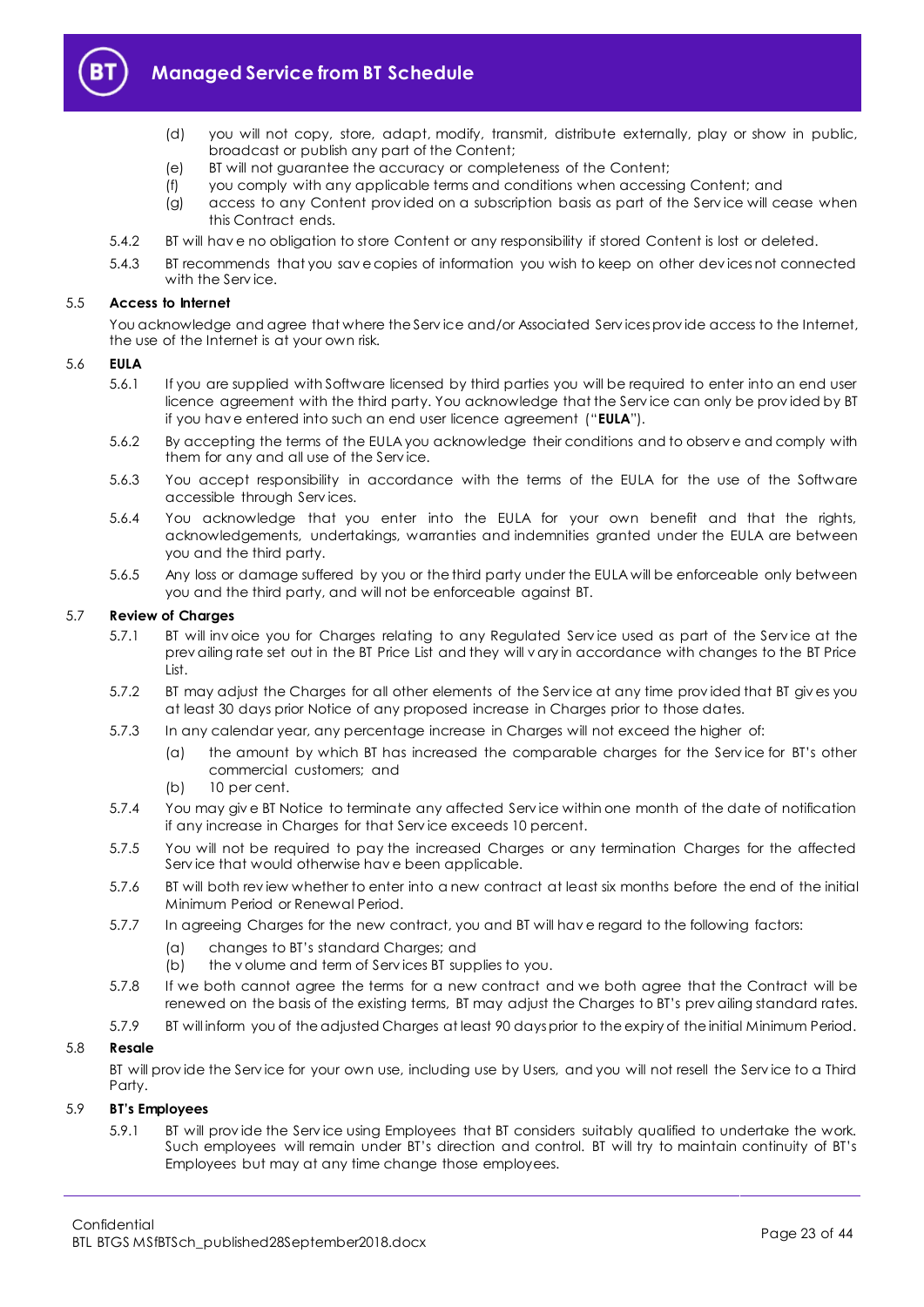

5.9.2 During the course of this Contract and for a period of 12 months after its termination or expiry, you will not employ or offer employment, to BT's Employees without BT's written consent.

## 5.10 **Service Exclusions**

- 5.10.1 The Serv ice may not be av ailable in Hull, the Isle of Man or the Channel Islands.
- 5.10.2 BT will hav e no liability to you for failure to supply the Serv ice if a Third Party refuses or delays to supply a serv ice to BT and there is no alternativ e av ailable at reasonable cost.

#### 5.11 **Security Policy**

- 5.11.1 BT will configure Serv ice elements in accordance with a standard security policy unless BT has agreed alternativ e policies or instructions with you. BT does not guarantee that all instances of fraud, misuse, unwanted or unauthorised activ ity or access to the BT Network, w ill be prev ented or detected, although BT will use reasonable care and skill in carrying out BT's obligations under this Contract, in accordance with the applicable arrangements.
- 5.11.2 BT may take any appropriate action in order to limit any further occurrences of fraud, misuse, unwanted or unauthorised activ ity or access to the BT Network, whenev er BT becomes aware that security has been compromised. Nev ertheless, BT accepts no liability for any such incidents or for any information held on the BT Network, whether:
	- (a) generated within the BT Network or transmitted onto it from the Internet or otherwise; or<br>(b) for any loss or damage suffered by you including Toll Fraud, corruption or destruction of c
	- for any loss or damage suffered by you including Toll Fraud, corruption or destruction of any data held on the BT Network, which occurs as a result of any breach of security, irrespectiv e of the cause.
- 5.11.3 You will therefore take responsibility for:
	- (a) the content and application of security policies designed to prev ent unwanted or unauthorised activ ity or access to the BT Network; and
	- (b) the implementation of suitable data archiv ing or other housekeeping activ ities which could minimise the effect of any breach of security.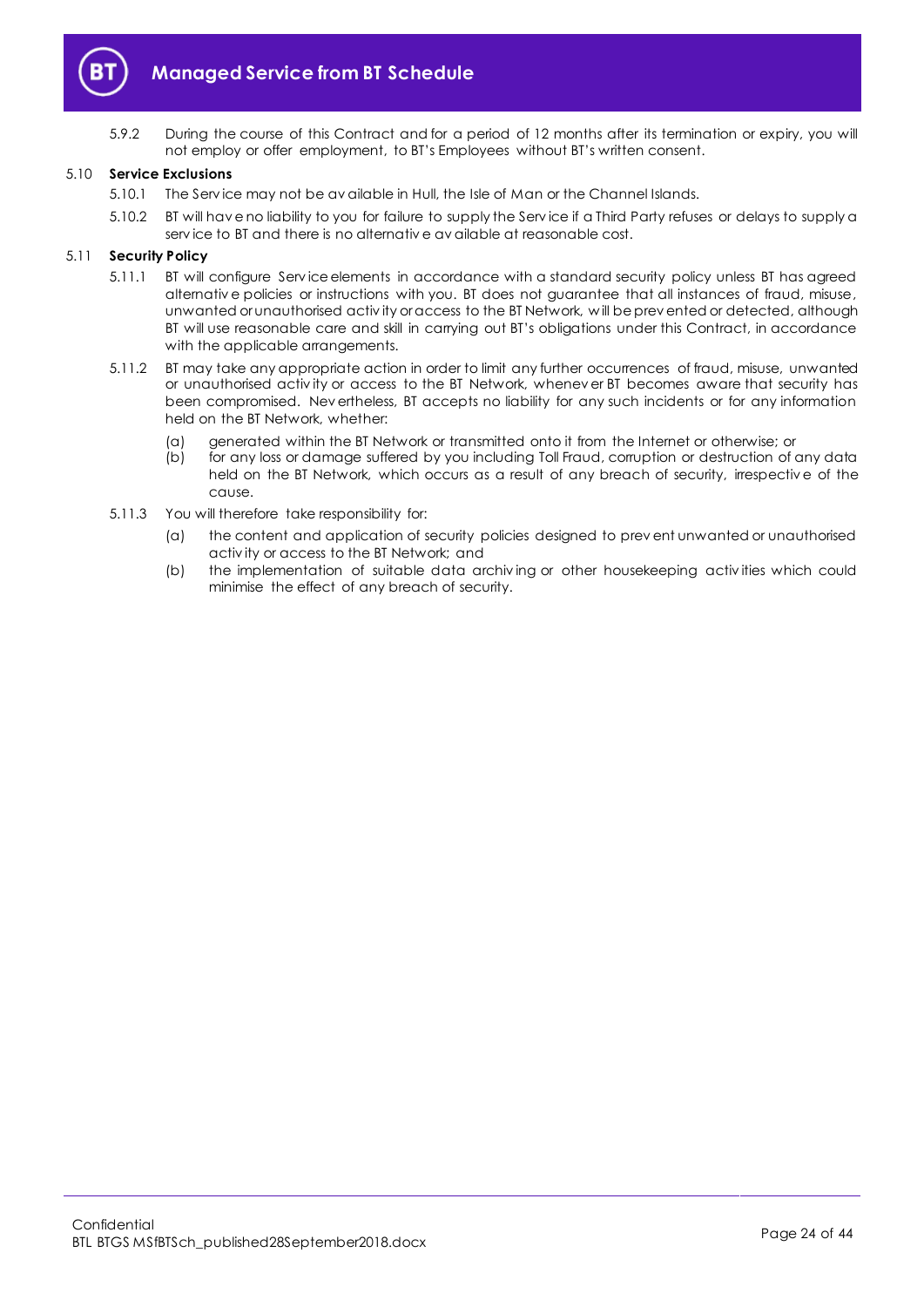

# <span id="page-24-0"></span>**Part B – Service Delivery and Management**

## <span id="page-24-1"></span>**6 BT's Obligations**

## <span id="page-24-4"></span>6.1 **Service Delivery**

Before the Serv ice Start Date and, where applicable, throughout the prov ision of the Serv ice, BT will:

- 6.1.1 prov ide you with contact details for the helpdesk that you will be able to contact to submit serv ice requests, report Incidents and ask questions about the Serv ice ("**Service Desk**");
- 6.1.2 comply with all reasonable health and safety rules and regulations and reasonable security requirements that apply at a Site and are notified to BT in writing. BT will not be liable if, as a result of any such compliance, BT is in breach of any of BT's obligations under this Contract;
- 6.1.3 where applicable, arrange for any surv eys to be conducted to confirm the av ailability of a suitable Access Line to the Sites, and if the surv eys identify that additional engineering work is required in order to prov ide a suitable Access Line to the Sites, BT may prov ide a new quote to you, detailing the additional Charges you will need to pay for the engineering work to be completed;
	- (a) if you accept the new quote, BT will cancel the existing Order to the affected Sites and will generate a new Order for the affected Sites and will arrange for the additional engineering works to be carried out; or
	- (b) if you do not accept the new quote, BT will cancel your existing Order for the prov ision of Serv ice to the affected Sites and BT will hav e no obligation to prov ide the Serv ice.
- 6.1.4 inform you, if it is necessary for you to prov ide any input(s) in order for the Serv ice to function;
- <span id="page-24-3"></span>6.1.5 prov ide you with a date on which deliv ery of the Serv ice (or each part of the Serv ice, including to each Site) is due to start ("**Customer Committed Date**") and will use commercially reasonable endeav ours to meet any Customer Committed Date.

#### <span id="page-24-2"></span>6.2 **Commissioning of the Associated Services**

Before the Serv ice Start Date, BT will:

- 6.2.1 configure the Associated Serv ices;
- 6.2.2 conduct a series of standard tests on the Associated Serv ices to ensure they are configured correctly;
- 6.2.3 connect the Associated Serv ices to any Enabling Serv ices being prov ided;
- 6.2.4 carry out the project management activ ities as set out in Paragrap[h 2.1.4;](#page-2-0) and
- 6.2.5 on the date that BT has completed the activ ities in this Paragraph [6.2,](#page-24-2) confirm to you the intended Serv ice Start Date. It will be deemed that you hav e accepted the Serv ice and Associated Serv ices on this date.

## 6.3 **During Operation**

On and from the Serv ice Start Date, BT:

- 6.3.1 will respond and use reasonable endeav ours to remedy an Incident without undue delay and in accordance with the Serv ice Lev els in Part C of the Contract if BT detects or if you report an Incident on the BT Network;
- 6.3.2 will work with the relev ant supplier to restore Serv ice as soon as practicable during Business Hours and where the Site is outside the UK during Local Contracted Business Hours if BT detects, or if you report an Incident on the Serv ice;
- 6.3.3 will provide and maintain a web portal to enable you to carry out a range of functions related to the Serv ice;
- 6.3.4 may carry out Maintenance from time to time and will endeav our to inform you:
	- (a) at least fiv e Business Days before any Planned Maintenance on the BT Network and/or BT Equipment, howev er you agree that BT may inform you with less notice than normal w here emergency Maintenance is required; or
	- (b) without undue delay for scheduled Planned Maintenance by a supplier;
- 6.3.5 may, in the ev ent of a security breach affecting the Serv ice, require you to change any or all of your passwords. BT does not guarantee the security of the Serv ice against unauthorised or unlawful access or use; and
- 6.3.6 may occasionally change the technical specification of the Serv ice prov ided that:
	- (a) any such change does not materially decrease or impair performance of the Serv ice;
	- (b) BT prov ides you with as much notice as reasonably practicable before taking any action;
	- (c) BT giv es you 30 days written notice should there be any change to the Charges; and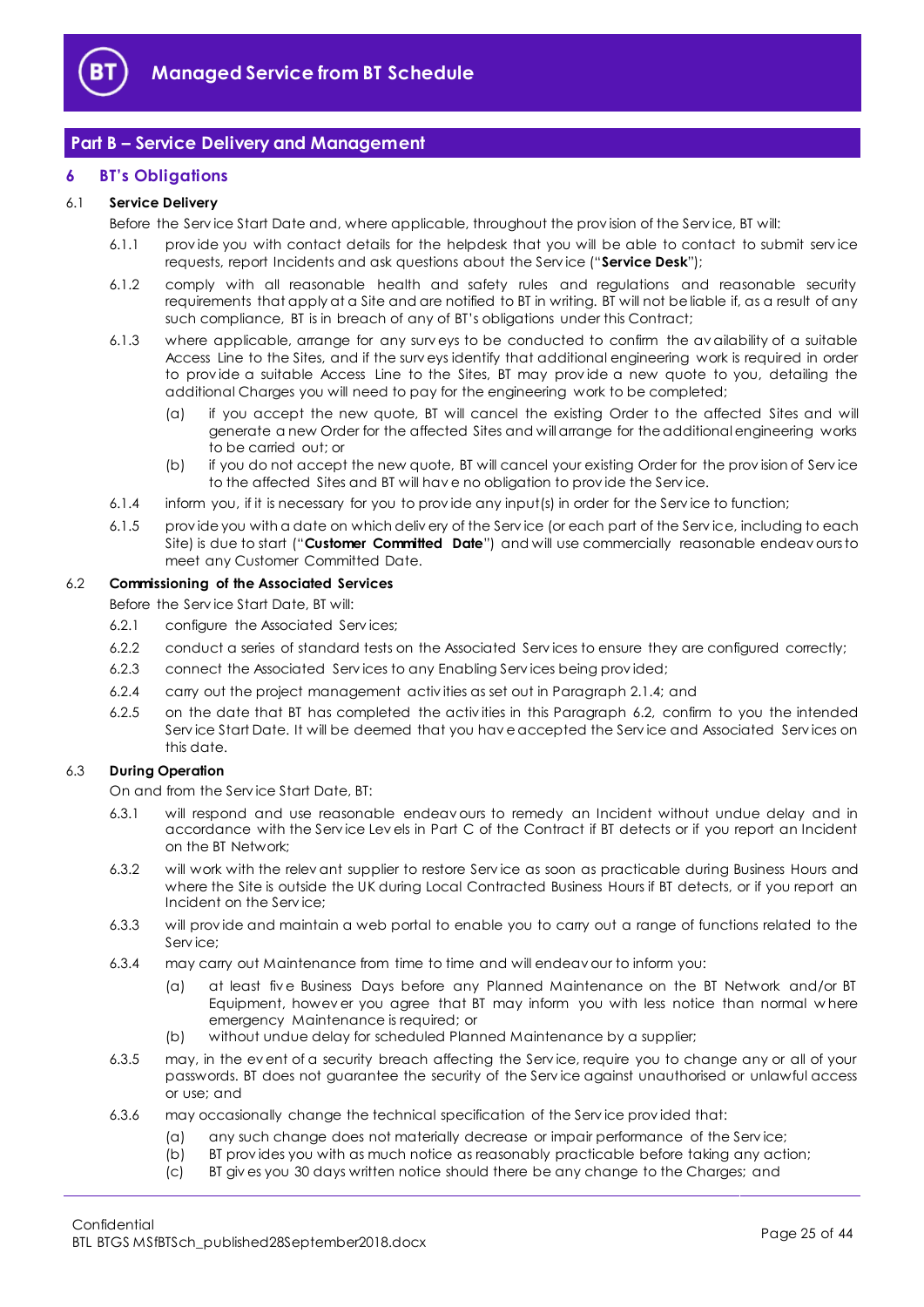

(d) in the ev ent that, hav ing receiv ed a notice under (c) abov e, you decide to terminate the receipt of the Serv ice, then you may do so in accordance with the prov isions of Paragraph [5.1](#page-21-4) except that the notice period in respect of the termination will be 30 days.

## <span id="page-25-4"></span>6.4 **The End of the Service**

On notification of termination of the Serv ice by either one of us, or notification of expiry, BT will:

- 6.4.1 once you hav e prov ided a Customer Required by Date prov ide you with a date on which termination of the Serv ice (or each part of the Serv ice, including to each Site) is due to take place ("**BT Adjusted Customer Required by Date**");
- 6.4.2 use commercially reasonable endeav ours to meet the BT Adjusted Customer Required by Date;
- 6.4.3 inform you if it is necessary for you to prov ide any input(s) on top of your contracted obligations to be able to terminate the Serv ice(s); and
- 6.4.4 inform you if the request to amend or change a Customer Required by Date has been accepted by all of BT's suppliers (where relev ant).

On termination of the Serv ice by either one of us, or expiry, BT:

- 6.4.5 will prov ide configuration information relating to the Serv ice prov ided at the Sites in a format that BT reasonably specifies;
- 6.4.6 may disconnect and remov e any BT Equipment located at the Sites; and
- 6.4.7 may delete any Content.

## <span id="page-25-0"></span>**7 Your Obligations**

## 7.1 **Service Delivery**

Before the Serv ice Start Date and, where applicable, throughout the prov ision of the Serv ice by BT, you will:

- <span id="page-25-5"></span>7.1.1 specify in the Order, the name(s) and contact details of the indiv idual(s) authorised to act on your behalf for Serv ice implementation (including Site Contacts), technical and billing matters ("**Customer Contact**"). BT may accept instructions from a person who BT reasonably believes is acting with your authority;
- 7.1.2 prov ide BT with any information reasonably required without undue delay;
- 7.1.3 prov ide BT with any information reasonably required without undue delay. BT may rev iew the Charges for the Serv ice, if the information prov ided by you changes or if you prov ide incomplete or incorrect information. BT may dispose of any information receiv ed from you under this Contract three months after completion of the Serv ice or termination of this Contract, whichev er is the earlier;
- 7.1.4 be responsible for the creation, maintenance and design of all your information;
- 7.1.5 warrant that you will comply with all consumer and other legislation, instructions or guidelines issued by regulatory authorities, relev ant licences and any other codes of practice which apply to both of us and which relate to the provision of Customer Information provided that BT has given notice to you of those which apply to BT;
- 7.1.6 ensure that the relev ant members of your staff are generally av ailable to prov ide assistance, adv ice or instruction as BT may require in the course of prov iding the Serv ice;
- 7.1.7 prov ide BT with access to any of your Sites during Business Hours, or as otherwise agreed, to enable BT to set up, deliv er and manage the Serv ice;
- 7.1.8 allow BT to set up any specialist equipment at your Site(s) which is required for performance of BT's obligations under this Contract;
- <span id="page-25-1"></span>7.1.9 complete any preparation activ ities that BT may request to enable you to receiv e the Serv ices promptly and in accordance with any reasonable timescales;
- <span id="page-25-2"></span>7.1.10 notify BT in writing of any health and safety rules and regulations and security requirements that apply at a Site;
- <span id="page-25-3"></span>7.1.11 prov ide correct address details and a named contact person at each Site where a Site v isit is booked and at least two Business Days' notice where a Site v isit needs to be re-arranged for a different date. BT may raise an abortiv e v isit Charge where you fail to comply with any of the prov isions described in this Paragraph [7.1.11](#page-25-3) and/or when BT's engineer arriv es at a Site to carry out the work, but you no longer want the work completed or want it completed on a different date;
- 7.1.12 in jurisdictions where an employer is legally required to make such disclosure to its employees and/or Users:
	- (a) inform your employees and Users that as part of the Serv ice being deliv ered by BT, BT may monitor and report to you the use of any targeted applications by your employees and/or Users; and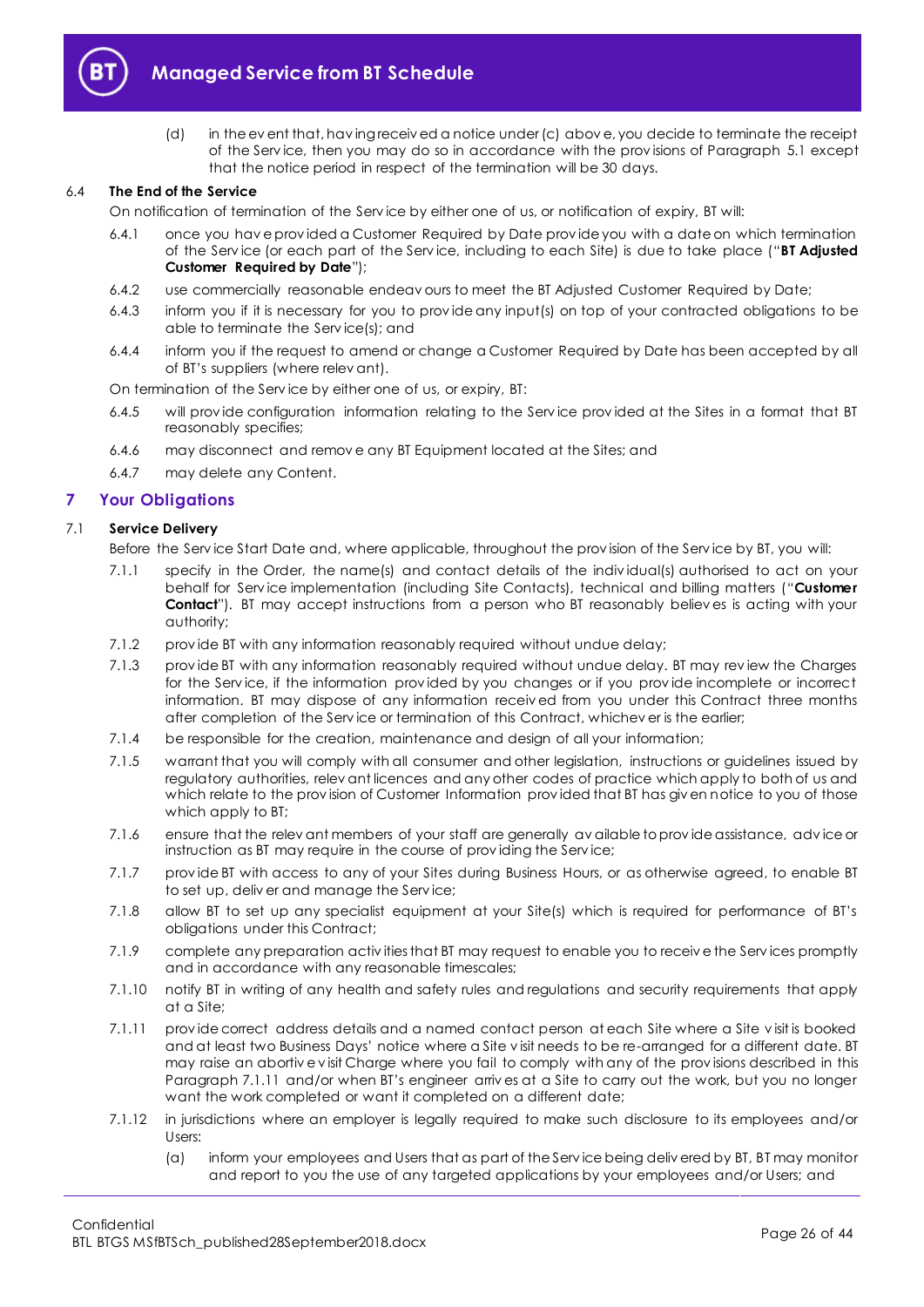

- (b) ensure that your employees and Users hav e consented or will be deemed to hav e consented to such monitoring and reporting (if such consent is legally required), agree that BT will not be liable for any failure by you to comply with this instruction and indemnify BT from and against any Claims or action brought by your employees or Users against BT arising out of the deliv ery of Serv ices by BT.
- 7.1.13 ensure that the LAN protocols and applications you use will be compatible with the Serv ice;
- 7.1.14 where applicable prov ide and maintain a Line at the Site(s) for exclusiv e use with the Serv ice. You will pay all Charges related to prov ision and use of such line and report any incidents in such line(s) directly to the supplier of the line;
- 7.1.15 ensure you put appropriate measures in place to enable Users to call emergency serv ices;
- 7.1.16 not to make changes to the Serv ice, without BT's prior written agreement. BT will charge you for any costs incurred by BT for such changes;
- 7.1.17 prov ide BT with the name and contact details of at least one indiv idual who will be responsible for receiv ing the Purchased Equipment at the Site;
- 7.1.18 prepare and maintain the Site for the installation of BT Equipment and Purchased Equipment and supply of the Serv ice, including, without limitation:
	- (a) prov ide a suitable and safe operational env ironment for any BT Equipment and/or Purchased Equipment including all necessary trunking, conduits, cable trays, and telecommunications connection points in accordance with BT's reasonable instructions and in accordance with applicable installation standards;
	- (b) take up or remov e any fitted or fixed floor cov erings, ceiling tiles and partition cov ers and/or prov ide any openings in buildings required to connect BT Equipment and/or Purchased Equipment to appropriate telecommunications facilities in time to allow BT to undertake any necessary installation or Maintenance Serv ices;
	- (c) carry out any work that may be required after installation to make good any cosmetic damage caused during the installation or Maintenance Serv ices;
	- (d) prov ide a secure, continuous power supply at the Site for the operation and maintenance of the Serv ice and BT Equipment and/or Purchased Equipment at such points and with such connections as BT specifies. In order to mitigate any Serv ice interruption resulting from failure in the principal power supply, you will prov ide back-up power with sufficient capacity to conform to the standby requirements of the applicable British standards; and
	- (e) prov ide internal cabling between the BT Equipment and any Customer Equipment, as appropriate; and
- 7.1.19 until ownership in any Purchased Equipment transfers to you:
	- (a) keep the Purchased Equipment safe and without risk to health;
	- (b) only use the Purchased Equipment, or allow it to be used, in accordance with any instructions BT may giv e and for the purpose for which it is designed;
	- (c) not mov e the Purchased Equipment or any part of it from the Site;
	- (d) not make any alterations or attachments to the Purchased Equipment without BT's prior written consent. If BT giv es BT's consent, any alterations or attachments will become part of the Purchased Equipment;
	- (e) not sell, charge, assign, transfer or dispose of or part with possession of the Purchased Equipment or any part of it;
	- (f) not allow any lien, encumbrance or security interest ov er the Purchased Equipment, nor pledge the credit of BT for the repair of the Purchased Equipment or otherwise;
	- (g) not claim to be owner of the Purchased Equipment and ensure that the owner of the Site will not claim ownership of the Purchased Equipment, ev en if the Purchased Equipment is fixed to the Site;
	- (h) obtain appropriate insurance against any damage to or theft or loss of the Purchased Equipment;
	- (i) indemnify BT against all claims and proceedings arising from your use of the Purchased Equipment or if the Purchased Equipment is damaged, stolen or lost. You will keep BT informed of anything which may affect BT's rights, or inv olv e BT in any proceedings, loss or liability;
	- (j) ensure that the Purchased Equipment appears in BT's name in your accounting books; and
	- (k) if there is a threatened seizure of the Purchased Equipment, or clause 18.3 of the General Terms applies to you, immediately notify BT and BT may take action to repossess the Purchased Equipment. You will also notify interested third parties that BT owns the Purchased Equipment.

## 7.2 **Service Operation**

On and from the Serv ice Start Date, you will: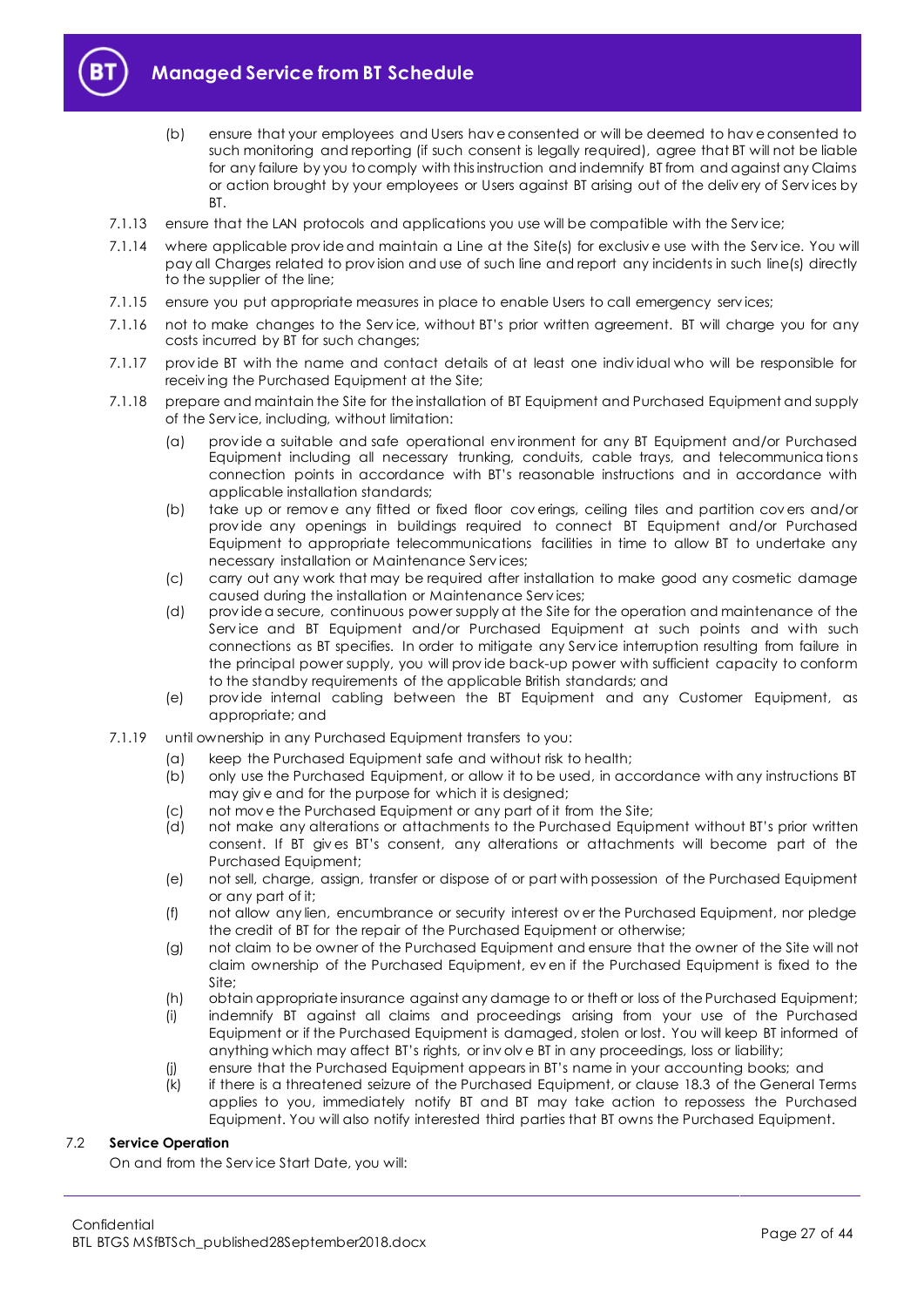

- 7.2.1 ensure that the Customer Contact will take Incident reports from Users and pass these to the Serv ice Desk using the reporting procedures agreed between both of us, and will be av ailable for all subsequent Incident management communications;
- 7.2.2 monitor and maintain any Customer Equipment connected to the Serv ice or used in connection with a Serv ice;
- 7.2.3 ensure that any Customer Equipment that is connected to the Serv ice or that you use, directly or indirectly, in relation to the Serv ice is:
	- (a) connected using the applicable BT Network termination point, unless you hav e BT's permission to connect by another means and used in accordance with any instructions, standards and safety and security procedures applicable to the use of that Customer Equipment;
	- (b) connected and used in accordance with any instructions, standards and safety and security procedures applicable to the use of that Customer Equipment;
	- (c) adequately protected against v iruses and other breaches of security;
	- (d) technically compatible with the Serv ice and will not harm or damage BT Equipment, the BT Network, or any of BT's supplier's or subcontractor's network or equipment. It must also conform to any applicable interface specifications and routing protocols specified by BT from time to time. In the case of Purchased Equipment sold to you for your use with the Serv ice, you may rely upon BT's representations as to such compatibility and compliance, as of the date of prov ision; and
	- (e) approv ed and used in accordance with relev ant instructions and Applicable Law;
- 7.2.4 immediately disconnect any Customer Equipment, or adv ise BT to do so at your expense, if Customer Equipment does not meet any relev ant instructions, standards or Applicable Law;
- 7.2.5 connect equipment to the Service only by using the NTE at the Sites;
- 7.2.6 not use BT Equipment other than in accordance with BT's written instructions or authorisation;
- 7.2.7 not mov e, add to, reconfigure, modify or otherwise interfere with BT Equipment, nor permit any other person (other than a person authorised by BT) to do so. You will be liable to BT for any loss of or damage to BT Equipment, except where the loss or damage is a result of fair wear and tear or caused by BT. You will not mov e or relocate any BT Equipment without BT's prior written consent and you will pay BT costs or expenses reasonably incurred as a result of such mov e or relocation;
- 7.2.8 ensure the compatibility of any applications it wishes to use with the Serv ice, other than where such applications are prov ided by BT under this Contract;
- 7.2.9 distribute, manage and maintain access profiles, passwords and other systems administration information relating to the control of Users' access to the Serv ice;
- 7.2.10 maintain a list of current Users and immediately terminate access for any person who ceases to be an Authorised User;
- 7.2.11 ensure the security and proper use of all v alid User access profiles, passwords and other systems administration information used in connection with the Serv ice and:
	- (a) inform BT immediately if a user ID or password has, or is likely to, become known to an unauthorised person, or is being or may be used in an unauthorised way;
	- (b) take all reasonable steps to prev ent unauthorised access to the Serv ice; and
	- (c) satisfy BT's security checks if a password is lost or forgotten;
- 7.2.12 if requested to do so by BT in order to ensure the security or integrity of the Serv ice, change any or all passwords and/or other systems administration information used in connection with the Serv ice. BT will giv e you prior written notice of such changes where user identification and passwords are allocated by BT.;
- 7.2.13 comply with the provisions of any Software licences provided with or as part of the Service;
- <span id="page-27-0"></span>7.2.14 ensure that the maximum number of Users that you authorise to access and use the Serv ice ("**Authorised Users**") will not exceed the permitted number of User identities set out in the Order;
- 7.2.15 not allow any Authorised User subscription to be used by more than one indiv idual User unless it has been reassigned in its entirety to another indiv idual Authorised User, in which case you will ensure the prior Authorised User will no longer hav e any right to access or use the Serv ice;
- 7.2.16 maintain a written, up to date list of current Authorised Users and prov ide such list to BT within fiv e Business Days of BT's written request at any time;
- 7.2.17 if Third Party software is required in order to operate the Serv ice, be responsible for ensuring that it has the appropriate number and type of software licences av ailable and that the software is av ailable in an appropriate format, and that any applications (other than ones prov ided by BT as part of the Serv ice) are compatible with the Serv ice;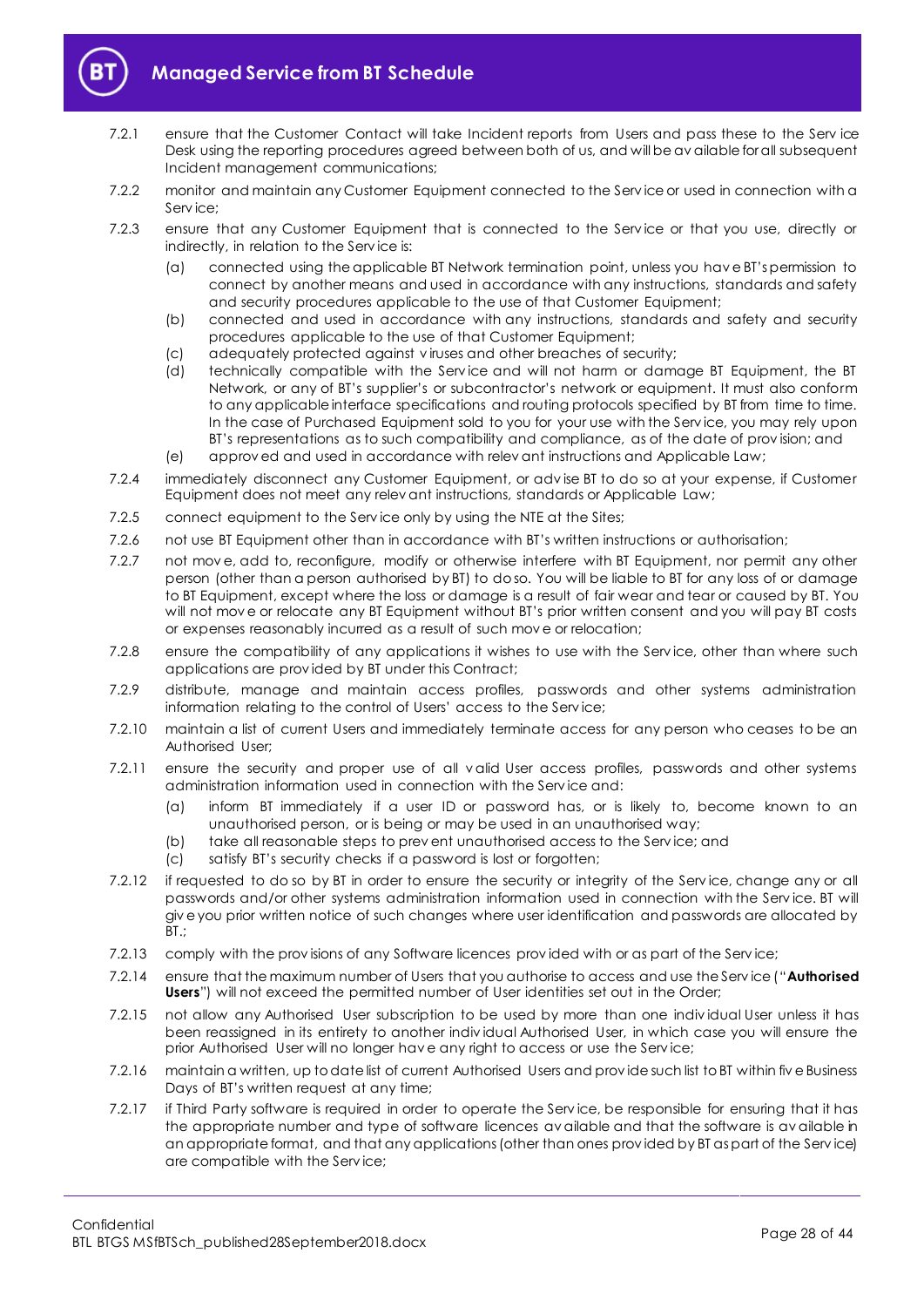

- 7.2.18 backup, store, archiv e and maintain all Serv ice configurations using appropriate software unless you hav e selected a configuration management option;
- 7.2.19 allow BT access to relev ant Customer information and data, reasonably required to support any amendment to this Contract;
- 7.2.20 be responsible for the prov ision, installation, configuration, operation, monitoring and maintenance of equipment, required by Users to facilitate remote access to the Serv ice; and
- 7.2.21 where applicable, authorise BT to take ov er the management control of lines already prov ided by BT under a separate contract and to make such changes to them, as BT deems appropriate including updating corporate account records so Charges can be inv oiced under this Contract.

## 7.2.22 **IPT Specific Obligations**

Where BT is providing an IPT Service across a WAN and/or LAN that is not maintained by BT, you will:

- (a) be responsible for the design, configuration, implementation, maintenance and support of such WAN and/or LAN:
- (b) ensure that such WAN and/or LAN is able to carry real time sensitiv e traffic;
- (c) maintain end to end integrity of such WAN and/or LAN solution and instruct the WAN and /or LAN service provider(s) to work with BT to ensure end to end voice quality;
- (d) be responsible for ensuring that such WAN and/or LAN solution or any other type of serv ice integrates with BT's IPT Serv ice; and
- (e) be responsible for the installation of any softphone or wireless phone that is prov ided by BT under this Contract. BT will not respond to any Incident reports concerning speech quality. BT is not responsible for the interoperability of any Software or wireless phone Software with any other application(s) installed on the Customer Equipment.

## 7.2.23 **WAN Specific Obligations**

Where BT is providing a WAN Service, but not the associated LAN, you will:

- (a) be responsible for the design, configuration, implementation, maintenance and support of such LAN;
- (b) be responsible for the integration of features and functionality between BT's WAN Service with such LAN; and
- (c) be responsible for ensuring that such LAN solution integrates with BT's WAN.

## 7.2.24 **LAN Specific Obligations**

Where BT is prov iding a LAN Serv ice, but not the associated WAN, you will:

- (a) be responsible for the design, configuration, implementation, maintenance and support of such WAN;
- (b) be responsible for the integration of features and functionality between BT's LAN Service with such WAN; and
- (c) be responsible for ensuring that such WAN solution integrates with BT's LAN.

## 7.3 **The End of the Service**

On termination of the Serv ice by either one of us, or expiry you will:

- 7.3.1 prov ide BT with all reasonable assistance necessary to remov e BT Equipment from the Sites;
- 7.3.2 disconnect any Customer Equipment from BT Equipment located at the Sites;
- 7.3.3 not dispose of or use BT Equipment other than in accordance with BT's written instructions or authorisation;
- 7.3.4 arrange for any BT Equipment located at the Sites to be returned to BT; and
- 7.3.5 be liable for any reasonable costs of recov ery that BT incurs in recov ering the BT Equipment.

## <span id="page-28-0"></span>**8 Notification of Incidents**

- <span id="page-28-2"></span><span id="page-28-1"></span>8.1 Where you become aware of an Incident:
	- 8.1.1 the Customer Contact will report it to BT's Service Desk;
	- 8.1.2 BT will giv e you a report, which will include a unique reference number and details of the Incident ("**Trouble Ticket**");
	- 8.1.3 BT will inform you when BT believ es the Incident is cleared, and will close the Trouble Ticket when:
		- (a) you confirm that the Incident is cleared within 20 minutes of being informed; or
		- (b) BT has attempted unsuccessfully to contact you in relation to the Incident and you hav e not responded within 20 minutes of BT's attempt to contact you; and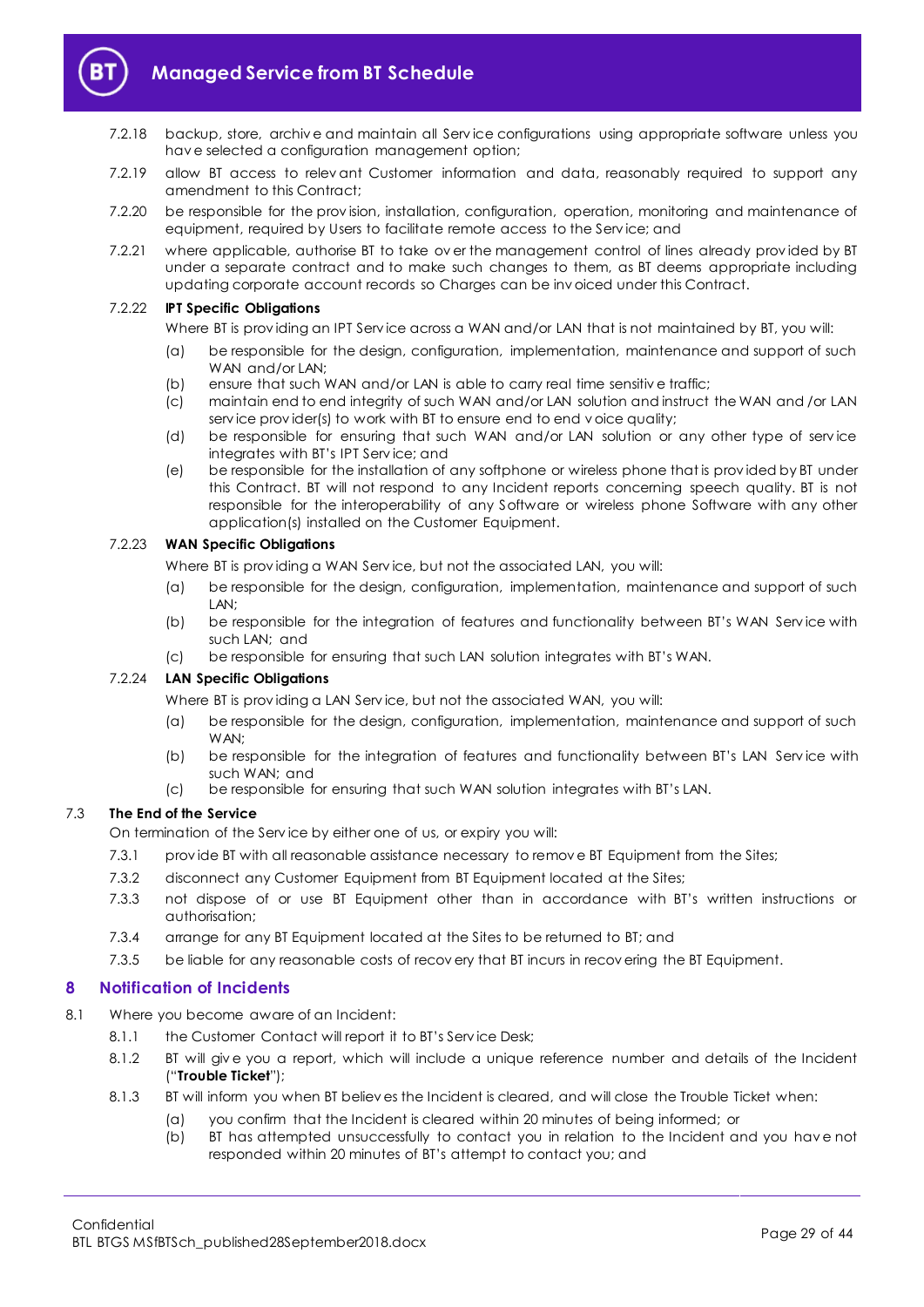

- <span id="page-29-1"></span>8.1.4 if you confirm that the Incident is not cleared within 20 minutes of being informed, the Trouble Ticket will remain open, and BT will continue to endeav our to resolv e the Incident until the Trouble Ticket is closed as set out in Paragrap[h 8.1.3.](#page-28-1)
- 8.2 Where BT becomes aware of an Incident, Paragraphs [8.1.2,](#page-28-2) [8.1.3](#page-28-1) and [8.1.4](#page-29-1) will apply.

## <span id="page-29-0"></span>**9 Invoicing**

- 9.1 BT will invoice you for the Charges for the Service as set out in paragraph [9.2](#page-29-2) in the amounts and currency specified in any Orders.
- <span id="page-29-2"></span>9.2 Unless stated otherwise in an applicable Order, BT will inv oice you for:
	- 9.2.1 connection and Installation Charges, on or after the Service Start Date (or monthly/quarterly in arrears prior to the Serv ice Start Date for any work carried out where the planned installation period is longer than one month);
	- 9.2.2 Recurring Charges, except Usage Charges, monthly in adv ance unless a quarterly billing option is specified in the Order. (for any period where Service is provided for less than one month, the Recurring Charges will be calculated on a daily basis);
	- 9.2.3 Usage Charges, monthly/quarterly in arrears on the first day of the relev ant month, calculated at the then current rates;
	- 9.2.4 any Charges for any Purchased Equipment on or after the Service Start Date, and those Charges which will apply from the date of deliv ery of that Purchased Equipment; and
	- 9.2.5 any Termination Charges incurred in accordance with Paragraph [11](#page-30-1) upon termination of the relevant Serv ice.
- 9.3 Usage Charges are not included in the Charges for the Service set out in the Order. Usage Charges and associated terms are detailed in the BT Price List except as may be stated on the Order.
- 9.4 BT may inv oice you for any of the following Charges in addition to those set out in the Order:
	- 9.4.1 Charges for inv estigating Incidents that you report to BT where BT finds no Incident or that the Incident is outside the Serv ice Management Boundary;
	- 9.4.2 Charges for commissioning the Service as set out in Paragrap[h 6.2](#page-24-2) outside of Business Hours;
	- 9.4.3 Charges for restoring Serv ice if the Serv ice has been suspended in accordance with clause 10.1.2 of the General Terms;
	- 9.4.4 Charges for expediting prov ision of the Serv ice at your request after you hav e been informed of the Customer Committed Date;
	- 9.4.5 Charges for decommissioning a Site;
	- 9.4.6 Charges for producing, reissuing or sending copies of any documents BT has already sent to you which hav e not been returned within the timeframe set out in the document;
	- 9.4.7 Charges for additional work carried out by BT where you fail to keep an agreed appointment with BT at a Site (also referred to as an abortiv e v isit charge);
	- 9.4.8 Charges which arise as a result of a site surv ey;
	- 9.4.9 Charges for work carried out by BT at your request outside of Business Hours (also referred to as Timescale Charges);
	- 9.4.10 Charges for work carried out by BT to correct a Incident caused by some act or omission on your part;
	- 9.4.11 Charges for additional work carried out by BT due to you requesting a change to the Serv ice design set out in the Order Form;
	- 9.4.12 Charges for additional work carried out by BT where you delay delivery or installation of the Service. BT may inv oice you immediately for work carried out that would hav e been due and proper had the delay not occurred;
	- 9.4.13 Charges for additional work carried out by BT where BT's obligations are made more complex or costly as a result of some act or omission on the part of you;
	- 9.4.14 Charges which arise where BT recommends a change to Purchased Equipment for technical reasons identified during prov ision of the Serv ice;
	- 9.4.15 Charges for additional work carried out by BT directly attributable to your failure to perform or delay where such work is necessary to provide the Service;
	- 9.4.16 Charges for cancelling the Serv ice in accordance with clause 16 of the General Terms; and
	- 9.4.17 any other Charges set out in any applicable Order or the BT Price List or as otherwise agreed between both of us.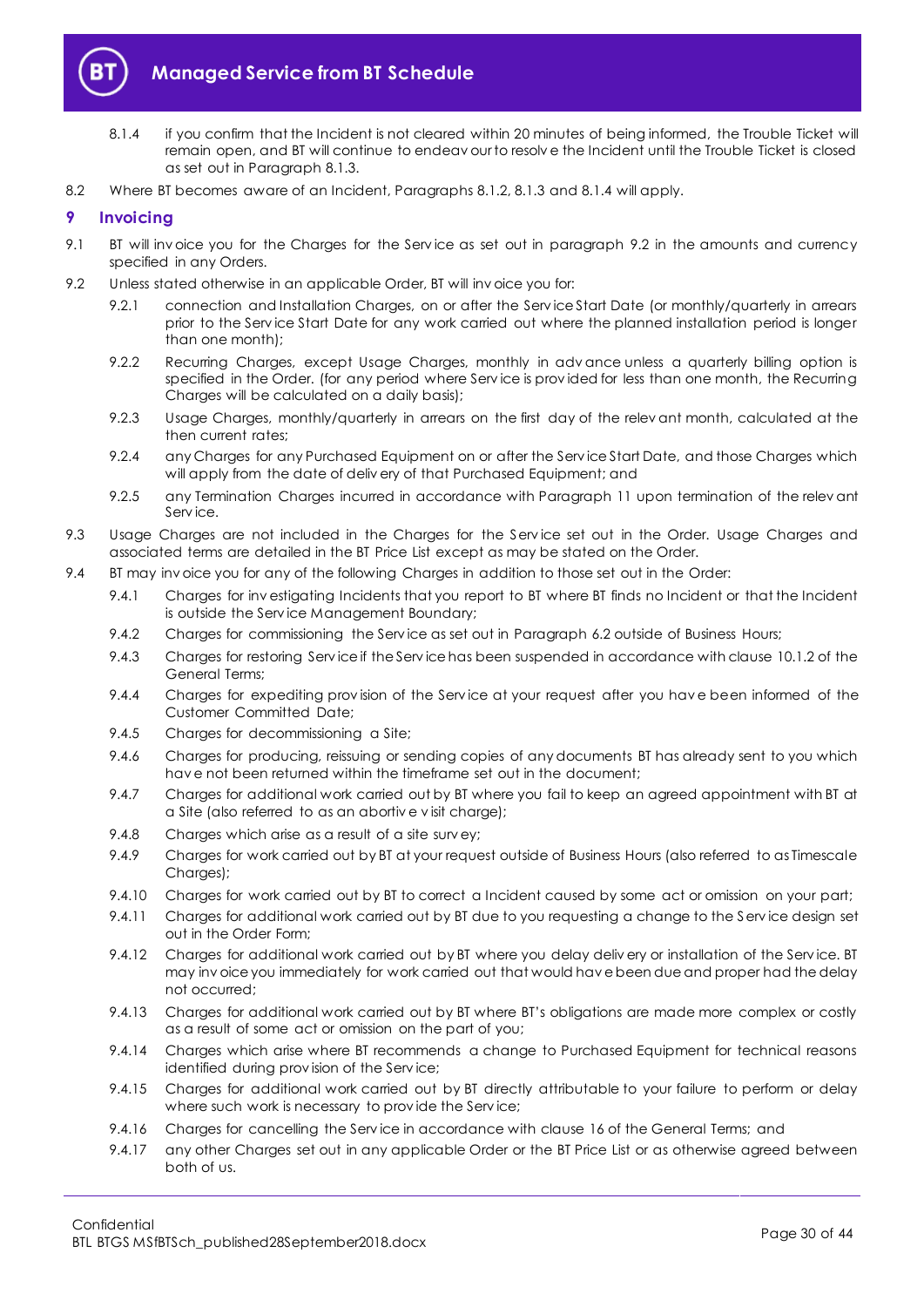

9.5 Where practicable, BT will notify you in adv ance of BT's intention to raise additional Charges and agree these with you.

## <span id="page-30-0"></span>**10 Cancellation Charges**

10.1 If you exercise your right under clause 17 of the General Terms to cancel the Serv ice and/or Associated Serv ice, for conv enience, prior to the Serv ice Start Date, you will pay BT in respect of work performed, money spent and commitments entered into to meet your requirements up to and including the time of such cancellation and for any expenses incurred in remov al from the Site of BT Equipment, Purchased Equipment and Supplied Equipment.

## <span id="page-30-1"></span>**11 Charges at the End of the Contract**

- <span id="page-30-2"></span>11.1 If you exercise your right under clause 17 of the General Terms to terminate the Contract, the Serv ice and/or Associated Serv ice, for conv enience, you will pay BT:
	- 11.1.1 all outstanding Charges for Serv ice rendered;
	- 11.1.2 De-commissioning Charges;
	- 11.1.3 any remaining Charges outstanding with regard to BT Equipment or Purchased Equipment; and
	- 11.1.4 any other Charges set out in the Order.
- <span id="page-30-6"></span><span id="page-30-5"></span><span id="page-30-4"></span><span id="page-30-3"></span>11.2 In addition to the Charges set out at Paragraph [11.1](#page-30-2) abov e, if you terminate during the Minimum Period of Serv ice or any Renewal Period, you will pay BT Termination Charges, as compensation, equal to:
	- 11.2.1 20 per cent of the Recurring Charges for Network Serv ices terminated for all other remaining months of the Minimum Period of Serv ice or Renewal Period;
	- 11.2.2 35 per cent of the Recurring Charges for all other Serv ices (except for Serv ices set out under Paragraphs [11.2.3,](#page-30-3) [11.2.4](#page-30-4) and [11.2.5](#page-30-5) below) terminated for all other remaining months of the Minimum Period of Serv ice or Renewal period;
	- 11.2.3 Charges payable for the remainder of the Minimum Period or Renewal period, for the Maintenance Service and/or management Services relating to your existing equipment taken over by BT in accordance with the terms set out in the Equipment Schedule;
	- 11.2.4 For BTnet/Internet Connect UK
		- (a) an amount equal to 100 per cent of the Recurring Charges for any parts of the Service that were terminated for all other remaining months of the Minimum Period of Serv ice; and
		- (b) an amount equal to 50 per cent of the Recurring Charges for any parts of the Serv ice that were terminated for all other remaining months of the Committed Term (excluding the Minimum Period of Serv ice).
	- 11.2.5 80 per cent of the Recurring Charges for Message scan Services terminated for all other remaining months of the Minimum Period of Serv ice or Renewal Period;
	- 11.2.6 for SHDS Connect 1000 FT5 Serv ices with a 5 year Minimum Period:
		- (a) 200 per cent of the Recurring Charges for SHDS Connect 1000 FT5 Serv ices terminated in year one for all other remaining months of the Minimum Period of Serv ice;
		- (b) 180 per cent of the Recurring Charges for SHDS Connect 1000 FT5 Serv ices terminated in year two for all other remaining months of the Minimum Period of Serv ice;
		- (c) 160 per cent of the Recurring Charges for SHDS Connect 1000 FT5 Serv ices terminated in year three for all other remaining months of the Minimum Period of Serv ice;
		- (d) 140 per cent of the Recurring Charges for SHDS Connect 1000 FT5 Serv ices terminated in year four for all other remaining months of the Minimum Period of Serv ice;
		- (e) 120 per cent of the Recurring Charges for SHDS Connect 1000 FT5 Serv ices terminated in year fiv e for all other remaining months of the Minimum Period of Serv ice;
	- 11.2.7 the following additional Charges:
		- (a) all committed costs to a supplier incurred by BT as a result of your commitment to BT under the Contract, which BT cannot reasonably mitigate; and
		- (b) all incremental charges incurred by BT from a supplier due to the early termination.
	- 11.2.8 any discount that has been applied as a result of the Minimum Period selected including any term discount;
	- 11.2.9 during the first 12 months of the Minimum Period of Serv ice only:
		- (a) 100 per cent of the Recurring Charges for the part(s) of the Service terminated for any remaining months of the first 12 months of the Minimum Period of Serv ice; and
		- (b) any waiv ed Installation Charges for the part(s) of the Serv ice(s) that will be terminated; and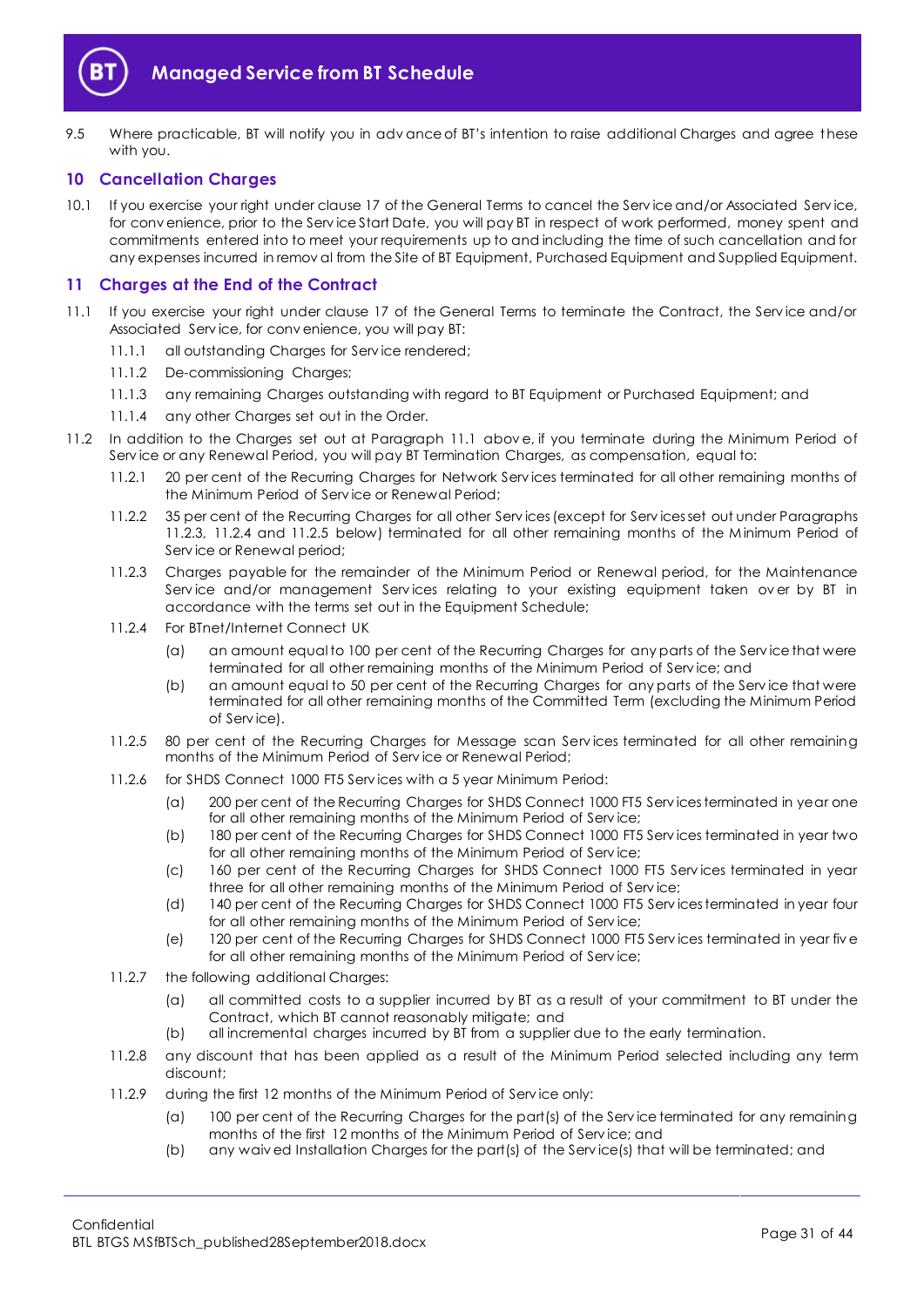

- 11.2.10 any applicable connection charges, plus termination Charges as set out in the BT Price List for any Regulated Serv ices.
- 11.3 If you exercise your right under clause 17 of the General Terms to terminate the Contract, the Serv ice or any Associated Serv ice, for conv enience, during the Minimum Period of Serv ice or Renewal Period, BT may rev iew the Charges for Serv ice to the remaining Sites.
- 11.4 Termination of any indiv idual Serv ice will not affect the Parties' rights and obligations with regard to any other Serv ice.
- 11.5 You will not pay BT Termination Charges where you terminate the Serv ice and/or Associated Serv ice and migrate to another Serv ice and/or Associated Serv ice prov ided by BT under this Contract prov ided that:
	- 11.5.1 the planned Serv ice Start Date of the new Serv ice(s) and/or Associated Serv ice is within 90 days of the effectiv e date of termination;
	- 11.5.2 the total annual Recurring Charges are equal to or greater than the annual Recurring Charges of the terminated Serv ices and/or Associated Serv ices;
	- 11.5.3 the Serv ice and or/Associated Serv ices to be terminated has been operational for at least 12 months (or has been operational for at least three months if the Serv ice to be terminated is ADSL Connect);
	- 11.5.4 the Minimum Period of the new Serv ice and/or Associated Serv ice is either three or fiv e years;
	- 11.5.5 the Serv ice/Associated Serv ice to be terminated and the new Serv ice/Associated Serv ice are at the same Site; and
	- 11.5.6 you pay BT Decommissioning Charges for the Serv ices/Associated Serv ices which are terminated.

This Paragraph does not apply to Regulated Serv ices, you will pay applicable termination Charges as set out in Paragraph [11.2.9](#page-30-6) abov e.

## <span id="page-31-0"></span>**12 Service Amendment**

- <span id="page-31-2"></span>12.1 You may request, by giving BT Notice, a change to:
	- 12.1.1 an Order for the Service and/or Associated Services (or part of an Order) at any time before the applicable Serv ice Start Date; or
	- 12.1.2 the Serv ice and/or Associated Serv ices, at any time on or after the Serv ice Start Date.
- 12.2 If you exercise your right under Paragraph [12.1](#page-31-2), and except where a change results from BT's failure to comply with BT's obligations under the Contract, BT will, within a reasonable time, provide you with a written estimate, including:
	- 12.2.1 the likely time required to deliv er the changed Service and/or Associated Service; and
	- 12.2.2 any changes to the Charges due to the changed Serv ice and/or Associated Serv ice.
- 12.3 BT has no obligation to proceed with any change that you request under Paragraph [12.1,](#page-31-2) unless and until we both agree in writing on the necessary changes to the Charges, implementation timetable and any other relev ant terms of the Contract to take account of the change.
- 12.4 If BT changes a Serv ice and/or Associated Serv ice prior to the Serv ice Start Date because you hav e giv en BT incomplete or inaccurate information, BT may, in BT's reasonable discretion, apply additional reasonable onetime and/or Recurring Charges.

## <span id="page-31-1"></span>**13 IP Addresses, Domain Names and Telephone Numbers**

- 13.1 Except for IP Addresses expressly registered in your name, all IP Addresses and Domain Names made av ailable with the Serv ice will at all times remain BT's property or the property of BT's suppliers and will be non-transferable. All of your rights to use such IP Addresses and/or Domain Names will cease on termination or expiration of the Serv ice.
- 13.2 You are responsible for dev ising any IP addresses which may be required for the purposes of the WAN, LAN (or both as appropriate) network management.
- 13.3 BT cannot ensure that any requested Domain Name will be av ailable from or approv ed for use by the Internet Registration Authority and BT has no liability for any failure in the Domain Name registration, transfer or renewal process.
- 13.4 You warrant that you are the owner of, or are authorised by the owner of, the trade mark or name that you wish to use as a Domain Name.
- 13.5 You are responsible for all fees associated with registration and maintenance of your Domain Name, and will reimburse BT for any and all fees that BT pays to any Internet Registration Authorities, and thereafter be responsible for paying such fees directly to the relev ant Internet Registration Authorities.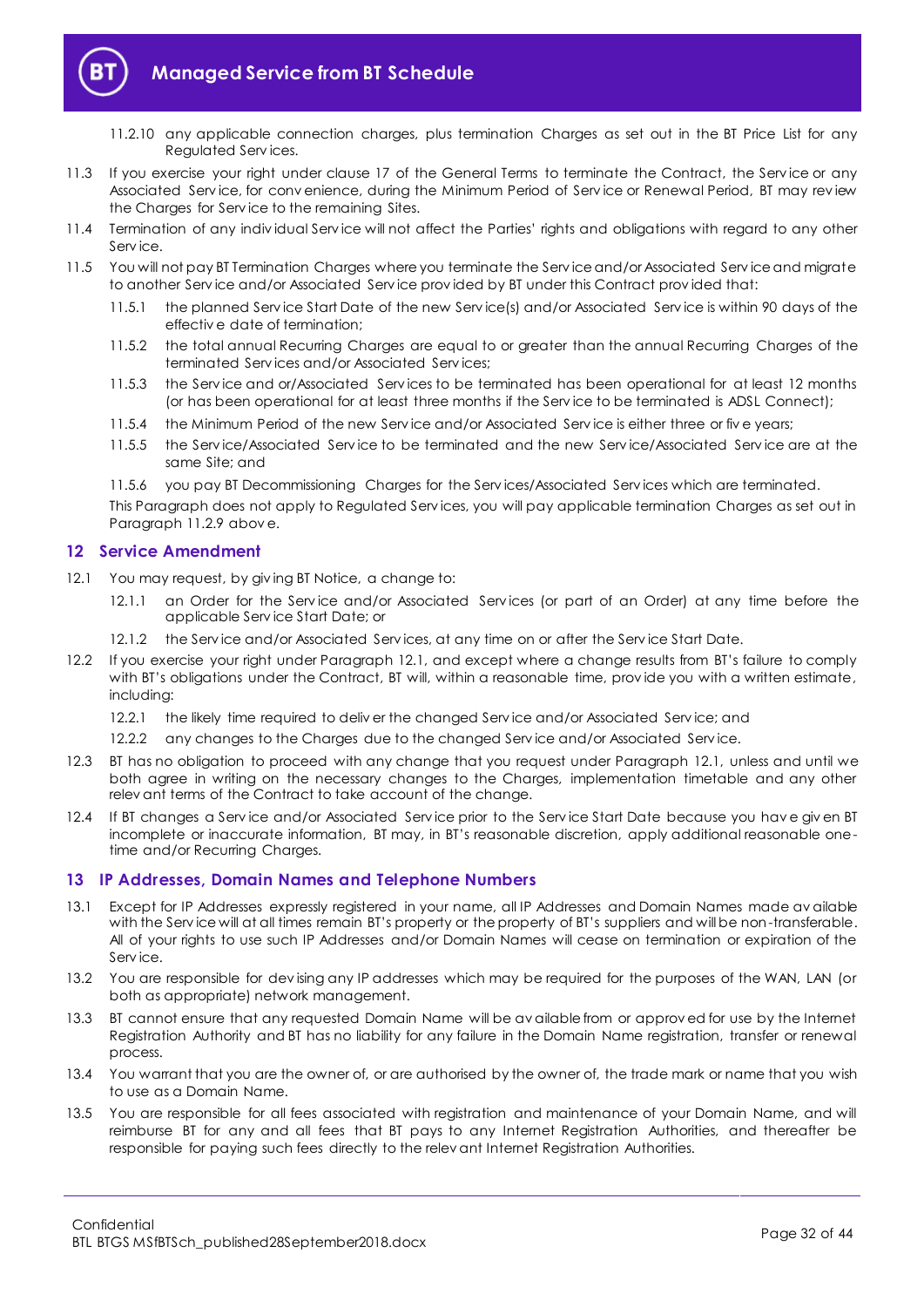

13.6 Telephone numbers made av ailable with the Service will at all times remain BT's property and will be nontransferable, and all of your rights to use such telephone numbers will cease on termination or expiration of the Serv ice.

## <span id="page-32-0"></span>**14 BT Equipment**

- 14.1 BT Equipment will remain BT's property at all times and risk in BT Equipment will pass to you upon deliv ery, whether or not the BT Equipment has been installed.
- 14.2 You will hold BT Equipment in safe custody at your own risk and will maintain and keep it in good condition except for fair wear and tear.
- 14.3 You will not use BT Equipment other than in accordance with BT's written instructions or authorisation and will not mov e, add to, reconfigure, modify or otherwise interfere with BT Equipment, nor permit any other person (other than a person authorised by BT) to do so.
- 14.4 You will be liable to BT for any loss of or damage to BT Equipment, except where the loss or damage is a result of fair wear and tear or caused by BT.
- 14.5 You will not move or relocate any BT Equipment without BT's prior written consent and you will pay BT's costs and expenses reasonably incurred as a result of such mov e or relocation.
- 14.6 On termination of the Serv ice by either of us, you will:
	- 14.6.1 provide BT with all reasonable assistance necessary to remove BT Equipment from the Site(s);
	- 14.6.2 disconnect any Customer Equipment from BT Equipment located at the Site(s);
	- 14.6.3 not dispose of or use BT Equipment other than in accordance with BT's written instructions or authorisation;
	- 14.6.4 arrange for any BT Equipment located at the Site(s) to be returned to BT; and
	- 14.6.5 be liable for any reasonable costs of recov ery incurred by BT in recov ering the BT Equipment.

## <span id="page-32-1"></span>**15 Customer Equipment**

- <span id="page-32-2"></span>15.1 Where you hav e selected to hav e Customer Equipment maintained or maintained and managed by BT then BT will be entitled to inspect and test such equipment at any time, and prov ision of this Serv ice element will be subject to the following:
	- 15.1.1 successful completion of BT's agreement to assess Customer Equipment; and
	- 15.1.2 Customer Equipment being in good operating condition, at the appropriate operating lev el and capable of supporting BT's portfolio.
- 15.2 The maintenance of a Customer Equipment is only av ailable where you hav e selected a Maintenance option of reactive Fault Management option or Rapid Diagnostics Service or Standard or Enhanced Incident Management and Project Management with BT Desk Based Project Manager or BT Face to Face Project Manager.
- 15.3 The BT Desk Based Project Manager or BT Face to Face Project Manager, as appropriate, will work with you to establish a project initiation document agree lead times and plan implementation testing and commissioning activ ities. The Serv ice may v ary at each Customer Site.
- 15.4 The Customer Equipment at each Site must hav e the same lev el of CPE Maintenance Serv ice as selected for all other equipment at such Site.
- 15.5 Where you hav e selected for BT to take responsibility of configuring your solution, as detailed in the Order Form, then BT must be giv en appropriate access to the Customer Equipment configuration and BT will require you to specify your configuration requirements.
- 15.6 For the purposes of this Paragraph [15,](#page-32-1) title and risk in any of the Customer Equipment will remain with you.
- 15.7 The inv entory list from BT's agreement to assess Customer Equipment will be incorporated into the Order Form of this Contract.
- 15.8 Where BT permits you to compile the inv entory list, you are responsible for prov iding accurate information on the inv entory list. If BT discov ers there is CPE on the Customer Site that you hav e failed to include in the inv entory list, which should have been included in the inventory list, BT will, on receipt of written instruction from you, add the CPE to the inv entory list and apply the appropriate maintenance charges to the next bill. BT also reserv es the right to apply retrospectiv e maintenance charges for any CPE that should hav e been included in the inv entory list that you prov ided at the start of the maintenance Contract.
- 15.9 Where BT has to carry out any repairs, modifications or adjustments to any of the Customer Equipment or Software (including Software upgrades) which BT considers necessary to prov ide the Serv ice, then you will pay BT's reasonable Charges for such work.
- 15.10 BT will not be liable for any faults due to other maintainers or any other work carried out by prev ious maintainers.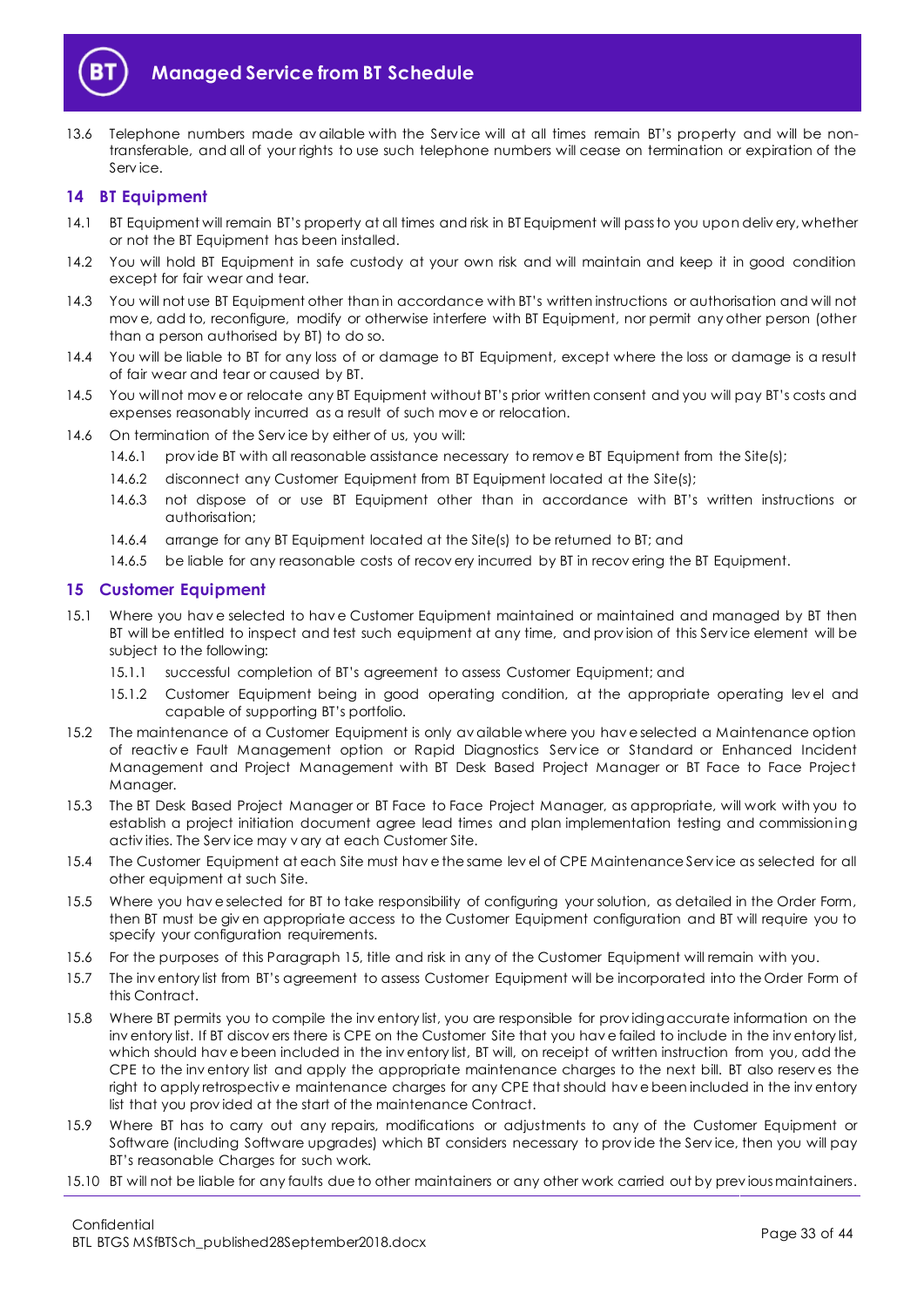

- 15.11 You are responsible for prov iding all necessary information to enable prov ision of the Serv ice.
- 15.12 You are responsible for advising BT of any changes to the Customer Equipment or that affect the inv entory list subsequent to the completion of the agreement to assess Customer Equipment. Such changes will be subject to rev iew by BT and may incur additional Charges.
- 15.13 You are responsible for all existing cabling and ensuring that additional applications are not installed on their serv ers that are being maintained by BT, unless prev iously agreed by BT.

## <span id="page-33-0"></span>**16 Purchased Equipment**

- 16.1 **General**
	- 16.1.1 BT's written representations as to compatibility and compliance of equipment will apply in relation to Purchased Equipment for use with the Serv ice.
	- 16.1.2 BT does not make any representations, whether express or implied, with respect to the interoperability between the Serv ice and any Customer Equipment.

## 16.2 **Consumer Regulations**

Where you place an Order acting for purposes which are related to your trade, business or profession, it will be deemed a business to business transaction to which the Consumer Contracts (Information, Cancellation and Additional Charges) Regulations 2013 do not apply.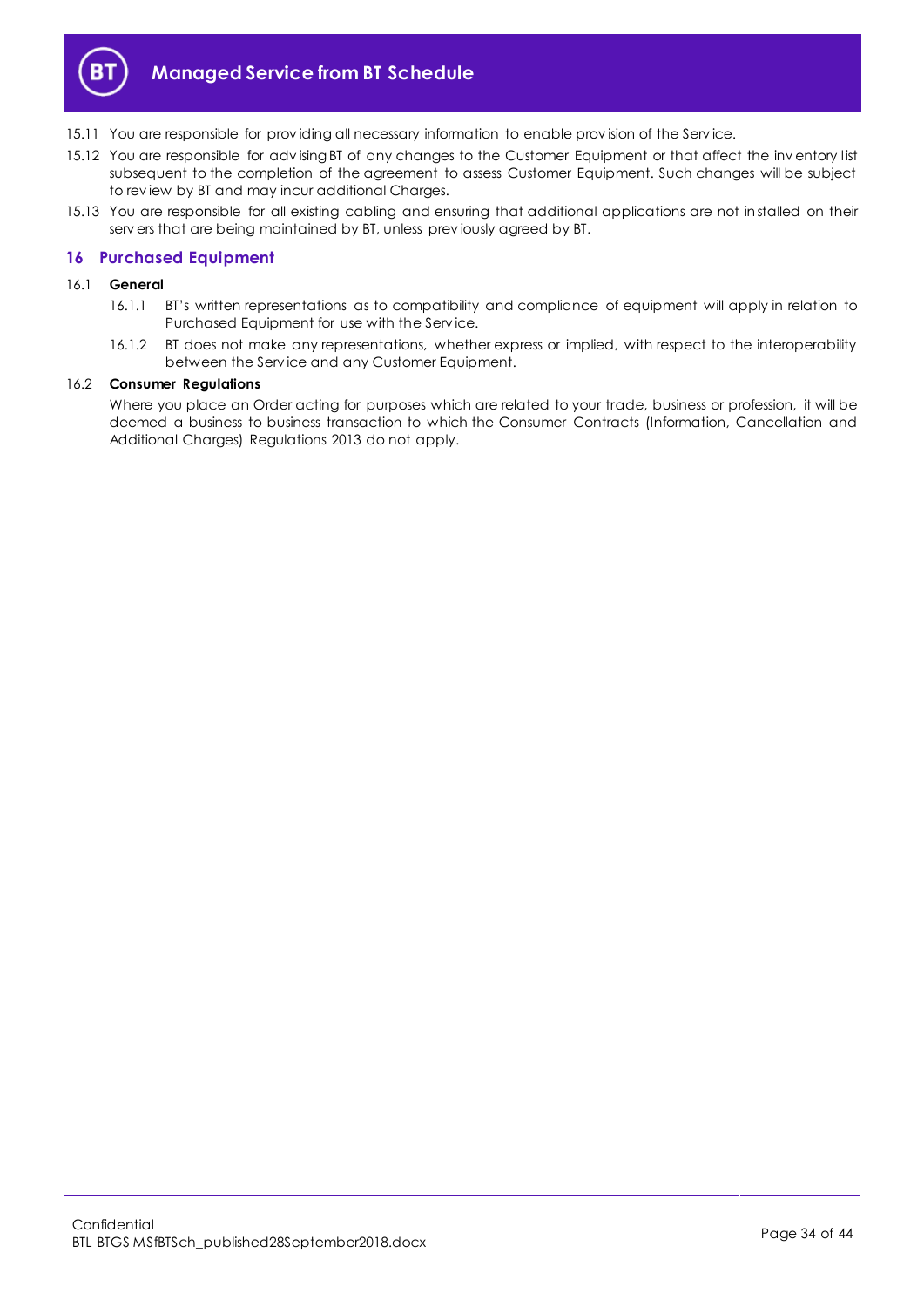

# <span id="page-34-0"></span>**Part C – Service Levels**

## <span id="page-34-1"></span>**17 General**

- 17.1 BT will calculate a Serv ice Credit payment in accordance with the prov isions in this Part C which will be paid on your next applicable inv oice. Such Serv ice Credit payment will be in full and final settlement of BT's liability for failure to prov ide or repair Serv ice or for failure to meet the av ailability or performance targets.
- 17.2 The Serv ice Credit will only apply to the particular type of Serv ice and/or Associated Serv ice and the Site that is affected and will not apply to other types of Serv ices or Associated Serv ices cov ered by this Contract.
- 17.3 You will register an Incident with BT (other than for the On time Deliv ery Serv ice Lev el) to enable BT to consider a claim.
- 17.4 You may claim a single Serv ice Credit which will be the highest Serv ice Credit applicable to the failure if BT fails to meet both the Repair Times and Av ailability Targets in accordance with Paragraphs [19](#page-34-3) and [20.](#page-35-0)
- 17.5 BT will calculate the Service Credit as one third of the applicable quarterly or monthly charge, depending on the billing option you hav e selected as set out in the Order Form.

## <span id="page-34-2"></span>**18 On Time Delivery**

#### <span id="page-34-6"></span>18.1 **On Time Delivery Service Level**

- 18.1.1 BT will deliv er the Serv ice and Associated Serv ices on or before the Customer Committed Date (the "**On Time Delivery Service Level**").
- 18.1.2 The On Time Deliv ery Service Level is only available if you that have selected a Provision Option of Project Management with BT Desk Based Project Manager, or Project Management with BT Face to Face Project Manager.

## <span id="page-34-5"></span>18.2 **On Time Delivery Service Credits**

- 18.2.1 You may claim On Time Deliv ery Serv ice Credits by reporting any failure to meet the On Time Deliv ery Serv ice Lev el to the Serv ice Desk in accordance with Paragrap[h 8](#page-28-0) (Notification of Incidents).
- 18.2.2 You may claim On Time Deliv ery Serv ice Credits as set out in the table below if BT does not meet the On Time Deliv ery Serv ice Lev el.

| Number of Business Days after Customer Committed Date | Credit |
|-------------------------------------------------------|--------|
| Between (and including) 1 and 5                       | 10%    |
| For every additional set of 5 (and part thereof)      | 10%    |

- 18.2.3 BT will apply the Service Credit to the monthly Recurring Site Charge for the affected Site and not to any other element of Charges applicable under this Contract. The Serv ice Credit will increase in increments of 10% for ev ery additional set of fiv e Business Days that BT is late in deliv ering the Serv ice and/or Associated Serv ices after the Customer Committed Date. Such increase will be capped at a maximum of 50% of the applicable monthly Recurring Site Charge for the affected Site.
- 18.2.4 If both of us hav e agreed a rev ised Customer Committed Date in writing, or if BT exercises BT's right to rev ise the Customer Committed Date as set out in Paragraph [18.3.1,](#page-34-4) the calculation of any On Time Deliv ery Serv ice Credits will be made by reference to the rev ised Customer Committed Date.

## <span id="page-34-4"></span>18.3 **Exceptions**

- 18.3.1 If you request a change to the Serv ice and/or Associated Serv ice or any part of the Serv ice and/or Associated Serv ice, including, without limitation, any Purchased Equipment or any IP Address location, then BT may change the Customer Committed Date to accommodate such change and the On Time Deliv ery Serv ice Lev el will only apply to the new Customer Committed Date.
- 18.3.2 The On Time Deliv ery Service Level does not apply to upgrades and/or changes to the Services and Associated Serv ices, unless these require the installation of new components and hav e an agreed deliv ery date, in which case the Customer Committed Date will be the agreed deliv ery date.
- 18.3.3 BT may expedite deliv ery of the Serv ice and/or Associated Serv ices either for operational reasons or in response to your request. This will not affect the original Customer Committed Date and the On Time Deliv ery Serv ice Lev el will not apply to any expedited date.
- 18.3.4 Where you do not provide the information required by BT, or comply with the provisioning rules and timescales prov ided by BT in writing, the On Time Deliv ery Serv ice Lev el will not apply.

## <span id="page-34-3"></span>**19 Repair**

## 19.1 **Repair Service Level**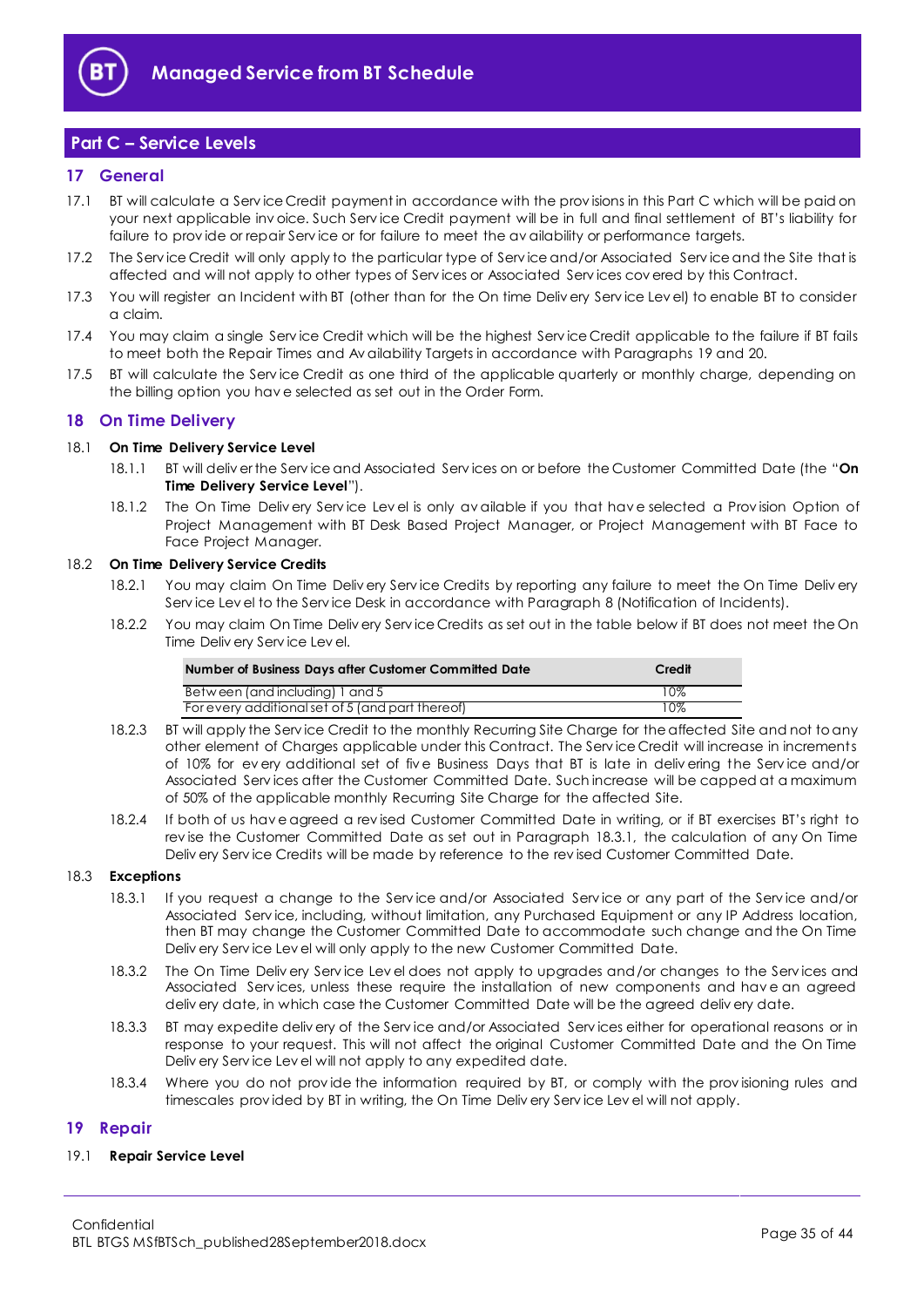

- <span id="page-35-1"></span>19.1.1 BT aims to restore the Serv ice and Associated Serv ices within the time specified for the Maintenance Serv ice option selected from the time that BT prov ides a Trouble Ticket (the "**Repair Service Level**").
- 19.1.2 The Repair Serv ice Lev el is only av ailable if you that hav e selected a Maintenance Serv ice Option of either Standard Care, Business Care, Enhanced Care or Business Premium Care and an Enhanced Fault Management Option of Rapid Diagnostics Serv ice or Standard or Enhanced Incident Management.

#### <span id="page-35-3"></span>19.2 **Repair Service Credits**

19.2.1 You may claim Repair Serv ice Credits as set out in the table below if BT does not meet the repair times set out in Paragrap[h 19.1.1.](#page-35-1)

| Number of working hours beyond repair times | Credit |
|---------------------------------------------|--------|
| Less than I                                 | $1\%$  |
| More than I but less than 2                 | 2%     |
| $M$ ore than 2 but less than 3              | 3%     |
| M ore than 3                                | 4%     |

19.2.2 BT will apply the Repair Serv ice Credit to one months Site recurring Charge for the affected Site at which the Failure of Serv ice occurred.

#### 19.3 **Exceptions**

- 19.3.1 The Repair Serv ice Lev el does not apply in respect of any Failure of Serv ice when a complete chassis change-ov er is required to restore the Failure of Serv ice.
- 19.3.2 The Repair Serv ice Lev el does not apply to Sites located outside the UK.
- 19.3.3 The Repair Serv ice Lev el does not apply in the ev ent of a failure due to your internal wiring.

## <span id="page-35-0"></span>**20 Service Availability**

#### <span id="page-35-4"></span>20.1 **Service Availability and Restoration Service Level – Tier 1**

- 20.1.1 From the Service Start Date BT will provide the Service and Associated Services with the target av ailabilities set out in the table in Paragrap[h 20.1.3](#page-35-2) below ("**Service Availability and Restoration Service Level – Tier 1**").
- 20.1.2 The Serv ice Av ailability and Restoration Serv ice Lev el Tier 1 is only av ailable if you hav e selected a WAN with a network Serv ice option of VPN from the Network Serv ice Schedule. For each Site, you must have selected the Business Premium Care Maintenance Serv ice on the primary circuit and the Enhanced Fault Management option of Rapid Diagnostics Service or Standard or Enhanced Incident Management.
- <span id="page-35-2"></span>20.1.3 The following table sets out the av ailability targets which are based on the lev el of resilience that you hav e selected within the Contract.

| <b>WAN Resilience Level</b>                                                                                                                                                                              | <b>Availability Targets UK</b> |
|----------------------------------------------------------------------------------------------------------------------------------------------------------------------------------------------------------|--------------------------------|
| <b>Full Resilience</b><br>Secure + Access Circuits                                                                                                                                                       | 100%                           |
| Network and Router Resilience<br>Dual Primary WAN Link with Dual/M ultiple Interconnected Router                                                                                                         | 99.9%                          |
| Network Resilience Only - Single Router<br>Single router with Secure Access Circuits or<br>WAN Link with ISDN Dial Around / ADSL Back-Up (UK only) or<br>WAN Link with ISDN Back-Up (International Only) | 99.8%                          |
| No Resilience<br>Single WAN Link with Single Router                                                                                                                                                      | 99.6%                          |

#### <span id="page-35-5"></span>20.2 **Tier 1 Availability Service Credits**

20.2.1 If BT does not meet the av ailability targets set out in Paragraph [20.1.3](#page-35-2) above you may claim Tier 1 Av ailability Serv ice Credits as set out in the table below.

| <b>Availability Target</b>             | Credit |
|----------------------------------------|--------|
| For every 0.1% that BT is below target | dav    |

- 20.2.2 BT will apply the Tier 1 Av ailability Serv ice Credits to the monthly Network Charges for the affected Site and not to any other element of Charges applicable under this Contract. The Tier 1 Av ailability Serv ice Credits will increase in increments of one day for ev ery 0.1% that BT is below the av ailability target. Such increase will be capped at a maximum of 10 days of the applicable monthly Network Charges.
- 20.2.3 You may only claim against Service Availability and Restoration Service Level Tier 1 or Service Av ailability and Restoration Serv ice Lev el - Tier 2, not both.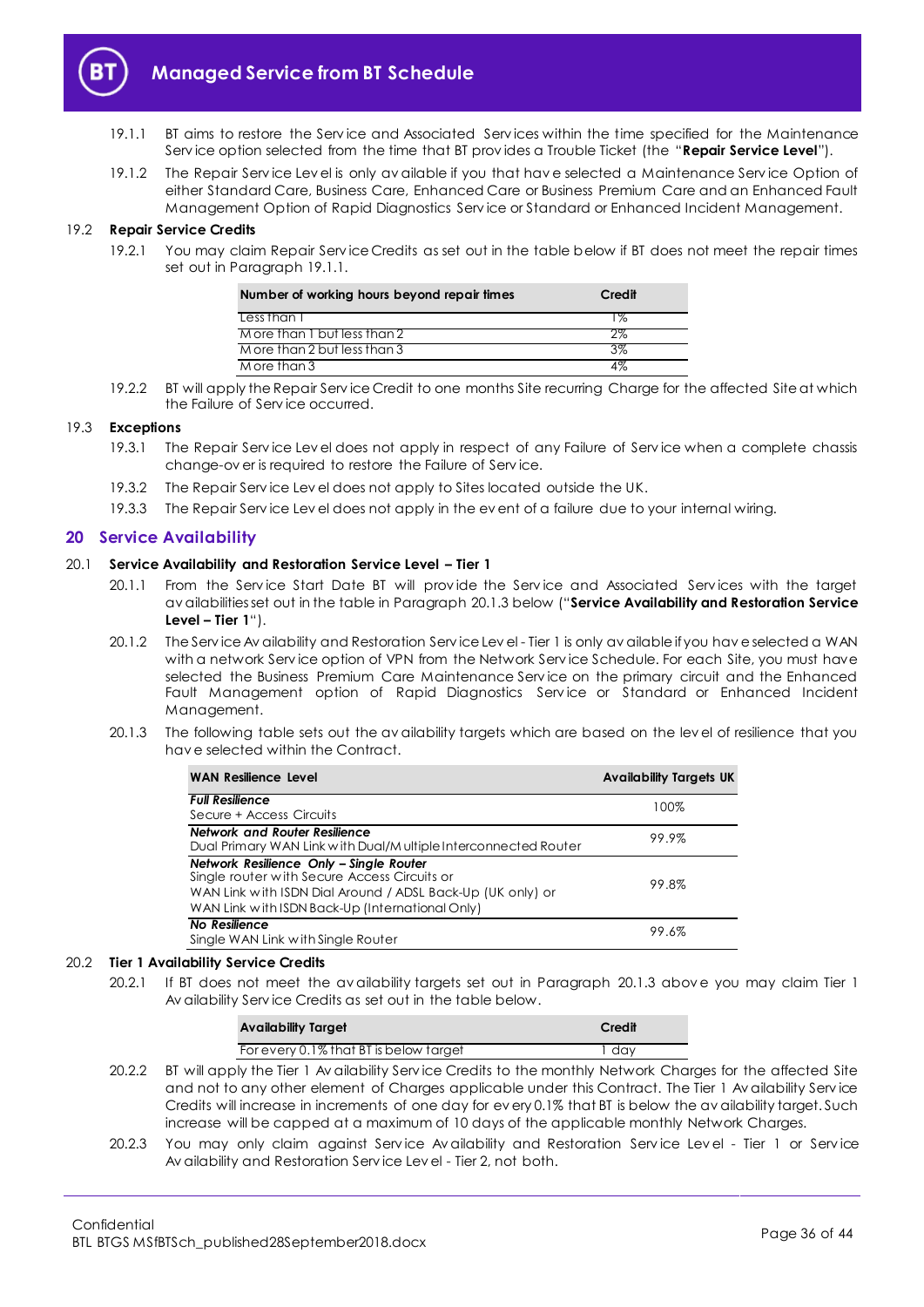

20.2.4 Av ailability of the Serv ice and Associated Serv ices will be measured as a proportion of time in a calendar month starting from the first day of the relev ant calendar month. Where a failure occurs at the end of a calendar month then it will be carried forward to the next calendar month.

#### 20.3 **Exceptions**

- 20.3.1 The Serv ice Av ailability and Restoration Serv ice Lev el Tier 1 SLA does not apply to the BT Managed Microsoft UCC Serv ice.
- 20.3.2 The Serv ice Av ailability and Restoration Serv ice Lev el Tier 1 SLA does not apply in the ev ent of a failure due to your internal wiring.

#### <span id="page-36-1"></span>20.4 **Service Availability and Restoration Service Level – Tier 2**

- 20.4.1 From the Serv ice Start Date BT will aim to prov ide the Serv ice and Associated Serv ices with the target av ailabilities set out in the table in Paragraph [20.4.3](#page-36-0) below. (the "**Service Availability and Restoration Service Level – Tier 2**").
- 20.4.2 The Service Av ailability and Restoration Service Level Tier 2 is av ailable if you have selected a WAN, LAN or IPT service. For each Site, you must have selected the Business Premium Care Maintenance Serv ice on the primary circuit and an Enhanced Fault Management option of Rapid Diagnostics Serv ice or Standard or Enhanced Incident Management.
- <span id="page-36-0"></span>20.4.3 The following table sets out the av ailability targets which are based on the lev el of resilience that you hav e selected within the Contract.

|                                                                                                                                                                                                          | Availability Targets % |                           |                |      |
|----------------------------------------------------------------------------------------------------------------------------------------------------------------------------------------------------------|------------------------|---------------------------|----------------|------|
| <b>Description</b>                                                                                                                                                                                       | <b>UK</b>              | <b>International Zone</b> |                |      |
|                                                                                                                                                                                                          |                        | 1                         | $\overline{2}$ | 3    |
| <b>WAN Solutions</b>                                                                                                                                                                                     |                        |                           |                |      |
| <b>Full Resilience</b><br>Secure + Access Circuits                                                                                                                                                       | 100                    | 99.9                      | 99.8           | 99.7 |
| <b>Network and Router Resilience</b><br>Dual Primary WAN Link with Dual/Multiple Interconnected Router                                                                                                   | 99.9                   | 99.8                      | 99.8           | 99.7 |
| Network Resilience Only - Single Router<br>Single router with Secure Access Circuits or WAN Link with ISDN Dial<br>Around / ADSL Back-Up (UK only) or WAN Link with ISDN Back-Up<br>(International Only) | 99.8                   | 99.7                      | 99.7           | 99.6 |
| <b>No Resilience</b><br>Single WAN Link with Single Router                                                                                                                                               | 99.6                   | 99.5                      | 99.5           | 99.4 |
| <b>LAN Solutions</b>                                                                                                                                                                                     |                        |                           |                |      |
| <b>Per Site Availability</b>                                                                                                                                                                             | 99.9                   |                           |                |      |
| IP Telephony / Microsoft UCC Solutions                                                                                                                                                                   |                        |                           |                |      |
| <b>Full Resilience</b><br><b>Clustered Servers and Campus Resilience</b>                                                                                                                                 | 99.9                   |                           |                |      |
| <b>Partial Resilience</b><br>Box Resilience, Dual Processors, Signalling Servers or Mirrored Discs                                                                                                       | 99.8                   |                           |                |      |
| No Resilience                                                                                                                                                                                            | 99.5                   |                           |                |      |
| <b>Managed Security Services</b>                                                                                                                                                                         |                        |                           |                |      |
| <b>Full Resilience</b><br>Dual Internet Access with Dual/Multiple Interconnected Firewalls                                                                                                               | 99.9                   |                           |                |      |
| No Resilience                                                                                                                                                                                            | 99.5                   |                           |                |      |

|                                                                                                                                                                                                          | Availability Targets % |      |              |      |
|----------------------------------------------------------------------------------------------------------------------------------------------------------------------------------------------------------|------------------------|------|--------------|------|
| International Zone<br><b>Description</b><br><b>UK</b>                                                                                                                                                    |                        |      |              |      |
|                                                                                                                                                                                                          |                        |      | $\mathbf{2}$ |      |
| <b>WAN</b>                                                                                                                                                                                               |                        |      |              |      |
| <b>Full Resilience</b><br>Secure + Access Circuits                                                                                                                                                       | 100                    | 99.9 | 99.8         | 99.7 |
| <b>Network and Router Resilience</b><br>Dual Primary WAN Link with Dual/M ultiple Interconnected Router                                                                                                  | 99.9                   | 99.8 | 99.8         | 99.7 |
| Network Resilience Only - Single Router<br>Single router with Secure Access Circuits or WAN Link with ISDN Dial<br>Around / ADSL Back-Up (UK only) or WAN Link with ISDN Back-Up<br>(International Only) | 99.8                   | 99.7 | 99.7         | 99.6 |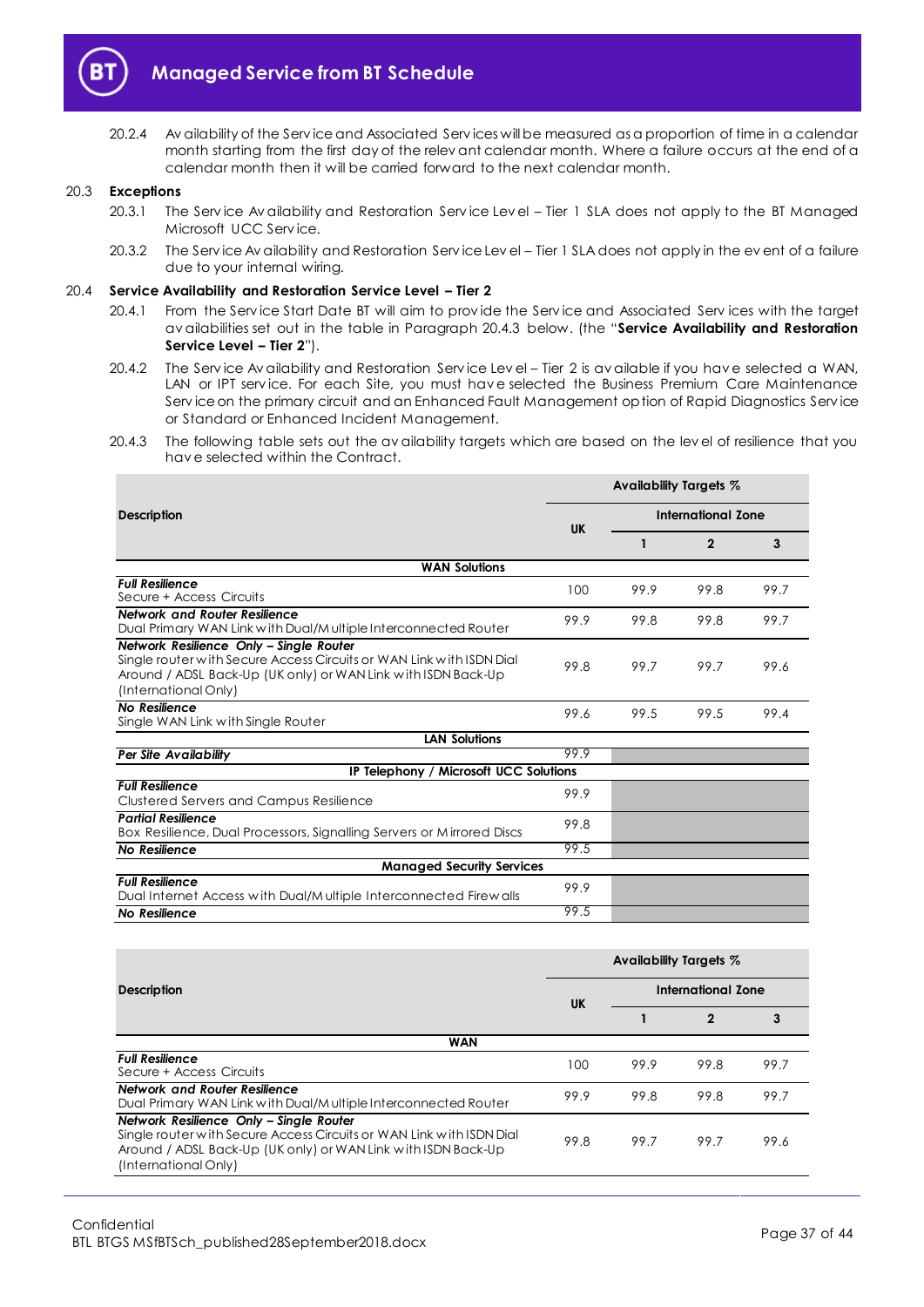

|                                                                                                    | Availability Targets % |                           |              |      |
|----------------------------------------------------------------------------------------------------|------------------------|---------------------------|--------------|------|
| <b>Description</b>                                                                                 | <b>UK</b>              | <b>International Zone</b> |              |      |
|                                                                                                    |                        |                           | $\mathbf{2}$ | 3    |
| No Resilience<br>Single WAN Link with Single Router                                                | 99.6                   | 99.5                      | 99.5         | 99.4 |
| LAN                                                                                                |                        |                           |              |      |
| Per Site Availability                                                                              | 99.9                   |                           |              |      |
| IP Telephony / Microsoft UCC Solutions                                                             |                        |                           |              |      |
| <b>Full Resilience</b><br><b>Clustered Servers and Campus Resilience</b>                           | 99.9                   |                           |              |      |
| <b>Partial Resilience</b><br>Box Resilience, Dual Processors, Signalling Servers or Mirrored Discs | 99.8                   |                           |              |      |
| No Resilience                                                                                      | 99.5                   |                           |              |      |
| <b>Managed Security Services</b>                                                                   |                        |                           |              |      |
| <b>Full Resilience</b><br>Dual Internet Access with Dual/Multiple Interconnected Firewalls         | 99.9                   |                           |              |      |
| No Resilience                                                                                      | 99.5                   |                           |              |      |

## **International Zones**

| Zone 1    |                    | Zone 2      | Zone 3          |                      |
|-----------|--------------------|-------------|-----------------|----------------------|
| Australia | Japan              | China       | Argentina       | <i><b>Israel</b></i> |
| Austria   | Luxembourg         | Indonesia   | <b>Bolivia</b>  | Latvia               |
| Belgium   | <b>Netherlands</b> | M alaysia   | Brazil          | Lithuania            |
| Canada    | New Zealand        | M exico     | <b>Bulgaria</b> | M alta               |
| Denmark   | Norw ay            | Portugal    | Chile           | Panama               |
| Finland   | Singapore          | South Korea | Colombia        | Peru                 |
| France    | Spain              | Venezuela   | Croatia         | Philippines          |
| Germany   | Sweden             |             | Cyprus          | Poland               |
| Hong Kong | Switzerland        |             | Czech Republic  | Romania              |
| Ireland   | Taiw an            |             | Ecuador         | Russia               |
| Italy     | USA.               |             | Eavpt           | Slovak Republic      |
|           |                    |             | Estonia         | South Africa         |
|           |                    |             | Greece          | Thailand             |
|           |                    |             | Guatemala       | Turkey               |
|           |                    |             | Hungary         | Ukraine              |
|           |                    |             | India           |                      |

#### <span id="page-37-0"></span>20.5 **Tier 2 Availability Service Credits**

20.5.1 You may claim Tier 2 Av ailability Serv ice Credits as set out in the table below if BT does not meet the av ailability targets set out in Paragraph [20.4.3](#page-36-0) abov e.

| <b>Availability Target</b>             | Credit |
|----------------------------------------|--------|
| For every 0.1% that BI is below target | $10\%$ |

- 20.5.2 BT will apply the Tier 2 Av ailability Serv ice Credit to the monthly Recurring Site Charge for the affected Site and not to any other element of Charges applicable under this Contract. The Tier 2 Av ailability Serv ice Credit will increase in increments of 10% for every additional 0.1% that BT is below the availability target. Such increase will be capped at a maximum of 50% of the applicable monthly Recurring Site Charge.
- 20.5.3 You will receiv e a single Tier 2 Av ailability Serv ice Credit of ninety days rental for that Secure+ Access Circuit if you hav e selected a Secure+ Access Circuit and both the primary and secondary access fail at the same time. The Serv ice Av ailability and Restoration Serv ice Lev el - Tier 2 SLA will not apply if the prov ision of each access is not possible v ia separate ducts and both the primary and secondary access fail at the same time.
- 20.5.4 Tier 2 Av ailability Serv ice Credits will be based on BT's failure to meet the av ailability targets using the following formula:
	- (a) (1 (the Outage Time in minutes / (the number of days in the relev ant calendar month \*24\*60) \* 100.
- 20.5.5 Av ailability of the Serv ice and Associated Serv ices will be measured as a proportion of time in a calendar month starting from the first day of the relev ant calendar month. Where a failure occurs at end of a calendar month then it will be carried forward to the next calendar month.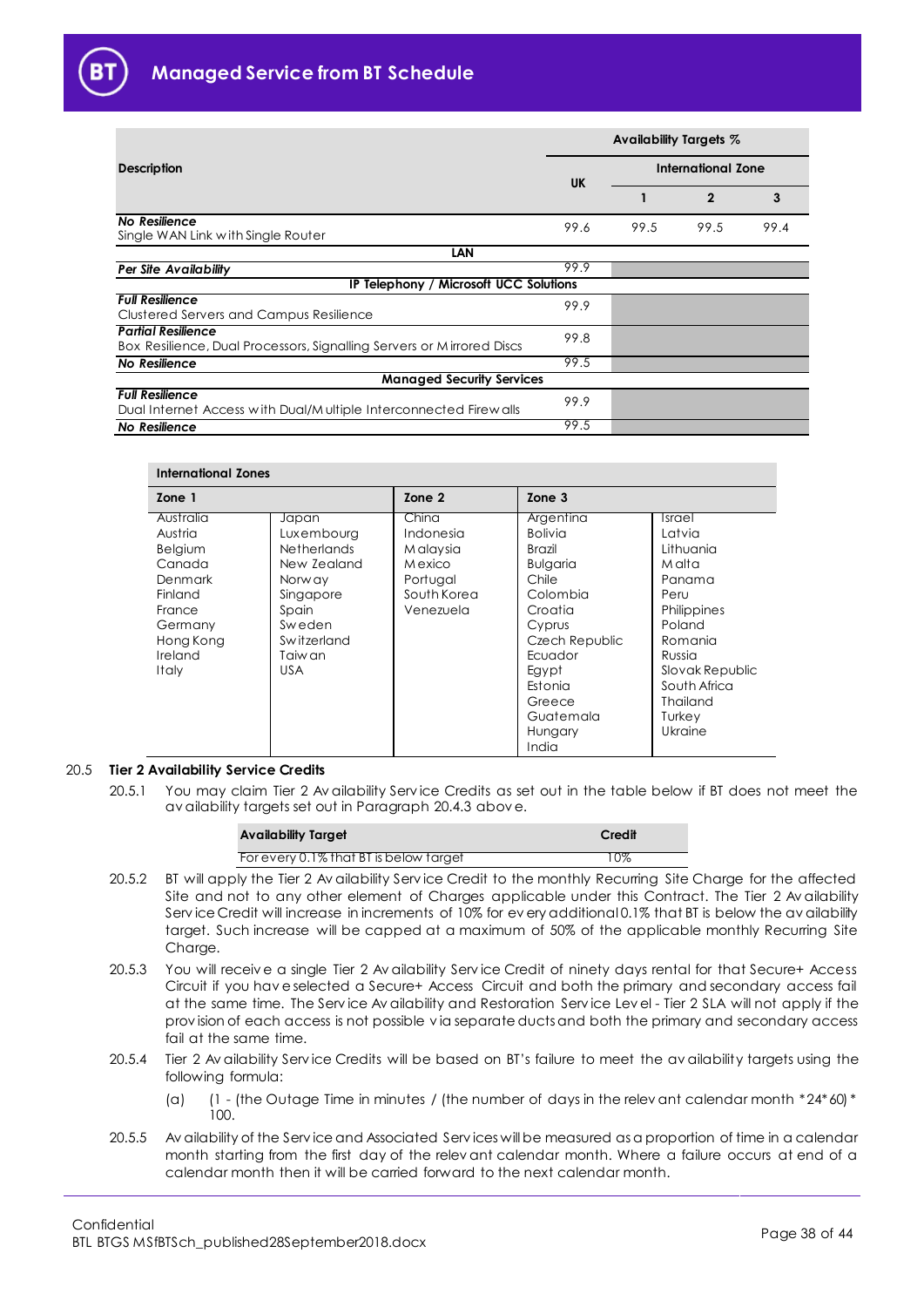

#### 20.6 **Exceptions**

20.6.1 This Serv ice Av ailability and Restoration Serv ice Lev el – Tier 2 SLA does not apply in the ev ent of a failure due to your internal wiring.

## <span id="page-38-0"></span>**21 Core Network Performance**

- <span id="page-38-6"></span>21.1 From the Serv ice Start Date BT will aim to prov ide the BT Network with the performance targets set out in the table in Paragraph [21.4](#page-38-3) below ("**Core Network Performance Service Level**").
- 21.2 The Core Network Performance Serv ice Lev el is only av ailable if you that hav e selected a WAN with a network serv ice option of VPN from the Network Serv ice Schedule. For each Site, you must hav e selected a Serv ice Maintenance option of Business Premium Care and a Enhanced Fault Management option of Rapid Diagnostics Serv ice or Standard or Enhanced Incident Management.
- 21.3 The Core Network Performance Serv ice Lev el cov ers Round Trip Delay, Packet Deliv ery and Jitter.
- <span id="page-38-3"></span>21.4 BT will aim to meet the following performance targets on the BT Network:

| <b>Class of Service</b>         | <b>Performance Type</b> | <b>Performance Target</b> |
|---------------------------------|-------------------------|---------------------------|
| Class 1 or Expedited Forwarding | Round Trip Delay        | 20 <sub>ms</sub>          |
| Class 1 or Expedited Forwarding | Packet Delivery         | 99.9%                     |
| Class 1 or Expedited Forwarding | Jitter                  | 3.5 <sub>ms</sub>         |
| Class 2 or Assured Forwarding   | Round Trip Delay        | $23 \text{ ms}$           |
| Class 2 or Assured Forwarding   | Packet Delivery         | 99.95%                    |
| Class 3 or Default              | Round Trip Delay        | 30 <sub>ms</sub>          |
| Class 3 or Default              | Packet Delivery         | 99.8%                     |

## <span id="page-38-5"></span>21.5 **Core Network Performance Service Credits**

21.5.1 You may claim Core Network Performance Serv ice Credits as set out in the table below if BT does not meet the performance targets set out in Paragraph [21.4](#page-38-3) abov e.

| Round Trip Delay Exceeded by | Packet Delivery Failed by | Jitter Exceeded by | Credit |
|------------------------------|---------------------------|--------------------|--------|
| Less than or equal to 20%    | Less than or equal to 20% | Less than 10%      | 1 dav  |
| More than 20%                | Not applicable            | More than 10%      | 2 davs |

- 21.5.2 BT will apply the Core Network Performance Serv ice Credit to the monthly Network Charges for the affected Site and not to any other element of Charges applicable under this Contract. The Core Network Performance Serv ice Credit will be capped at a maximum of two days of the applicable monthly network charge.
- 21.5.3 Performance targets will be measured in a calendar month starting from the first day of the relev ant calendar month.

## <span id="page-38-1"></span>**22 Service Credit Claims**

- <span id="page-38-4"></span>22.1 You may submit a claim for Serv ice Credits, including details of the reason for the claim, with BT's customer serv ice team.
- 22.2 For On Time Deliv ery Serv ice Credits, you may claim within 60 Business Days of the final agreed Serv ice Start Date and should cov er all of the affected Sites, as appropriate. For Repair Serv ice Credits, Tier 1 Serv ice Av ailability and Restoration Serv ice Credits, Tier 2 Serv ice Av ailability and Restoration Serv ice Credits or Core Network Performance Serv ice Credits, the claim must be made before the end of the next calendar month after the incident occurred.
- 22.3 BT will acknowledge the claim within one Business Day of receipt and a response letter will be sent to you within 15 Business Days. You will notify BT in writing within two months from the date of BT's response if there is a dispute or query relating to the claim.
- 22.4 Failure by you to submit a claim in accordance with Paragraph [22.1](#page-38-4) will constitute a waiv er of any claim for Serv ice Credit(s) in that calendar month.
- 22.5 If BT receives a valid claim for Service Credit(s) in accordance with Paragraph [22.1,](#page-38-4) BT will pay you the applicable Serv ice Credit(s) by deducting those Serv ice Credit(s) from your inv oice within two billing cycles of the claim being receiv ed. Where the Serv ice Credit(s) are due upon expiry or termination of the Contract and no further inv oices are due to be issued by BT, BT will pay you the Serv ice Credits in a reasonable period of time.
- 22.6 All Service Levels and Service Credits will be calculated in accordance with information recorded by, or on behalf of, BT.

## <span id="page-38-2"></span>**23 Exclusions**

23.1 The Serv ice Lev els under this Schedule will not apply: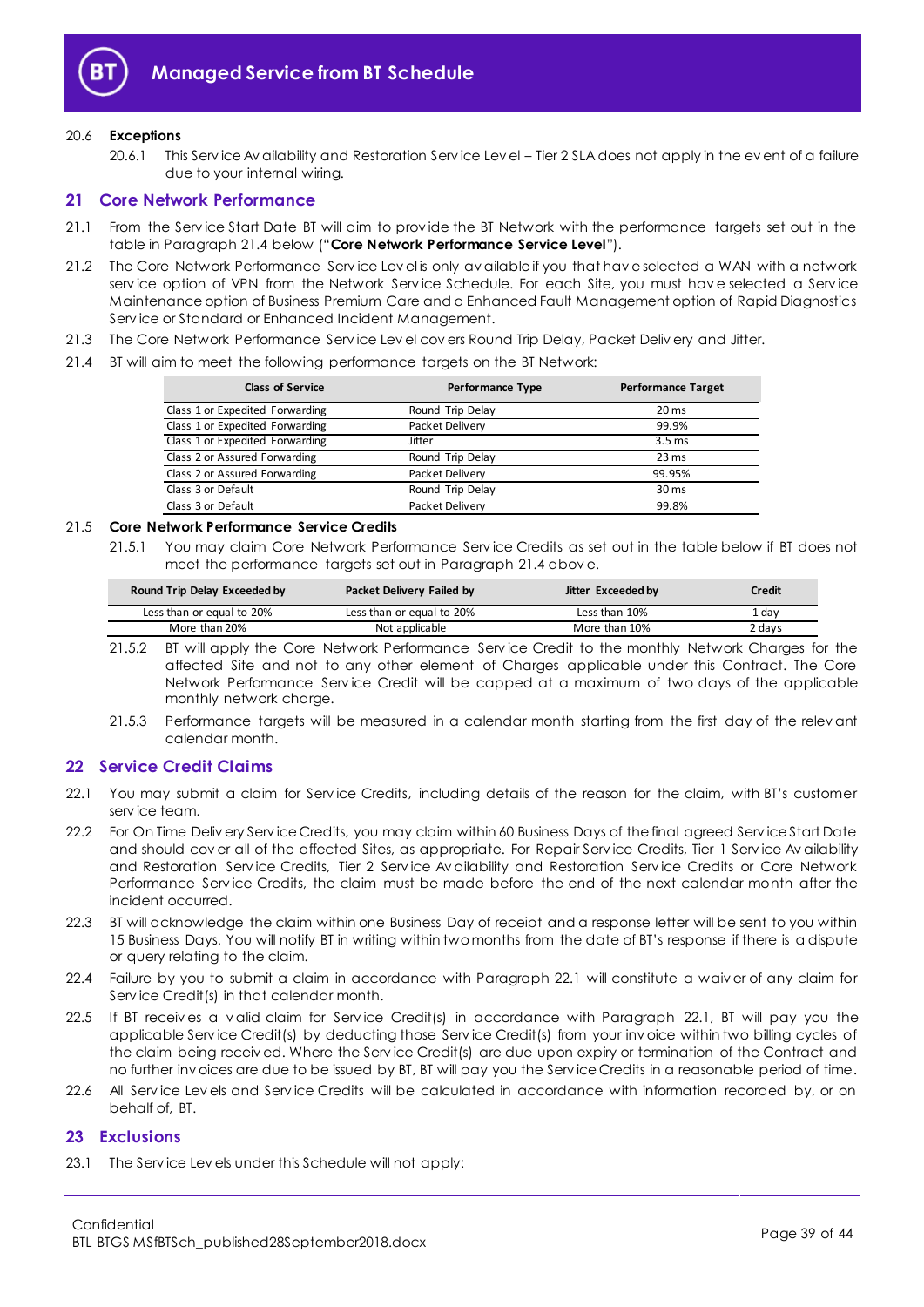

- 23.1.1 during any trial period of the Service;
- 23.1.2 to failures due to any Force Majeure Ev ent;
- 23.1.3 to any Incident not reported in accordance with Paragrap[h 8;](#page-28-0)
- 23.1.4 if you hav e not complied with the Contract, in particular failed to observ e any of your obligations under this Contract;
- 23.1.5 to any Failure of Serv ice which does not last for a continuous period of three minutes;
- 23.1.6 to any Site where all of the Serv ices hav e not been prov ided in full or where the Serv ice has not been prov ided as described in the Serv ice definition;
- 23.1.7 to any incident caused by your failure to comply with any reasonable instruction from BT;
- 23.1.8 to any failures due to Interference caused by a Third Party;
- 23.1.9 to any incident that is due to a Incident on the Customer Network, any unauthorised activ ity or access taken by you;
- 23.1.10 to any Incident caused by equipment not prov ided by BT with the exception of equipment that is being maintained by BT under this Contract;
- 23.1.11 to any incident that has not been confirmed by a Trouble Ticket prov ided by BT;
- 23.1.12 to any Outage time as a result of service being suspended in the event of an emergency and/or to safeguard the integrity and security of the BT network and/or repair or enhance performance of the network as part of Planned Maintenance;
- 23.1.13 to any Incident that is found to hav e the same root cause as a prev ious Incident will be classed as the same Incident;
- 23.1.14 during re-prov isioning or changes to an existing Serv ice;
- 23.1.15 to a Site that is outside the UK unless specifically stated in this Contract;
- 23.1.16 to Incidents which are circumv ented by means of ISDN Dial Around, ISDN Dial Back-Up,resilience for IP Telephony or Managed Security Serv ice ADSL Backup;
- 23.1.17 to Incidents which occur on ISDN Dial Around, ISDN Dial Back-Up Lines, ADSL Backup during periods when the circuit primarily used to provide the Service is fully functional;
- 23.1.18 to any ISDN, Business Highway, ADSL and Broadband based Serv ices;
- 23.1.19 during the rollout of security tokens;
- 23.1.20 to any Incident that occurs on an IP Telephony handset;
- 23.1.21 to any Failure of Serv ice, Incident or incident due to CPE which is declared end of life by the original equipment manufacturer and is no longer maintained or supported by the original equipment manufacturer; and
- 23.1.22 to any failure by BT to meet the Serv ice Lev els is not in itself a material breach of the Contract.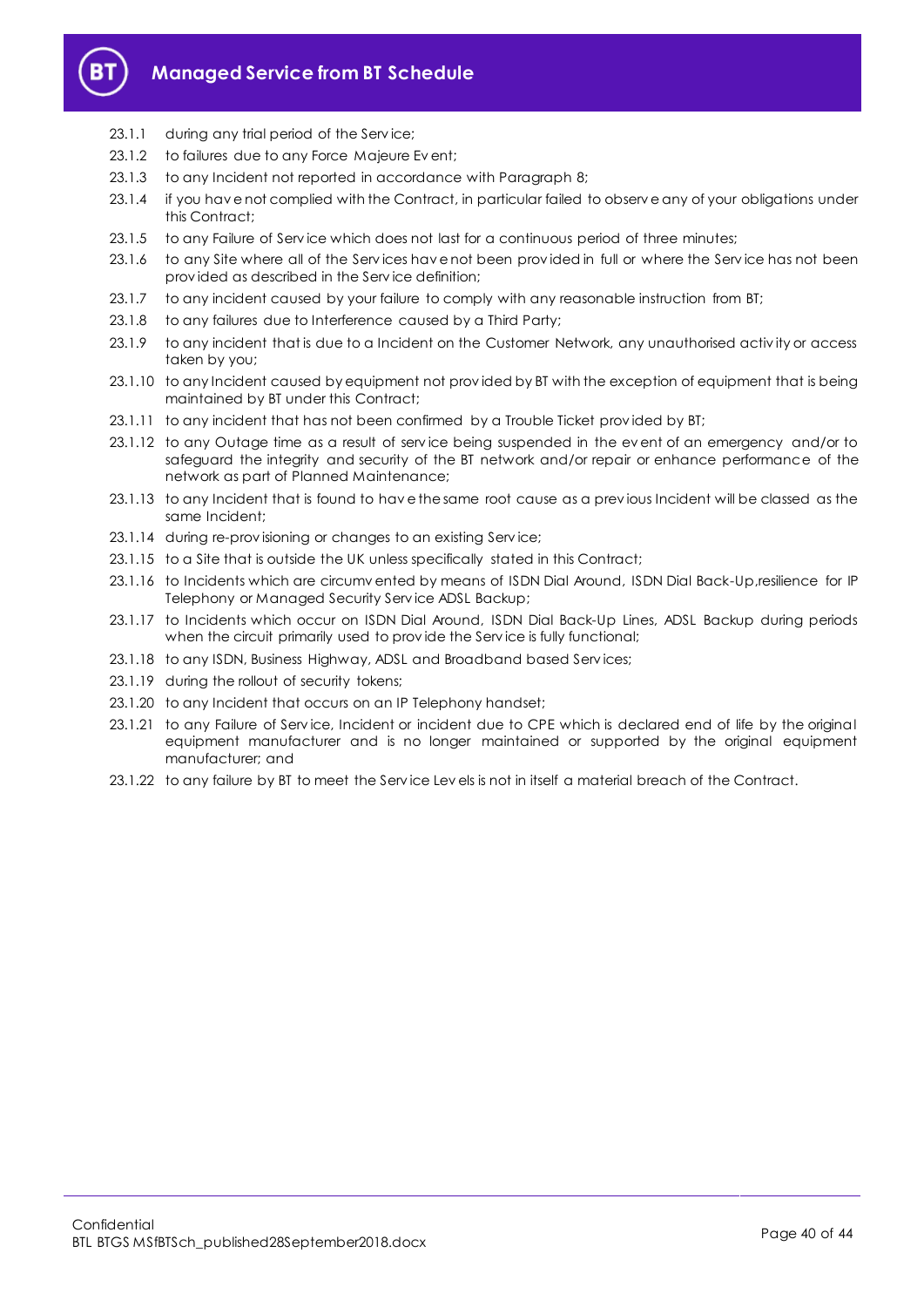

# <span id="page-40-0"></span>**Part D – Defined Terms**

## <span id="page-40-1"></span>**24 Defined Terms**

In addition to the defined terms in the General Terms, capitalised terms in this Schedule will hav e the following meanings (and in the case of conflict between these defined terms and the defined terms in the General Terms, these defined terms will take precedence for the purposes of this Schedule):

"**Access Line**" means a Circuit connecting a Site to the BT Network.

"**ADSL**" means asymmetric digital subscriber line.

"**Application**" means your application to the Company to enter into a Hire Agreement, such application consisting of a form of Hire Agreement completed and signed by or on your behalf, which is to be submitted to the Company by BT on your behalf.

"**Associated Services**" means the applications, equipment, WAN, LAN, IPT and security serv ices, as set out in the product Schedules.

"**Authorised User**" has the meaning giv en in Paragraph [7.2.14.](#page-27-0)

"**Availability**" means the period of time when the Serv ice is working.

"**Branch Site**" means a remote Site where end Users are located, connected v ia a WAN to enable access to the master application/data serv ers. Local serv ers may exist at these locations for local-only serv ices.

"**BT Adjusted Customer Required by Date**" has the meaning giv en in Paragrap[h 6.4.1.](#page-25-4)

"**BT Desk Based Project Manager**" has the meaning giv en in Paragrap[h 2.1.4\(b\).](#page-2-1)

"**BT Employees**" means any person employed by BT, as well as any agents, subcontractors or others acting on behalf of, who carries out work under or in connection with this Contract.

"**BT Exchange**" means the telephone exchanges owned and operated by BT.

"**BT Face to Face Project Manager**" has the meaning giv en in Paragraph [2.1.4\(b\).](#page-2-1) 

"**BT Project Director**" has the meaning giv en in Paragraph [2.1.4\(b\).](#page-2-1)

"**Business Day**" means Mondays through Fridays, inclusiv e, but does not include national, public, or bank holidays in the country or locality where the relev ant action is to be taken. If the day on or by which anything is to be performed is not a Business Day, it must be done on or by the next Business Day.

"**Business Hours**" means between the hours of 0800 and 1700.

"**CDM**" has the meaning giv en in Paragraph [2.7.4\(a\).](#page-19-0)

"**Circuit**" means the complete path between two terminals ov er which one-way or two-way communications may be prov ided.

"**Company**" means a finance house or other third party to whom you apply for facilities to be prov ided to you under a Hire Agreement. The Company will not act on BT's behalf of or as BT's agent. The Company is not authorised to make any statements in connection with this Contract.

"**Configuration File**"means your record of security requirements in accordance with which the security facilities av ailable as part of the Serv ice will be configured.

"**Content**" means information made av ailable, displayed or transmitted in connection with a Serv ice (including, without limitation, information made av ailable by means of an HTML "**hyperlink**", third party posting or similar means) including all trademarks, serv ice marks and domain names contained in such information, as well as the contents of any bulletin boards or chat forums, and all upgrades, updates, modifications and other v ersions of any of the foregoing.

"**Contract Development Manager**" has the meaning giv en in Paragraph [2.7.4.](#page-19-1)

"**Core Network Performance Service Credits**" means the serv ice credits set out in Paragraph [21.5.](#page-38-5)

"**Core Network Performance Service Level**" has the meaning giv en in Paragraph [21.1.](#page-38-6)

"**CPE**" means Customer Premises Equipment which is any equipment (including Software embedded in or run on such equipment), whether BT Equipment, Purchased Equipment, Supplied Equipment or equipment owned by you, which is prov ided, maintained or managed by BT as part of the Serv ice and which is located at a Site, access to which can be granted by you to BT.

"**CSV**" has the meaning giv en in Paragraph [2.5.8\(c\)\(i\).](#page-15-0)

"**Customer Committed Date**" has the meaning giv en in Paragraph [6.1.5.](#page-24-3)

"**Customer Contact**" has the meaning giv en in Paragraph [7.1.1.](#page-25-5)

"**Customer Equipment**" means any equipment including any Purchased Equipment and any software, other than BT's Equipment, used by you in connection with a Serv ice.

"**Customer Information**" means information, v ideo, graphics, sound, music, photographs, Software and any other materials (in whatev er form) published or otherwise made av ailable (directly or indirectly) by or on your behalf by using the Serv ice.

"**Customer Network**" means your priv ate telecommunications network comprising any WAN, LAN, Managed Security Serv ices and/or IPT Serv ices, as appropriate and as configured so that traffic can be deliv ered ov er the BT Network.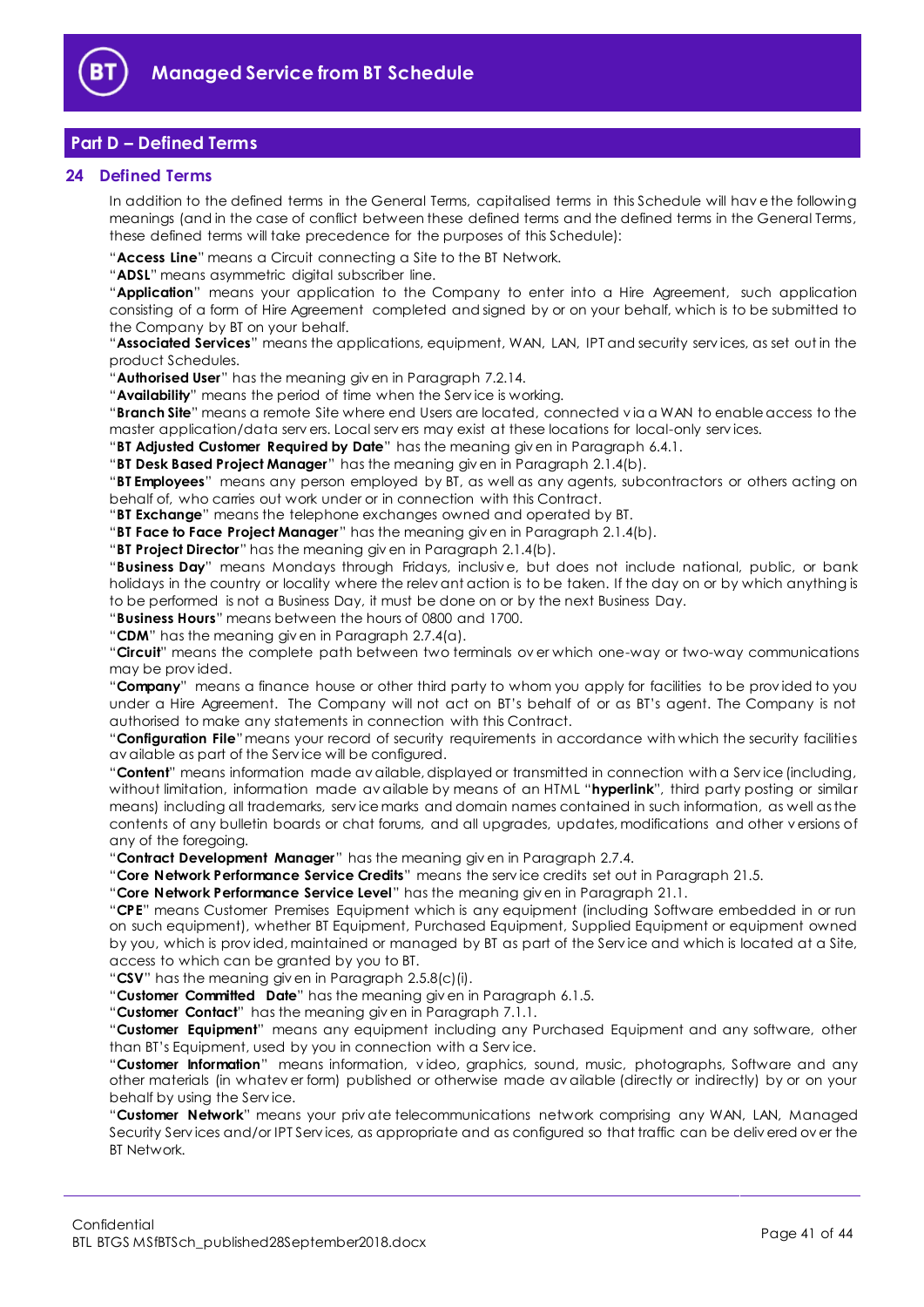

"**Decommissioning Charges**" means the charge payable by you for decommissioning the Serv ice at a Site on termination of the Serv ice.

"**Desk Based Service Manager**" has the meaning giv en in Paragraph [2.7.2.](#page-18-1)

"**Domain Name**" means a readable name on an Internet page that is linked to a numeric IP Address.

"**DSL**" means Digital Subscriber Line.

"**Effective Date**" means the date BT communicates BT's acceptance of your Order (replaces the Effectiv e Date definition in the General Terms).

"**Enabling Service**" means an associated serv ice that will connect to the Serv ice and are necessary for the Service to function. You will ensure that the Enabling Service(s) meet the minimum technical requirements that BT specifies.

"**ESD**" has the meaning giv en in Paragraph [2.2.2\(a\).](#page-4-0)

"**External Service Provider**" means a third party prov iding serv ices to you under a separate contract.

"**Failure of Service**" means a total and continuous loss of Serv ice that cannot be circumv ented.

"**Fault**" means an ev ent which is not part of the standard operation of the third party serv ice and which causes an interruption to or reduction in the quality of a particular element of the third party serv ice.

"**Firewall**"means a hardware dev ice together with any associated Software, designed to prev ent unauthorised access to your LAN.

"**Hire Agreement**" means any agreement relating to Supplied Equipment between you and the Company for hire, lease, rental, hire purchase, lease purchase, conditional sale or any facilities or arrangement similar to any of them.

"**Host Site**" means a Site where your master application/data serv ers are located. End User traffic is mainly destined for serv ices located at this location. It is possible for your end Users to be located at a Host Site.

"**Incident**" means an ev ent which is not part of the standard operation of the Serv ice (including Purchased Equipment, if any) and which causes an interruption to or a reduction in the quality of a particular element of the Serv ice.

"**Installation Charges**" means those Charges set out in the Order in relation to installation of the Serv ice and/or any Purchased Equipment, Customer Equipment and/or BT's Equipment as applicable.

"**Integrated Services Digital Network**" or "**ISDN**" means a set of communication standards for simultaneous digital transmission of v oice, v ideo, data, and other network serv ices ov er the traditional circuits of the Public Switched Telephone Network.

**"Internet**" means a global system of interconnected networks that use a standard Internet Protocol to link dev ices worldwide.

"**Internet Protocol**" or "**IP**" means a communications protocol for dev ices connected to the Internet, specifying the format for addresses and units of transmitted data.

"**IPS**" has the meaning giv en in Paragrap[h 2.8.9.](#page-20-0)

"**IP Telephony**" or "**IPT**" means Internet Protocol Telephony.

"**Internet Registration Authority**" means an internationally recognised organisation that logs the registered owners of Domain Names and manages Domain Name registries for the country or international community that it represents.

"**IP Address**" means a unique number on the Internet of a network card or controller that identifies a dev ice and is v isible by all other dev ices on the Internet.

"**Jitter**" is an indicator of the v ariation in the time between packets arriv ing at a Site.

"**Line**" means a telecommunications circuit of the type and configuration specified by BT and prov ided or managed by BT under this Contract, forming part of the Customer Network and connecting a Site to the BT Network.

"**Local Area Network**" or "**LAN**" means the infrastructure that enables the ability to transfer IP serv ices within Sites (including data, v oice and v ideo conferencing serv ices).

"**Local Contracted Business Hours**" means the times during which Maintenance Serv ice of any Access Line is prov ided, which will be Business Hours unless specified otherwise.

"**Main Customer**" means the Customer who instructs BT to prov ide the Sharing Customer(s) with a connection to the Customer's Access Line. This Access Line will be kept separate by BT from other connections up to the Serv ice Interface.

"**Maintenance Service**" means either, in relation to Sites in the UK, Standard Care, Business Care or Business Premium Care, as appropriate, or, in relation to Sites outside the UK, an Incident repair serv ice operating during the normal Business Hours on normal Business Days applicable to the Site in question, as specified by BT from time to time.

"**Metallic Pair**" means a BT circuit comprising a pair of twisted metal wires which allows electrical signals to be conv eyed.

"**Minimum Period of Service**" means a period of 12, 36 or 60 consecutiv e months beginning on the Serv ice Start Date, unless otherwise set out in an Order.

"**Monthly Charges**" means the monthly Recurring Charges for the Serv ice and the sum of the Usage Charges for the three full prev ious months div ided by three.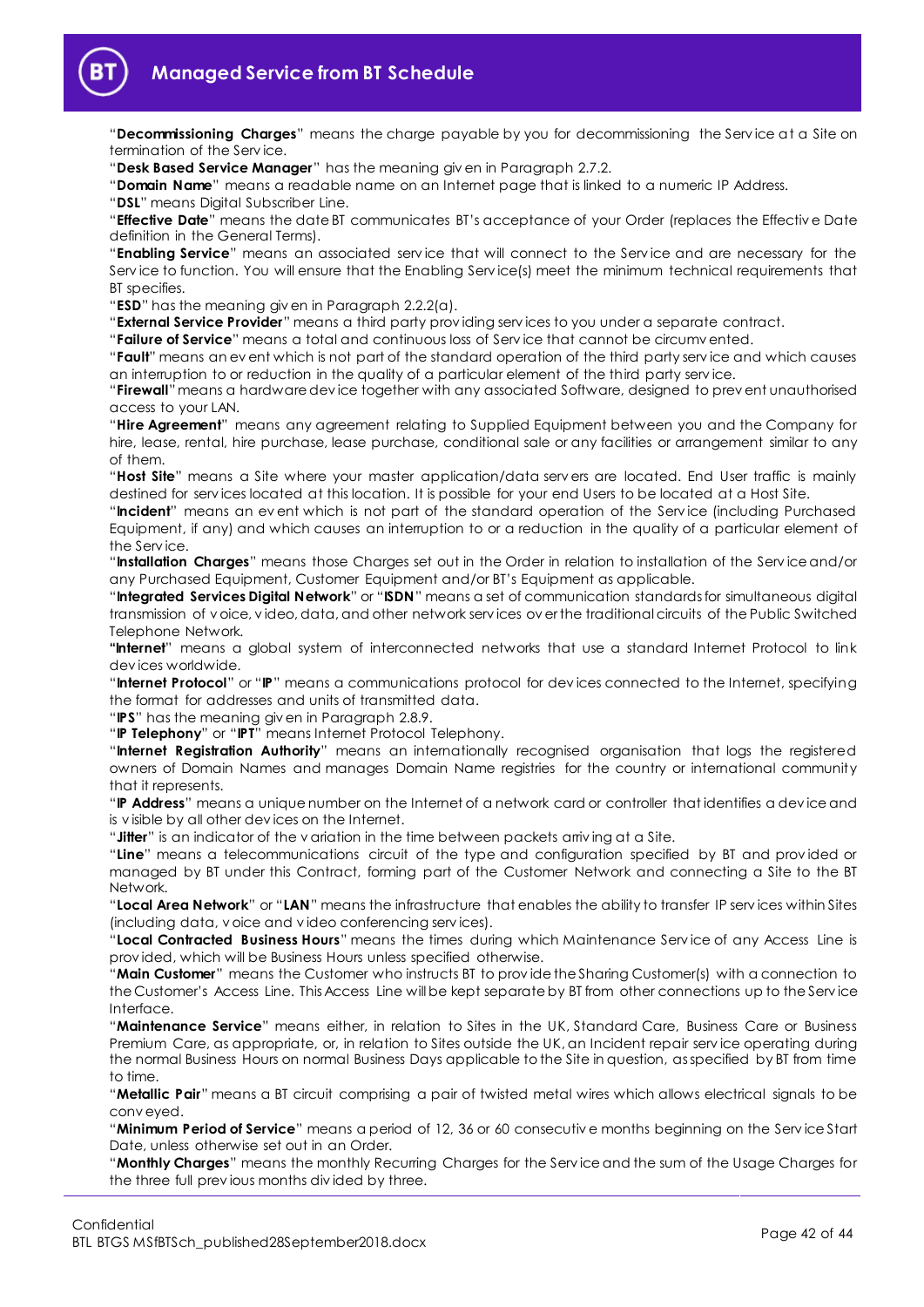

"**MSS CPE**" has the meaning giv en in Paragraph [2.3.10\(a\).](#page-9-1)

"**NAS**" has the meaning giv en in Paragraph [2.5.10\(b\).](#page-15-1)

"**Network Terminating Equipment**" or "**NTE**"means BT's Equipment used to prov ide the Serv ice, either at the point of connection between the BT Network and the Access Line, or prov ided at the Site(s) for connection to the Network Terminating Unit.

"**Network Terminating Unit**" or "**NTU**" means the wall socket where your wiring, equipment or existing qualifying data serv ice is connected to the Access Line.

"**Notice of Non-Renewal**" has the meaning giv en in Paragrap[h 5.2.1.](#page-21-5)

"**On Time Delivery Service Credits**" means the serv ice credits set out in Paragraph [18.2.](#page-34-5)

"**On Time Delivery Service Level**" has the meaning giv en in Paragrap[h 18.1.1.](#page-34-6)

"**Outage Time**" means the period from when BT has registered the Incident and prov ided a Trouble Ticket to you to when BT has logged the Incident as cleared.

"**Packet Delivery**" is an indicator of network loading, packet loss influences delay and network performance.

"**PAYG**" has the meaning giv en in Paragraph [2.5.5\(e\)\(ii\).](#page-13-0)

"**PBX**" has the meaning giv en in Paragrap[h 2.6.2\(c\).](#page-16-1)

"**Planned Maintenance**" means any Maintenance BT has planned to do in adv ance.

"**PoP**" means a point of presence where a point of connectiv ity occurs within the BT Network.

"**PSTN**" means Public Switched Telephone Network, which is the concentration of the world's public Circuit switched telephone networks.

"**Qualifying Criteria**" means the requirements defined by BT that must be met by you before the Serv ice Start Date to enable BT to prov ide the Serv ice. The qualifying criteria will include details such as an inv entory for third party serv ices, External Serv ice Prov ider details, and confirmation of the contract which includes the third party serv ices.

"**Recurring Charges**" means the Charges for the Serv ice or applicable part of the Serv ice that are inv oiced repeatedly in ev ery payment period (e.g. ev ery month), as set out in the Order.

"**Renewal Period**" means the initial period of 12 consecutiv e months following the Minimum Period of Serv ice, and each subsequent period of 12 consecutiv e months.

"**Repair Service Credits**" means the serv ice credits set out in Paragraph [19.2.](#page-35-3)

"**Repair Service Level**" has the meaning giv en in Paragraph [19.1.1.](#page-35-1)

"**Resilient Service**" means a Serv ice or part of a Serv ice, as set out in the Order, where you hav e purchased:

- (a) Two or more Access Lines prov iding a resilient serv ice;
- (b) BT's Equipment and/or Purchased Equipment; and
- (c) Maintenance Serv ice 24 hours a day, sev en days a week, including public holidays.

"**Round Trip Delay**" means an indicator of network delay performance.

"**Scope of Service**" means the serv ice details defined by BT that will include details such as what the serv ice cov ers, exclusions and each party's responsibilities.

"**Secure Access Circuit**" means two access circuits deliv ered to Site v ia div erse routing with a single CPE terminating the circuit. If one of the circuits fail then the Serv ice will route v ia the remaining circuit. It the CPE or PoP fails then the Serv ice will be lost.

"**Secure+ Access Circuit**" means two access circuits deliv ered to Site v ia div erse routing with two pieces of CPE that terminate the circuits. Where possible, each access circuit is prov ided v ia a separate duct. Depending on the Site location, the CPE may be interconnected so that if a single circuit or a single piece of CPE fails then the Service will remain av ailable. Loss of Service will only occur in the ev ent that either both circuits or both pieces of CPE simultaneously fail.

"**Service**" has the meaning giv en in Paragrap[h 1.](#page-1-2)

"**Service Availability and Restoration Service Level – Tier 1**" has the meaning giv en in Paragrap[h 20.1.1.](#page-35-4)

"**Service Availability and Restoration Service Level – Tier 2**" has the meaning giv en in Paragrap[h 20.4.1.](#page-36-1)

"**Service Credit**" means each of the On Time Deliv ery Serv ice Credits, the Repair Serv ice Credits, the Core Network Performance Serv ice Credits, the Serv ice Av ailability and Restoration Serv ice Credits – Tier 1 and the Serv ice Av ailability and Restoration Serv ice Credits – Tier 2.

"**Service Desk**" has the meaning giv en in Paragraph [6.1.1.](#page-24-4)

"**Service Level**" means each of the On Time Deliv ery Serv ice Lev el, the Repair Serv ice Lev el, the Core Network Performance Service Level, the Service Availability and Restoration Service Level - Tier 1 and the Service Av ailability and Restoration Serv ice Lev el – Tier 2.

"**Service Management Boundary**" has the meaning giv en in Paragraph [3](#page-21-0) and the applicable product schedule. "**Service Manager**" has the meaning giv en in Paragraph [2.7.1.](#page-18-2)

"**Service Start Date**" means, for each Serv ice, the date on which that Serv ice is first made av ailable to the Customer unless or to the extent set out otherwise in a Schedule or Order. Where the Serv ice includes network prov ision this date will be within 10 calendar days of the date the network circuit is installed at a Site.

"**Sharing Customer**" means the Main Customer's customer who requests and is permitted access from its VPN to the Main Access Line(s).